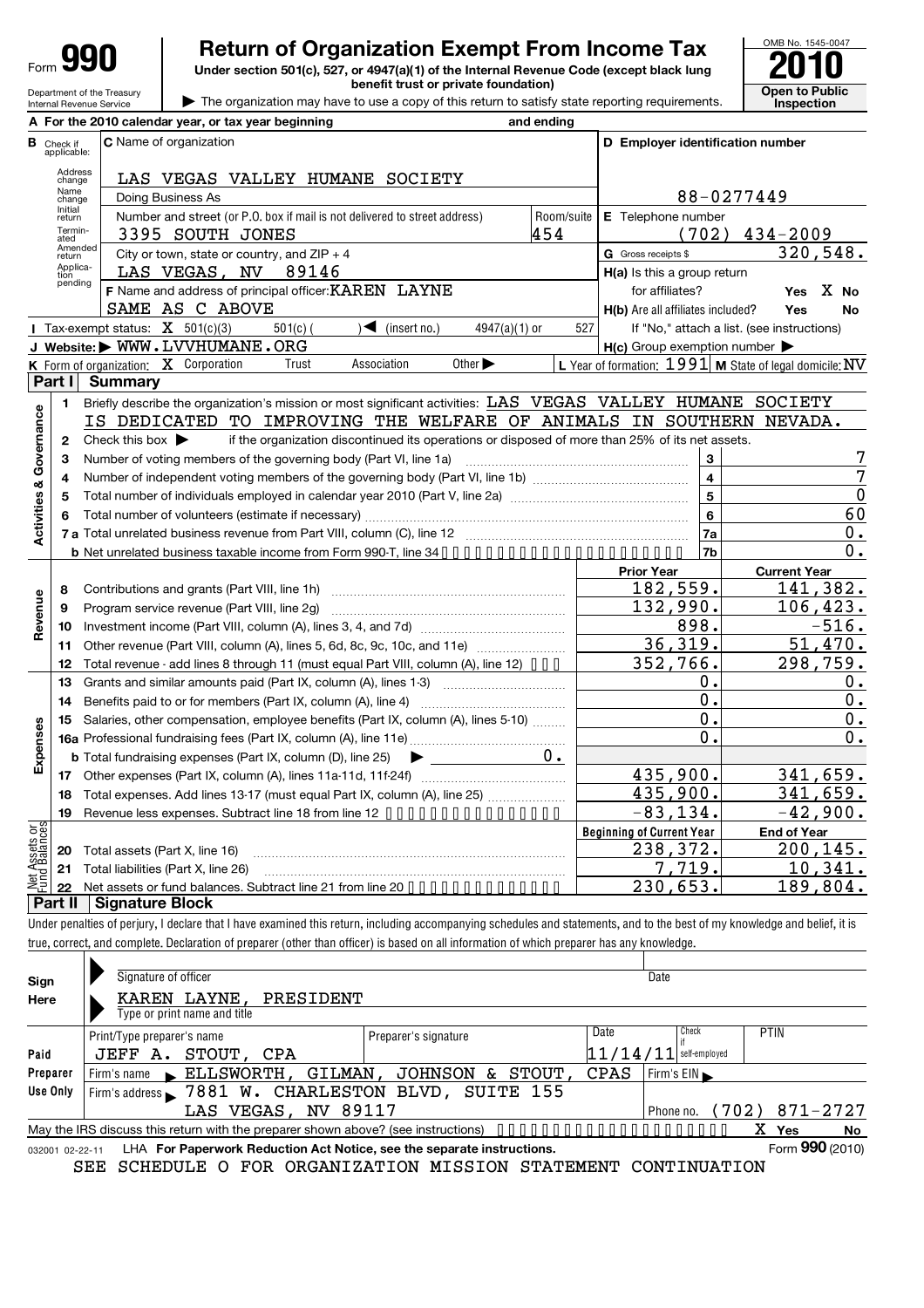|              | 88-0277449<br>Form 990 (2010)<br>LAS VEGAS VALLEY HUMANE SOCIETY                                                            | Page 2 |
|--------------|-----------------------------------------------------------------------------------------------------------------------------|--------|
|              | Part III   Statement of Program Service Accomplishments                                                                     |        |
|              | Check if Schedule O contains a response to any question in this Part III                                                    | X.     |
|              | Briefly describe the organization's mission:                                                                                |        |
| 1            |                                                                                                                             |        |
|              | THE ORGANIZATION IS DEDICATED TO IMPROVING THE WELFARE OF ANIMALS IN                                                        |        |
|              | THE ORGANIZATION'S PRIMARY EMPHASIS<br>SOUTHERN NEVADA.<br>IS<br>ON STRAY AND                                               |        |
|              | ABANDONED ANIMALS<br>AND REDUCING ANIMAL OVERPOPULATION.                                                                    |        |
|              |                                                                                                                             |        |
| $\mathbf{2}$ | Did the organization undertake any significant program services during the year which were not listed on                    |        |
|              | X Yes<br>the prior Form 990 or 990-EZ?                                                                                      | No     |
|              | If "Yes," describe these new services on Schedule O.                                                                        |        |
|              | Yes X No<br>Did the organization cease conducting, or make significant changes in how it conducts, any program services?    |        |
| 3            |                                                                                                                             |        |
|              | If "Yes," describe these changes on Schedule O.                                                                             |        |
| 4            | Describe the exempt purpose achievements for each of the organization's three largest program services by expenses.         |        |
|              | Section 501(c)(3) and 501(c)(4) organizations and section 4947(a)(1) trusts are required to report the amount of grants and |        |
|              | allocations to others, the total expenses, and revenue, if any, for each program service reported.                          |        |
| 4a           | 45,330.<br>$65, 570$ . including grants of \$<br>(Code:<br>) (Expenses \$<br>) (Revenue \$                                  |        |
|              | THE ORGANIZATION BEGAN OFFERING LOW-COST AND NO-COST SPAY/NEUTER                                                            |        |
|              | IN 2006 WHEN THERE WERE VERY FEW LOW-COST<br>CLINICS FOR OWNED CATS                                                         |        |
|              | CLINICS AVAILABLE<br>IN THE AREA.<br>WITH THE RECESSION,<br>SPAY AND NEUTER                                                 |        |
|              | PRICES BECAME MUCH MORE COMPETITIVE.<br>THE ORGANIZATION RAN FEWER CLINICS                                                  |        |
|              |                                                                                                                             |        |
|              | 2010,<br>TO PAY FOR THE SPAY/NEUTERS FOR PEOPLE UNABLE<br>BUT<br>CONTINUED<br>IN.                                           |        |
|              | IN 2010,<br>PAY FOR BOTH DOGS AND CATS.<br>THE ORGANIZATION STERILIZED<br>TO.                                               |        |
|              | THROUGH ITS CLINICS OR PAID FOR<br>THE STERILIZATION OF MORE THAN 1,500                                                     |        |
|              | OWNED ANIMALS.                                                                                                              |        |
|              |                                                                                                                             |        |
|              |                                                                                                                             |        |
|              |                                                                                                                             |        |
|              |                                                                                                                             |        |
| 4b           | 116, 083. including grants of \$<br>43,017.<br>) (Expenses \$<br>) (Revenue \$<br>(Code:                                    |        |
|              |                                                                                                                             |        |
|              | THE ORGANIZATION ARRANGES AND PROVIDES FOR THE FOSTERING OF ANIMALS                                                         |        |
|              | ΙN<br>INDIVIDUAL HOMES UNTIL<br><b>ANIMALS ARE</b><br>THAT HAVE BEEN RESCUED<br>THE                                         |        |
|              | ADOPTED.<br>THE ORGANIZATION MICROCHIPS ITS ANIMALS AND<br><b>TAKES THESE</b>                                               |        |
|              | ANIMALS BACK IF THEY ARE LATER ABANDONED OR TAKEN<br>TO LOCAL SHELTERS.                                                     |        |
|              | $2010$ ,<br>THE ORGANIZATION FOUND HOMES FOR MORE THAN 400 CATS AND DOGS.<br>IΝ                                             |        |
|              | HOME FORECLOSURES DURING 2010 ALSO REQUIRED THE ORGANIZATION<br><b>HOWEVER</b>                                              |        |
|              | TO TAKE BACK ALMOST 75 CATS AND DOGS ADOPTED YEARS EARLIER.                                                                 |        |
|              |                                                                                                                             |        |
|              |                                                                                                                             |        |
|              |                                                                                                                             |        |
|              |                                                                                                                             |        |
|              |                                                                                                                             |        |
|              |                                                                                                                             |        |
|              |                                                                                                                             |        |
|              | THE ORGANIZATION PROVIDES A TRAP-VACCINATE-NEUTER-AND RETURN TO                                                             |        |
|              | CARETAKER PROGRAM FOR FERAL CATS. IT IS ESTIMATED THAT THERE ARE OVER                                                       |        |
|              | 200,000 FERAL CATS IN THE AREA. IN 2010, THE ORGANIZATION PAID TO                                                           |        |
|              | SPAY/NEUTER ALMOST 1,400 FERAL CATS.                                                                                        |        |
|              |                                                                                                                             |        |
|              |                                                                                                                             |        |
|              |                                                                                                                             |        |
|              |                                                                                                                             |        |
|              |                                                                                                                             |        |
|              |                                                                                                                             |        |
|              |                                                                                                                             |        |
|              |                                                                                                                             |        |
|              |                                                                                                                             |        |

|    | 4d Other program services. (Describe in Schedule O.)             |               |       |                 |
|----|------------------------------------------------------------------|---------------|-------|-----------------|
|    | 55, 922. including grants of $\$$<br>(Expenses \$                | ) (Revenue \$ | .241. |                 |
| 4е | 312,728.<br>Total program service expenses $\blacktriangleright$ |               |       |                 |
|    |                                                                  |               |       | Form 990 (2010) |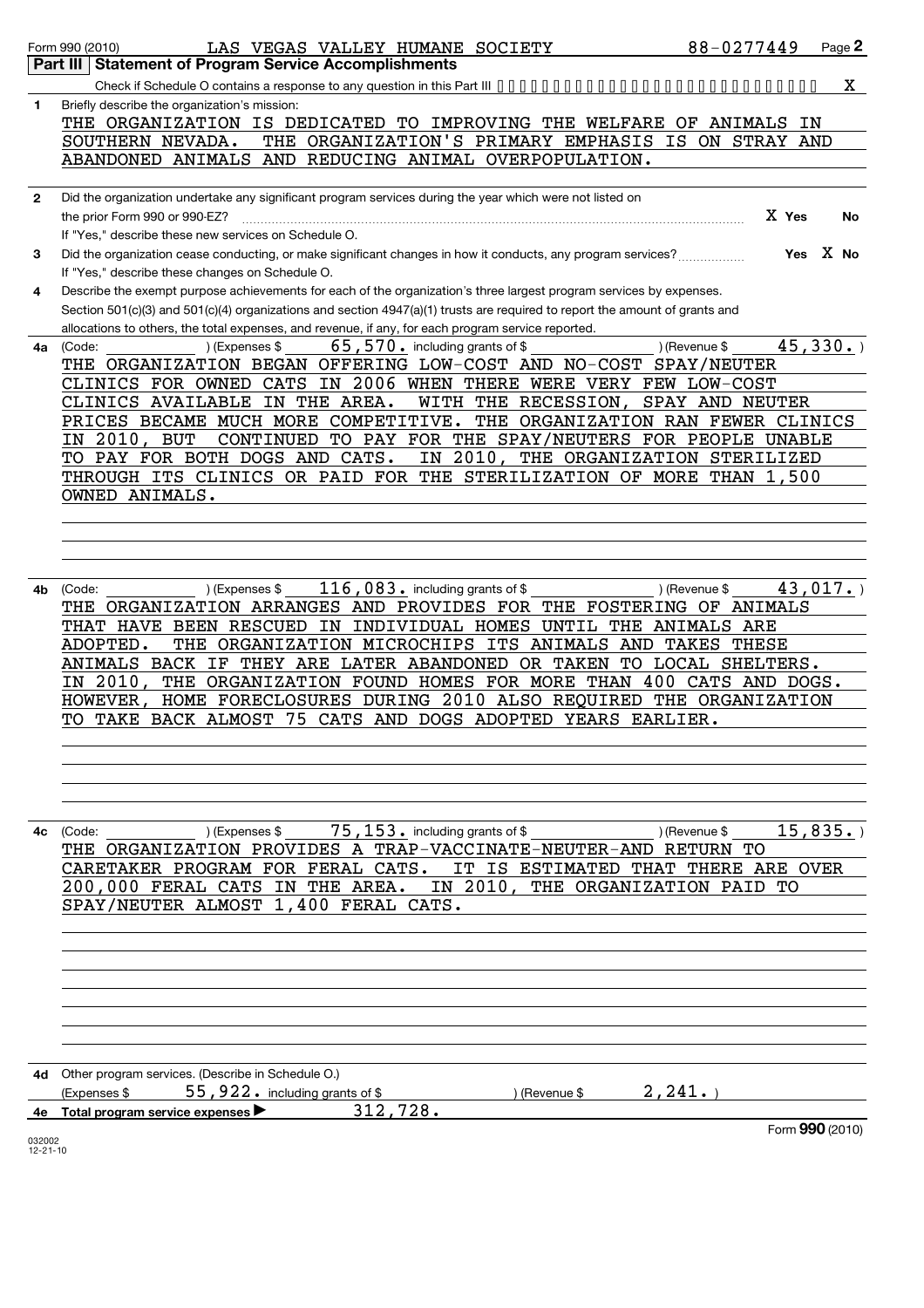|  | Form 990 (2010) |  |
|--|-----------------|--|
|  |                 |  |

Form 990 (2010) LAS VEGAS VALLEY HUMANE SOCIETY 88-0 277449 Page **Part IV Checklist of Required Schedules** LAS VEGAS VALLEY HUMANE SOCIETY 88-0277449

|          |                                                                                                                                                                                                                                   |                 | Yes | No                           |
|----------|-----------------------------------------------------------------------------------------------------------------------------------------------------------------------------------------------------------------------------------|-----------------|-----|------------------------------|
| 1        | Is the organization described in section $501(c)(3)$ or $4947(a)(1)$ (other than a private foundation)?                                                                                                                           |                 |     |                              |
|          |                                                                                                                                                                                                                                   | 1               | х   |                              |
| 2        |                                                                                                                                                                                                                                   | $\mathbf{2}$    | X   |                              |
| 3        | Did the organization engage in direct or indirect political campaign activities on behalf of or in opposition to candidates for                                                                                                   |                 |     |                              |
|          |                                                                                                                                                                                                                                   | 3               |     | X                            |
| 4        | Section 501(c)(3) organizations. Did the organization engage in lobbying activities, or have a section 501(h) election in effect                                                                                                  |                 |     |                              |
|          |                                                                                                                                                                                                                                   | 4               |     | X                            |
| 5        | Is the organization a section 501(c)(4), 501(c)(5), or 501(c)(6) organization that receives membership dues, assessments, or                                                                                                      |                 |     |                              |
|          |                                                                                                                                                                                                                                   | 5               |     |                              |
| 6        | Did the organization maintain any donor advised funds or any similar funds or accounts where donors have the right to                                                                                                             |                 |     |                              |
|          | provide advice on the distribution or investment of amounts in such funds or accounts? If "Yes," complete Schedule D, Part I                                                                                                      | 6               |     | X                            |
| 7        | Did the organization receive or hold a conservation easement, including easements to preserve open space,                                                                                                                         |                 |     |                              |
|          |                                                                                                                                                                                                                                   | $\overline{7}$  |     | X                            |
| 8        | Did the organization maintain collections of works of art, historical treasures, or other similar assets? If "Yes," complete                                                                                                      | 8               |     | X                            |
| 9        | Did the organization report an amount in Part X, line 21; serve as a custodian for amounts not listed in Part X; or provide                                                                                                       |                 |     |                              |
|          | credit counseling, debt management, credit repair, or debt negotiation services? If "Yes," complete Schedule D, Part IV                                                                                                           | 9               |     | X                            |
| 10       | Did the organization, directly or through a related organization, hold assets in term, permanent, or quasi-endowments?                                                                                                            |                 |     |                              |
| 11       | If the organization's answer to any of the following questions is "Yes," then complete Schedule D, Parts VI, VII, VIII, IX, or X                                                                                                  | 10              |     | X                            |
|          | as applicable.                                                                                                                                                                                                                    |                 |     |                              |
|          | a Did the organization report an amount for land, buildings, and equipment in Part X, line 10? If "Yes," complete Schedule D,                                                                                                     |                 |     |                              |
|          | Part VI                                                                                                                                                                                                                           | 11a             |     | X                            |
|          | <b>b</b> Did the organization report an amount for investments - other securities in Part X, line 12 that is 5% or more of its total                                                                                              |                 |     |                              |
|          |                                                                                                                                                                                                                                   | 11 <sub>b</sub> |     | X                            |
| c        | Did the organization report an amount for investments - program related in Part X, line 13 that is 5% or more of its total                                                                                                        |                 |     |                              |
|          |                                                                                                                                                                                                                                   | 11c             |     | x                            |
|          | d Did the organization report an amount for other assets in Part X, line 15 that is 5% or more of its total assets reported in                                                                                                    |                 |     |                              |
|          |                                                                                                                                                                                                                                   | 11d             |     | X                            |
|          | e Did the organization report an amount for other liabilities in Part X, line 25? If "Yes," complete Schedule D, Part X                                                                                                           | <b>11e</b>      |     | X                            |
| f        | Did the organization's separate or consolidated financial statements for the tax year include a footnote that addresses                                                                                                           |                 |     |                              |
|          | the organization's liability for uncertain tax positions under FIN 48 (ASC 740)? If "Yes," complete Schedule D, Part X                                                                                                            | 11f             |     | X                            |
|          | 12a Did the organization obtain separate, independent audited financial statements for the tax year? If "Yes," complete                                                                                                           |                 |     |                              |
|          | Schedule D, Parts XI, XII, and XIII manufactured and the context of the state of the state of the state of the                                                                                                                    | 12a             | Χ   |                              |
|          | <b>b</b> Was the organization included in consolidated, independent audited financial statements for the tax year?                                                                                                                |                 |     |                              |
|          | If "Yes," and if the organization answered "No" to line 12a, then completing Schedule D, Parts XI, XII, and XIII is optional<br>Is the organization a school described in section 170(b)(1)(A)(ii)? If "Yes," complete Schedule E | 12b             |     | X.                           |
| 13       | Did the organization maintain an office, employees, or agents outside of the United States?                                                                                                                                       | 13              |     | $\overline{\mathbf{X}}$<br>X |
| 14a<br>b | Did the organization have aggregate revenues or expenses of more than \$10,000 from grantmaking, fundraising, business,                                                                                                           | 14a             |     |                              |
|          |                                                                                                                                                                                                                                   | 14b             |     | X                            |
| 15       | Did the organization report on Part IX, column (A), line 3, more than \$5,000 of grants or assistance to any organization                                                                                                         |                 |     |                              |
|          |                                                                                                                                                                                                                                   | 15              |     | X                            |
| 16       | Did the organization report on Part IX, column (A), line 3, more than \$5,000 of aggregate grants or assistance to individuals                                                                                                    |                 |     |                              |
|          |                                                                                                                                                                                                                                   | 16              |     | X                            |
| 17       | Did the organization report a total of more than \$15,000 of expenses for professional fundraising services on Part IX,                                                                                                           |                 |     |                              |
|          |                                                                                                                                                                                                                                   | 17              |     | X                            |
| 18       | Did the organization report more than \$15,000 total of fundraising event gross income and contributions on Part VIII, lines                                                                                                      |                 |     |                              |
|          |                                                                                                                                                                                                                                   | 18              | х   |                              |
| 19       | Did the organization report more than \$15,000 of gross income from gaming activities on Part VIII, line 9a? If "Yes,"                                                                                                            |                 |     |                              |
|          |                                                                                                                                                                                                                                   | 19              |     | <u>x</u>                     |
| 20a      |                                                                                                                                                                                                                                   | 20a             |     | X                            |
|          | b If "Yes" to line 20a, did the organization attach its audited financial statements to this return? Note. Some Form 990 filers that                                                                                              |                 |     |                              |
|          | operate one or more hospitals must attach audited financial statements (see instructions)                                                                                                                                         | 20 <sub>b</sub> |     |                              |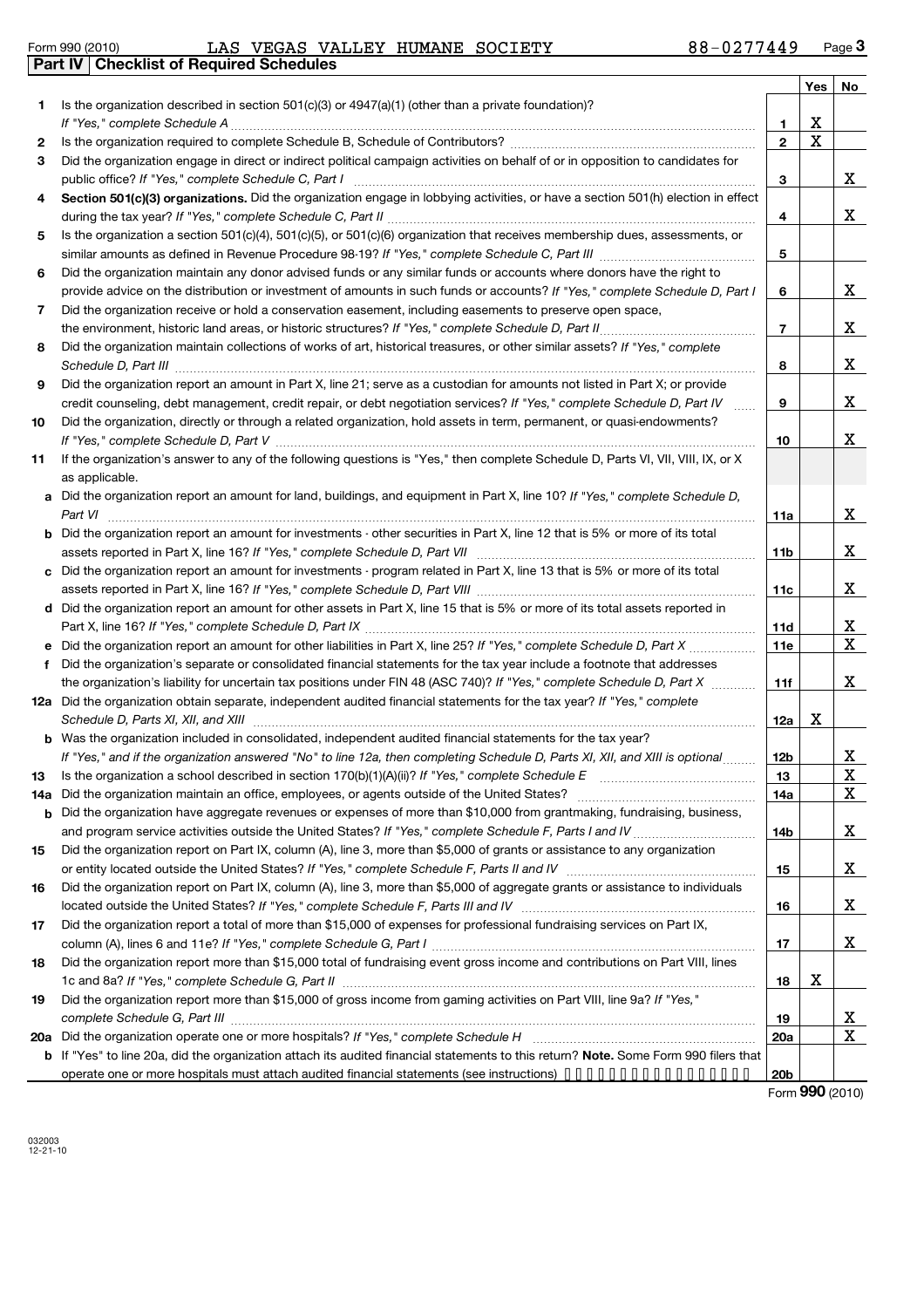**Part IV Checklist of Required Schedules**

Form 990 (2010) LAS VEGAS VALLEY HUMANE SOCIETY 88-0 277449 Page LAS VEGAS VALLEY HUMANE SOCIETY 88-0277449

*(continued)*

|    |                                                                                                                                   |                 | Yes                  | No          |
|----|-----------------------------------------------------------------------------------------------------------------------------------|-----------------|----------------------|-------------|
| 21 | Did the organization report more than \$5,000 of grants and other assistance to governments and organizations in the              |                 |                      |             |
|    |                                                                                                                                   | 21              |                      | Χ           |
| 22 | Did the organization report more than \$5,000 of grants and other assistance to individuals in the United States on Part IX,      |                 |                      |             |
|    |                                                                                                                                   | 22              |                      | Χ           |
| 23 | Did the organization answer "Yes" to Part VII, Section A, line 3, 4, or 5 about compensation of the organization's current        |                 |                      |             |
|    | and former officers, directors, trustees, key employees, and highest compensated employees? If "Yes," complete                    |                 |                      |             |
|    |                                                                                                                                   | 23              |                      | X           |
|    | 24a Did the organization have a tax-exempt bond issue with an outstanding principal amount of more than \$100,000 as of the       |                 |                      |             |
|    | last day of the year, that was issued after December 31, 2002? If "Yes," answer lines 24b through 24d and complete                |                 |                      |             |
|    |                                                                                                                                   | 24a             |                      | x           |
| b  |                                                                                                                                   | 24b             |                      |             |
| c  | Did the organization maintain an escrow account other than a refunding escrow at any time during the year to defease              |                 |                      |             |
|    |                                                                                                                                   | 24c             |                      |             |
|    | d Did the organization act as an "on behalf of" issuer for bonds outstanding at any time during the year?                         | 24d             |                      |             |
|    | 25a Section 501(c)(3) and 501(c)(4) organizations. Did the organization engage in an excess benefit transaction with a            |                 |                      |             |
|    |                                                                                                                                   | 25a             |                      | X           |
|    | b Is the organization aware that it engaged in an excess benefit transaction with a disqualified person in a prior year, and      |                 |                      |             |
|    | that the transaction has not been reported on any of the organization's prior Forms 990 or 990-EZ? If "Yes," complete             |                 |                      |             |
|    | Schedule L, Part I                                                                                                                | 25 <sub>b</sub> |                      | X           |
| 26 | Was a loan to or by a current or former officer, director, trustee, key employee, highly compensated employee, or disqualified    |                 |                      |             |
|    | person outstanding as of the end of the organization's tax year? If "Yes," complete Schedule L, Part II manumum                   | 26              |                      | X           |
| 27 | Did the organization provide a grant or other assistance to an officer, director, trustee, key employee, substantial              |                 |                      |             |
|    | contributor, or a grant selection committee member, or to a person related to such an individual? If "Yes," complete              |                 |                      |             |
|    |                                                                                                                                   | 27              |                      | X           |
| 28 | Was the organization a party to a business transaction with one of the following parties (see Schedule L, Part IV                 |                 |                      |             |
|    | instructions for applicable filing thresholds, conditions, and exceptions):                                                       |                 |                      |             |
| a  | A current or former officer, director, trustee, or key employee? If "Yes," complete Schedule L, Part IV                           | 28a             |                      | <u>x</u>    |
|    | b A family member of a current or former officer, director, trustee, or key employee? If "Yes," complete Schedule L, Part IV      | 28b             |                      | $\mathbf X$ |
|    | c An entity of which a current or former officer, director, trustee, or key employee (or a family member thereof) was an officer, |                 |                      |             |
|    |                                                                                                                                   | 28c             |                      | X           |
| 29 |                                                                                                                                   | 29              |                      | X           |
| 30 | Did the organization receive contributions of art, historical treasures, or other similar assets, or qualified conservation       |                 |                      |             |
|    |                                                                                                                                   | 30              |                      | X           |
| 31 | Did the organization liquidate, terminate, or dissolve and cease operations?                                                      |                 |                      |             |
|    |                                                                                                                                   | 31              |                      | X           |
| 32 | Did the organization sell, exchange, dispose of, or transfer more than 25% of its net assets? If "Yes," complete                  |                 |                      |             |
|    |                                                                                                                                   | 32              |                      | X           |
| 33 | Did the organization own 100% of an entity disregarded as separate from the organization under Regulations                        |                 |                      |             |
|    |                                                                                                                                   | 33              |                      | х           |
| 34 | Was the organization related to any tax-exempt or taxable entity?                                                                 |                 |                      |             |
|    |                                                                                                                                   | 34              |                      | <u>x</u>    |
| 35 |                                                                                                                                   | 35              |                      | X           |
| a  | Did the organization receive any payment from or engage in any transaction with a controlled entity within the meaning of         |                 |                      |             |
|    | Yes X No                                                                                                                          |                 |                      |             |
| 36 | Section 501(c)(3) organizations. Did the organization make any transfers to an exempt non-charitable related organization?        |                 |                      |             |
|    |                                                                                                                                   | 36              |                      | x           |
| 37 | Did the organization conduct more than 5% of its activities through an entity that is not a related organization                  |                 |                      |             |
|    |                                                                                                                                   | 37              |                      | х           |
| 38 | Did the organization complete Schedule O and provide explanations in Schedule O for Part VI, lines 11 and 19?                     |                 |                      |             |
|    |                                                                                                                                   | 38              | x<br>$000 \times 20$ |             |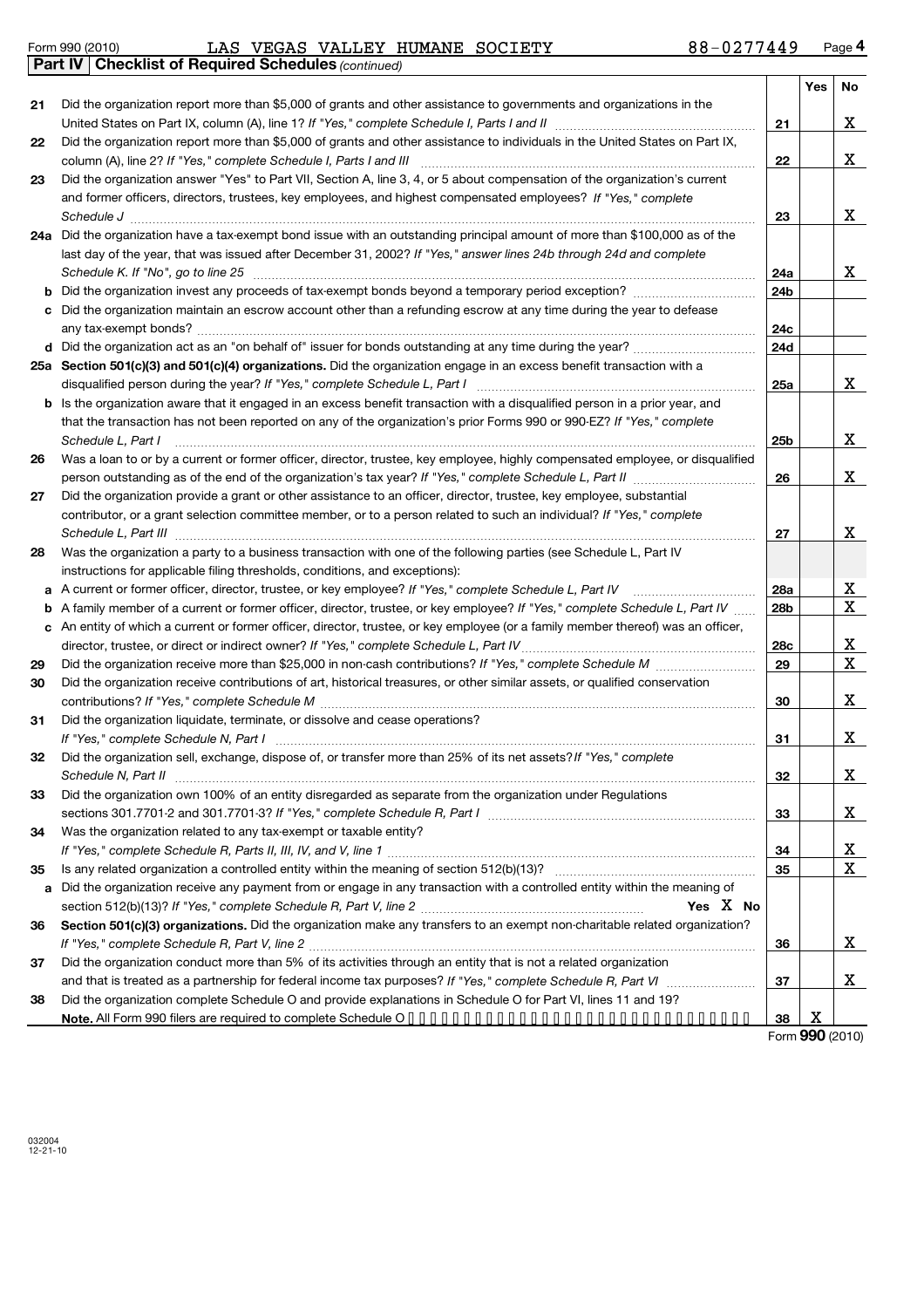#### Form 990 (2010) LAS VEGAS VALLEY HUMANE SOCIETY 88-0 277449 Page LAS VEGAS VALLEY HUMANE SOCIETY 88-0277449

**Part V Statements Regarding Other IRS Filings and Tax Compliance**

|        | Check if Schedule O contains a response to any question in this Part V.                                                                                                                                                                                           |                 |                |            |             |  |  |  |  |  |
|--------|-------------------------------------------------------------------------------------------------------------------------------------------------------------------------------------------------------------------------------------------------------------------|-----------------|----------------|------------|-------------|--|--|--|--|--|
|        |                                                                                                                                                                                                                                                                   |                 |                | <b>Yes</b> | No          |  |  |  |  |  |
|        | 1a Enter the number reported in Box 3 of Form 1096. Enter -0- if not applicable                                                                                                                                                                                   | 1a              |                |            |             |  |  |  |  |  |
|        | Enter the number of Forms W-2G included in line 1a. Enter -0- if not applicable                                                                                                                                                                                   | 1 <sub>b</sub>  |                |            |             |  |  |  |  |  |
| C      | Did the organization comply with backup withholding rules for reportable payments to vendors and reportable gaming                                                                                                                                                |                 |                |            |             |  |  |  |  |  |
|        | 1c                                                                                                                                                                                                                                                                |                 |                |            |             |  |  |  |  |  |
|        | 2a Enter the number of employees reported on Form W-3, Transmittal of Wage and Tax Statements,                                                                                                                                                                    |                 |                |            |             |  |  |  |  |  |
|        | $\overline{0}$<br>filed for the calendar year ending with or within the year covered by this return <i>manumumumum</i><br>2a                                                                                                                                      |                 |                |            |             |  |  |  |  |  |
|        |                                                                                                                                                                                                                                                                   |                 |                |            |             |  |  |  |  |  |
|        | Note. If the sum of lines 1a and 2a is greater than 250, you may be required to e-file. (see instructions)                                                                                                                                                        |                 |                |            |             |  |  |  |  |  |
|        | 3a Did the organization have unrelated business gross income of \$1,000 or more during the year?                                                                                                                                                                  |                 | За             |            | х           |  |  |  |  |  |
|        | <b>b</b> If "Yes," has it filed a Form 990-T for this year? If "No," provide an explanation in Schedule O                                                                                                                                                         |                 | 3 <sub>b</sub> |            |             |  |  |  |  |  |
|        | 4a At any time during the calendar year, did the organization have an interest in, or a signature or other authority over, a                                                                                                                                      |                 |                |            |             |  |  |  |  |  |
|        | financial account in a foreign country (such as a bank account, securities account, or other financial account)?                                                                                                                                                  |                 | 4a             |            | х           |  |  |  |  |  |
|        | <b>b</b> If "Yes," enter the name of the foreign country: $\blacktriangleright$                                                                                                                                                                                   |                 |                |            |             |  |  |  |  |  |
|        | See instructions for filing requirements for Form TD F 90-22.1, Report of Foreign Bank and Financial Accounts.                                                                                                                                                    |                 |                |            |             |  |  |  |  |  |
| 5a     |                                                                                                                                                                                                                                                                   |                 | 5а             |            | х           |  |  |  |  |  |
|        |                                                                                                                                                                                                                                                                   |                 | 5 <sub>b</sub> |            | $\mathbf X$ |  |  |  |  |  |
| c      |                                                                                                                                                                                                                                                                   |                 | 5c             |            |             |  |  |  |  |  |
|        | 6a Does the organization have annual gross receipts that are normally greater than \$100,000, and did the organization solicit                                                                                                                                    |                 |                |            |             |  |  |  |  |  |
|        |                                                                                                                                                                                                                                                                   |                 | 6a             |            | х           |  |  |  |  |  |
|        | b If "Yes," did the organization include with every solicitation an express statement that such contributions or gifts                                                                                                                                            |                 |                |            |             |  |  |  |  |  |
|        |                                                                                                                                                                                                                                                                   |                 | 6b             |            |             |  |  |  |  |  |
| 7      | Organizations that may receive deductible contributions under section 170(c).                                                                                                                                                                                     |                 |                |            |             |  |  |  |  |  |
| a      | Did the organization receive a payment in excess of \$75 made partly as a contribution and partly for goods and services provided to the payor?                                                                                                                   |                 | 7a             |            | Χ           |  |  |  |  |  |
|        |                                                                                                                                                                                                                                                                   |                 | 7b             |            |             |  |  |  |  |  |
| c      | Did the organization sell, exchange, or otherwise dispose of tangible personal property for which it was required                                                                                                                                                 |                 | 7c             |            | X           |  |  |  |  |  |
|        |                                                                                                                                                                                                                                                                   |                 |                |            |             |  |  |  |  |  |
|        | If "Yes," indicate the number of Forms 8282 filed during the year <i>[[[[[[[[[[[[[[]]]</i> ]]                                                                                                                                                                     | 7d              |                |            |             |  |  |  |  |  |
| е      | Did the organization receive any funds, directly or indirectly, to pay premiums on a personal benefit contract?                                                                                                                                                   |                 | 7e             |            |             |  |  |  |  |  |
| t      | Did the organization, during the year, pay premiums, directly or indirectly, on a personal benefit contract?                                                                                                                                                      |                 | 7f             |            |             |  |  |  |  |  |
| g      | If the organization received a contribution of qualified intellectual property, did the organization file Form 8899 as required?                                                                                                                                  |                 | 7g             |            |             |  |  |  |  |  |
| h<br>8 | If the organization received a contribution of cars, boats, airplanes, or other vehicles, did the organization file a Form 1098-C?<br>Sponsoring organizations maintaining donor advised funds and section 509(a)(3) supporting organizations. Did the supporting |                 | 7h             |            |             |  |  |  |  |  |
|        | organization, or a donor advised fund maintained by a sponsoring organization, have excess business holdings at any time during the year?                                                                                                                         |                 | 8              |            |             |  |  |  |  |  |
| 9      | Sponsoring organizations maintaining donor advised funds.                                                                                                                                                                                                         |                 |                |            |             |  |  |  |  |  |
| a      |                                                                                                                                                                                                                                                                   |                 | 9а             |            |             |  |  |  |  |  |
|        |                                                                                                                                                                                                                                                                   |                 | 9b             |            |             |  |  |  |  |  |
| 10     | Section 501(c)(7) organizations. Enter:                                                                                                                                                                                                                           |                 |                |            |             |  |  |  |  |  |
| a      |                                                                                                                                                                                                                                                                   | 10a             |                |            |             |  |  |  |  |  |
|        | <b>b</b> Gross receipts, included on Form 990, Part VIII, line 12, for public use of club facilities <i>manimum</i>                                                                                                                                               | 10 <sub>b</sub> |                |            |             |  |  |  |  |  |
| 11     | Section 501(c)(12) organizations. Enter:                                                                                                                                                                                                                          |                 |                |            |             |  |  |  |  |  |
| a      |                                                                                                                                                                                                                                                                   | 11a             |                |            |             |  |  |  |  |  |
|        | b Gross income from other sources (Do not net amounts due or paid to other sources against                                                                                                                                                                        |                 |                |            |             |  |  |  |  |  |
|        | amounts due or received from them.)                                                                                                                                                                                                                               | 11b             |                |            |             |  |  |  |  |  |
|        | 12a Section 4947(a)(1) non-exempt charitable trusts. Is the organization filing Form 990 in lieu of Form 1041?                                                                                                                                                    |                 | 12a            |            |             |  |  |  |  |  |
|        | <b>b</b> If "Yes," enter the amount of tax-exempt interest received or accrued during the year ••••••                                                                                                                                                             | 12b             |                |            |             |  |  |  |  |  |
| 13     | Section 501(c)(29) qualified nonprofit health insurance issuers.                                                                                                                                                                                                  |                 |                |            |             |  |  |  |  |  |
|        | a Is the organization licensed to issue qualified health plans in more than one state?                                                                                                                                                                            |                 |                |            |             |  |  |  |  |  |
|        | Note. See the instructions for additional information the organization must report on Schedule O.                                                                                                                                                                 |                 |                |            |             |  |  |  |  |  |
|        | <b>b</b> Enter the amount of reserves the organization is required to maintain by the states in which the                                                                                                                                                         |                 |                |            |             |  |  |  |  |  |
|        |                                                                                                                                                                                                                                                                   | 13 <sub>b</sub> |                |            |             |  |  |  |  |  |
|        |                                                                                                                                                                                                                                                                   | 13c             |                |            |             |  |  |  |  |  |
|        | 14a Did the organization receive any payments for indoor tanning services during the tax year?                                                                                                                                                                    |                 | 14a            |            | Χ           |  |  |  |  |  |
|        | <b>b</b> If "Yes," has it filed a Form 720 to report these payments? If "No," provide an explanation in Schedule O • • • • • • • • • •                                                                                                                            |                 | 14b            |            |             |  |  |  |  |  |

Form (2010) **990**

032005 12-21-10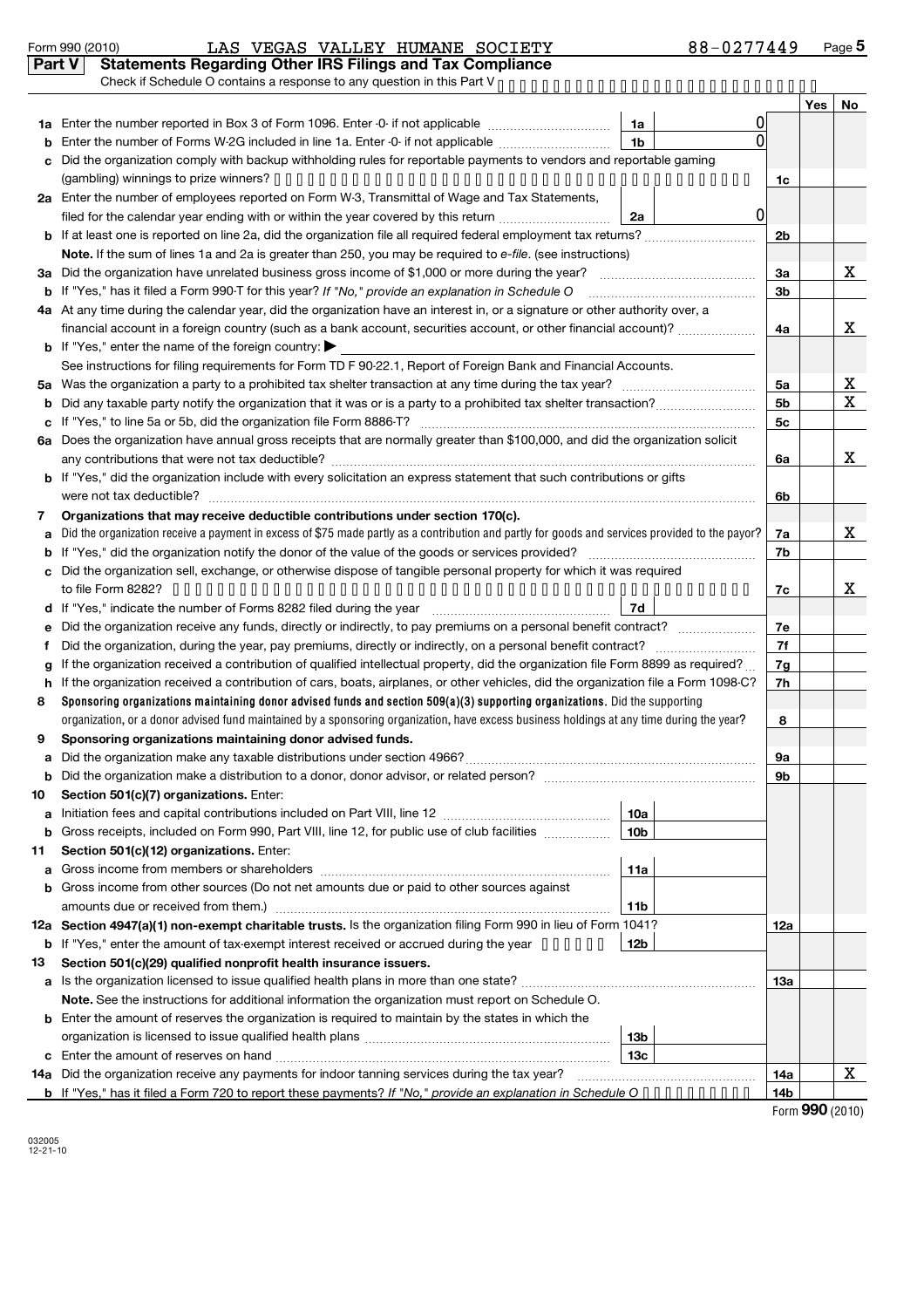| <b>Covernance, Management, and Disclosure</b> For each "Yes" response to lines 2 through 7b below, and for a "No" response |  |
|----------------------------------------------------------------------------------------------------------------------------|--|
| to line 8a, 8b, or 10b below, describe the circumstances, processes, or changes in Schedule O. See instructions.           |  |

|    | to line 8a, 8b, or 10b below, describe the circumstances, processes, or changes in Schedule O. See instructions.                                                                                                               |                         |     |                   |
|----|--------------------------------------------------------------------------------------------------------------------------------------------------------------------------------------------------------------------------------|-------------------------|-----|-------------------|
|    |                                                                                                                                                                                                                                |                         |     | X.                |
|    | <b>Section A. Governing Body and Management</b>                                                                                                                                                                                |                         |     |                   |
|    |                                                                                                                                                                                                                                |                         | Yes | No                |
|    | 1a Enter the number of voting members of the governing body at the end of the tax year<br>1a                                                                                                                                   |                         |     |                   |
| b  | Enter the number of voting members included in line 1a, above, who are independent<br>1b                                                                                                                                       | 7                       |     |                   |
| 2  | Did any officer, director, trustee, or key employee have a family relationship or a business relationship with any other                                                                                                       |                         |     |                   |
|    | officer, director, trustee, or key employee?                                                                                                                                                                                   | 2                       |     | X                 |
| 3  | Did the organization delegate control over management duties customarily performed by or under the direct supervision                                                                                                          |                         |     |                   |
|    |                                                                                                                                                                                                                                | 3                       |     | X                 |
| 4  | Did the organization make any significant changes to its governing documents since the prior Form 990 was filed?                                                                                                               | $\overline{\mathbf{4}}$ |     | X                 |
| 5  |                                                                                                                                                                                                                                | 5                       |     | $\mathbf{X}$      |
| 6  |                                                                                                                                                                                                                                | 6                       |     | X                 |
|    | 7a Does the organization have members, stockholders, or other persons who may elect one or more members of the                                                                                                                 |                         |     |                   |
|    |                                                                                                                                                                                                                                | 7a                      |     | <u>x</u>          |
|    |                                                                                                                                                                                                                                | 7b                      |     | $\mathbf X$       |
| 8  | Did the organization contemporaneously document the meetings held or written actions undertaken during the year                                                                                                                |                         |     |                   |
|    | by the following:                                                                                                                                                                                                              |                         |     |                   |
|    | a The governing body?                                                                                                                                                                                                          | 8a                      | X   |                   |
|    |                                                                                                                                                                                                                                | 8b                      | X   |                   |
| 9  | Is there any officer, director, trustee, or key employee listed in Part VII, Section A, who cannot be reached at the                                                                                                           |                         |     |                   |
|    | organization's mailing address? If "Yes," provide the names and addresses in Schedule $0 \cdot \cdot \cdot \cdot \cdot \cdot \cdot \cdot \cdot \cdot \cdot \cdot \cdot$                                                        | 9                       |     | x                 |
|    | Section B. Policies (This Section B requests information about policies not required by the Internal Revenue Code.)                                                                                                            |                         |     |                   |
|    |                                                                                                                                                                                                                                |                         | Yes | <b>No</b>         |
|    |                                                                                                                                                                                                                                | 10a                     |     | x                 |
|    | <b>b</b> If "Yes," does the organization have written policies and procedures governing the activities of such chapters, affiliates,                                                                                           |                         |     |                   |
|    | and branches to ensure their operations are consistent with those of the organization?                                                                                                                                         | 10 <sub>b</sub>         |     |                   |
|    | 11a Has the organization provided a copy of this Form 990 to all members of its governing body before filing the form?                                                                                                         | 11a                     | X   |                   |
| b  | Describe in Schedule O the process, if any, used by the organization to review this Form 990.                                                                                                                                  |                         |     |                   |
|    |                                                                                                                                                                                                                                | 12a                     |     | X                 |
|    | <b>b</b> Are officers, directors or trustees, and key employees required to disclose annually interests that could give rise                                                                                                   |                         |     |                   |
|    | to conflicts?                                                                                                                                                                                                                  | 12b                     |     |                   |
| c  | Does the organization regularly and consistently monitor and enforce compliance with the policy? If "Yes," describe                                                                                                            |                         |     |                   |
|    |                                                                                                                                                                                                                                | 12c                     |     |                   |
| 13 |                                                                                                                                                                                                                                | 13                      |     | X                 |
| 14 |                                                                                                                                                                                                                                | 14                      | х   |                   |
| 15 | Did the process for determining compensation of the following persons include a review and approval by independent                                                                                                             |                         |     |                   |
|    | persons, comparability data, and contemporaneous substantiation of the deliberation and decision?                                                                                                                              |                         |     |                   |
|    | The organization's CEO, Executive Director, or top management official manufactor content content of the organization's CEO, Executive Director, or top management official manufactor content of the original manufactor of t | 15a                     |     | <u>x</u>          |
|    | b Other officers or key employees of the organization manufactured content to the original content of the organization manufactured content of the organization manufactured content of the organization manufactured content  | 15b                     |     | X                 |
|    | If "Yes" to line 15a or 15b, describe the process in Schedule O. (See instructions.)                                                                                                                                           |                         |     |                   |
|    | 16a Did the organization invest in, contribute assets to, or participate in a joint venture or similar arrangement with a                                                                                                      |                         |     |                   |
|    | taxable entity during the year?                                                                                                                                                                                                | 16a                     |     | X                 |
|    | b If "Yes," has the organization adopted a written policy or procedure requiring the organization to evaluate its participation                                                                                                |                         |     |                   |
|    | in joint venture arrangements under applicable federal tax law, and taken steps to safeguard the organization's                                                                                                                |                         |     |                   |
|    |                                                                                                                                                                                                                                | 16b                     |     |                   |
|    | <b>Section C. Disclosure</b>                                                                                                                                                                                                   |                         |     |                   |
| 17 | <b>NONE</b><br>List the states with which a copy of this Form 990 is required to be filed $\blacktriangleright$                                                                                                                |                         |     |                   |
| 18 | Section 6104 requires an organization to make its Forms 1023 (or 1024 if applicable), 990, and 990-T (501(c)(3)s only) available for                                                                                           |                         |     |                   |
|    | public inspection. Indicate how you make these available. Check all that apply.                                                                                                                                                |                         |     |                   |
|    | X Own website<br>Another's website<br>Upon request                                                                                                                                                                             |                         |     |                   |
| 19 | Describe in Schedule O whether (and if so, how), the organization makes its governing documents, conflict of interest policy, and financial                                                                                    |                         |     |                   |
|    | statements available to the public.                                                                                                                                                                                            |                         |     |                   |
| 20 | State the name, physical address, and telephone number of the person who possesses the books and records of the organization:                                                                                                  |                         |     |                   |
|    | THE ORGANIZATION $-$ (702) 434-2009                                                                                                                                                                                            |                         |     |                   |
|    | 89146<br>NO. 454, LAS VEGAS,<br>NV<br><u>3395 SOUTH JONES</u>                                                                                                                                                                  |                         |     | $Form$ 990 (2010) |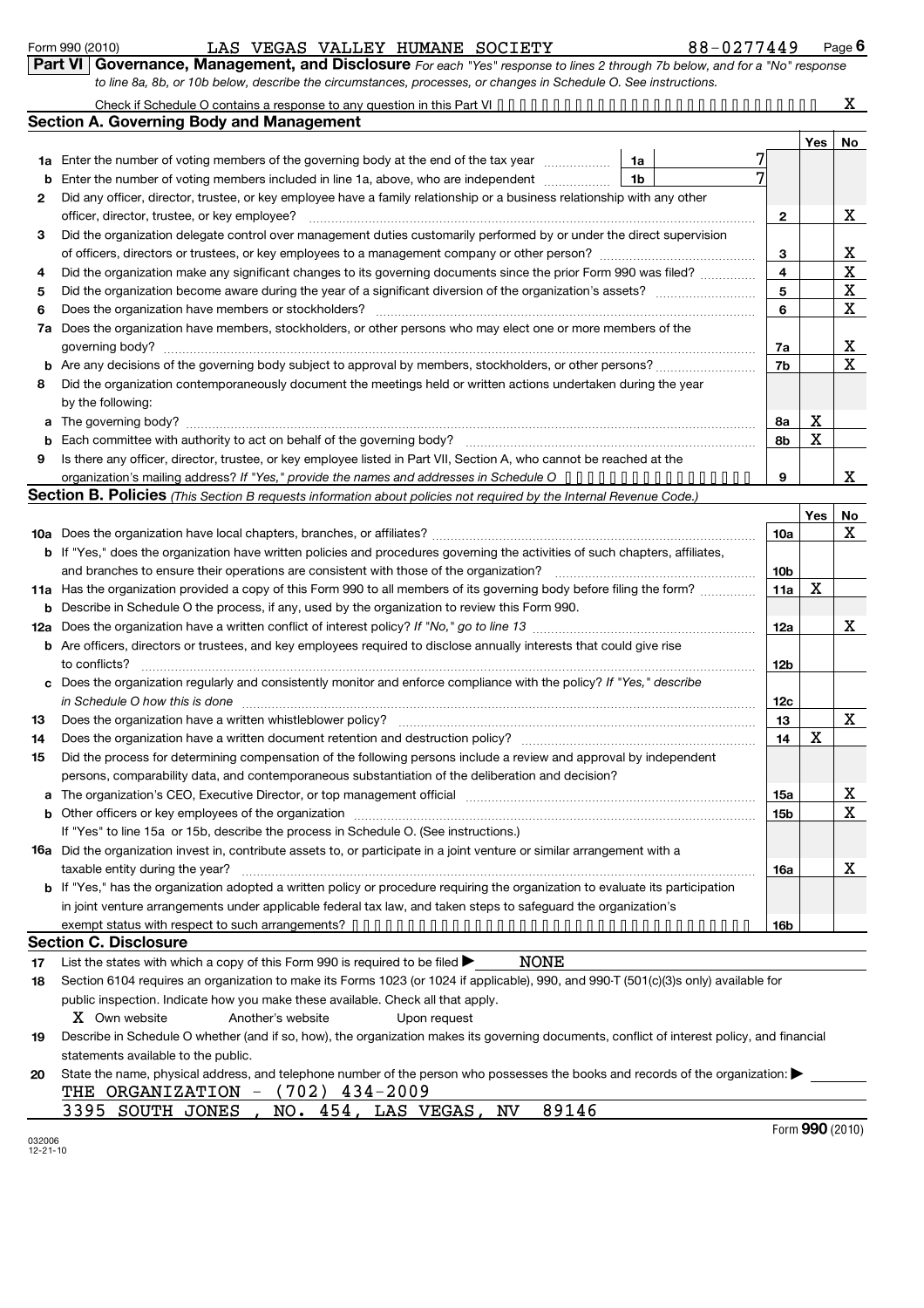#### **Part VII Compensation of Officers, Directors, Trustees, Key Employees, Highest Compensated Employees, and Independent Contractors**

Check if Schedule O contains a response to any question in this Part VII.............................

**Section A. Officers, Directors, Trustees, Key Employees, and Highest Compensated Employees**

**1a** Complete this table for all persons required to be listed. Report compensation for the calendar year ending with or within the organization's tax year.

● List all of the organization's **current** officers, directors, trustees (whether individuals or organizations), regardless of amount of compensation.<br>Enter -0- in columns (D), (E), and (F) if no compensation was paid.

**•** List all of the organization's current key employees, if any. See instructions for definition of "key employee."

 $\bullet$  List the organization's five  $\mathfrak{current}$  highest compensated employees (other than an officer, director, trustee, or key employee) who received reportable compensation (Box 5 of Form W-2 and/or Box 7 of Form 1099-MISC) of more than \$100,000 from the organization and any related organizations .

• List all of the organization's former officers, key employees, and highest compensated employees who received more than \$100,000 of reportable compensation from the organization and any related organizations.

**•** List all of the organization's former directors or trustees that received, in the capacity as a former director or trustee of the organization, more than \$10,000 of reportable compensation from the organization and any related organizations.

List persons in the following order: individual trustees or directors; institutional trustees; officers; key employees; highest compensated employees; and former such persons.

 $X$  Check this box if neither the organization nor any related organization compensated any current officer, director, or trustee.

| (A)                            | (B)                                                    | (C)                            |                       |             |              |                                 |        | (D)                                         | (E)                                                              | (F)                                            |  |  |
|--------------------------------|--------------------------------------------------------|--------------------------------|-----------------------|-------------|--------------|---------------------------------|--------|---------------------------------------------|------------------------------------------------------------------|------------------------------------------------|--|--|
| Name and Title                 | Position<br>Average                                    |                                |                       |             |              |                                 |        | Reportable                                  | Reportable                                                       | Estimated                                      |  |  |
|                                | hours per<br>week<br>(describe<br>hours for<br>related |                                |                       |             |              | (check all that apply)          |        | compensation<br>from<br>the<br>organization | compensation<br>from related<br>organizations<br>(W-2/1099-MISC) | amount of<br>other<br>compensation<br>from the |  |  |
|                                | organizations<br>in Schedule<br>O)                     | Individual trustee or director | Institutional trustee | Officer     | Key employee | Highest compensated<br>employee | Former | (W-2/1099-MISC)                             |                                                                  | organization<br>and related<br>organizations   |  |  |
| JUDITH RUIZ<br><b>DIRECTOR</b> | 4.00                                                   | $\mathbf X$                    |                       |             |              |                                 |        | $\mathbf 0$ .                               | $\mathbf 0$ .                                                    | 0.                                             |  |  |
| DON CONKEY                     |                                                        |                                |                       |             |              |                                 |        |                                             |                                                                  |                                                |  |  |
| <b>DIRECTOR</b>                | 10.00                                                  | $\mathbf X$                    |                       |             |              |                                 |        | 0.                                          | $\mathfrak o$ .                                                  | 0.                                             |  |  |
| NANCY MCLANE                   |                                                        |                                |                       |             |              |                                 |        |                                             |                                                                  |                                                |  |  |
| <b>DIRECTOR</b>                | 3.00                                                   | $\mathbf X$                    |                       |             |              |                                 |        | 0.                                          | $\mathbf 0$ .                                                    | 0.                                             |  |  |
| JACQUELYN LELEU                |                                                        |                                |                       |             |              |                                 |        |                                             |                                                                  |                                                |  |  |
| <b>DIRECTOR</b>                | 3.00                                                   | $\mathbf X$                    |                       |             |              |                                 |        | 0.                                          | $\mathbf 0$ .                                                    | 0.                                             |  |  |
| ROGER MONTGOMERY               |                                                        |                                |                       |             |              |                                 |        |                                             |                                                                  |                                                |  |  |
| <b>TREASURER</b>               | 15.00                                                  |                                |                       | $\mathbf x$ |              |                                 |        | $\mathfrak o$ .                             | $\mathbf 0$ .                                                    | 0.                                             |  |  |
| KAREN LAYNE                    |                                                        |                                |                       |             |              |                                 |        |                                             |                                                                  |                                                |  |  |
| PRESIDENT                      | 60.00                                                  |                                |                       | $\rm X$     |              |                                 |        | $\mathbf 0$ .                               | $\mathbf 0$ .                                                    | 0.                                             |  |  |
| ANNE CHAIRSELL                 |                                                        |                                |                       |             |              |                                 |        |                                             |                                                                  |                                                |  |  |
| VICE PRESIDENT                 | 5.00                                                   |                                |                       | $\rm X$     |              |                                 |        | $\mathbf 0$ .                               | $\mathbf 0$ .                                                    | 0.                                             |  |  |
|                                |                                                        |                                |                       |             |              |                                 |        |                                             |                                                                  |                                                |  |  |
|                                |                                                        |                                |                       |             |              |                                 |        |                                             |                                                                  |                                                |  |  |
|                                |                                                        |                                |                       |             |              |                                 |        |                                             |                                                                  |                                                |  |  |
|                                |                                                        |                                |                       |             |              |                                 |        |                                             |                                                                  |                                                |  |  |
|                                |                                                        |                                |                       |             |              |                                 |        |                                             |                                                                  |                                                |  |  |
|                                |                                                        |                                |                       |             |              |                                 |        |                                             |                                                                  |                                                |  |  |
|                                |                                                        |                                |                       |             |              |                                 |        |                                             |                                                                  |                                                |  |  |
|                                |                                                        |                                |                       |             |              |                                 |        |                                             |                                                                  |                                                |  |  |
|                                |                                                        |                                |                       |             |              |                                 |        |                                             |                                                                  |                                                |  |  |
|                                |                                                        |                                |                       |             |              |                                 |        |                                             |                                                                  |                                                |  |  |

032007 12-21-10

Form **990** (2010)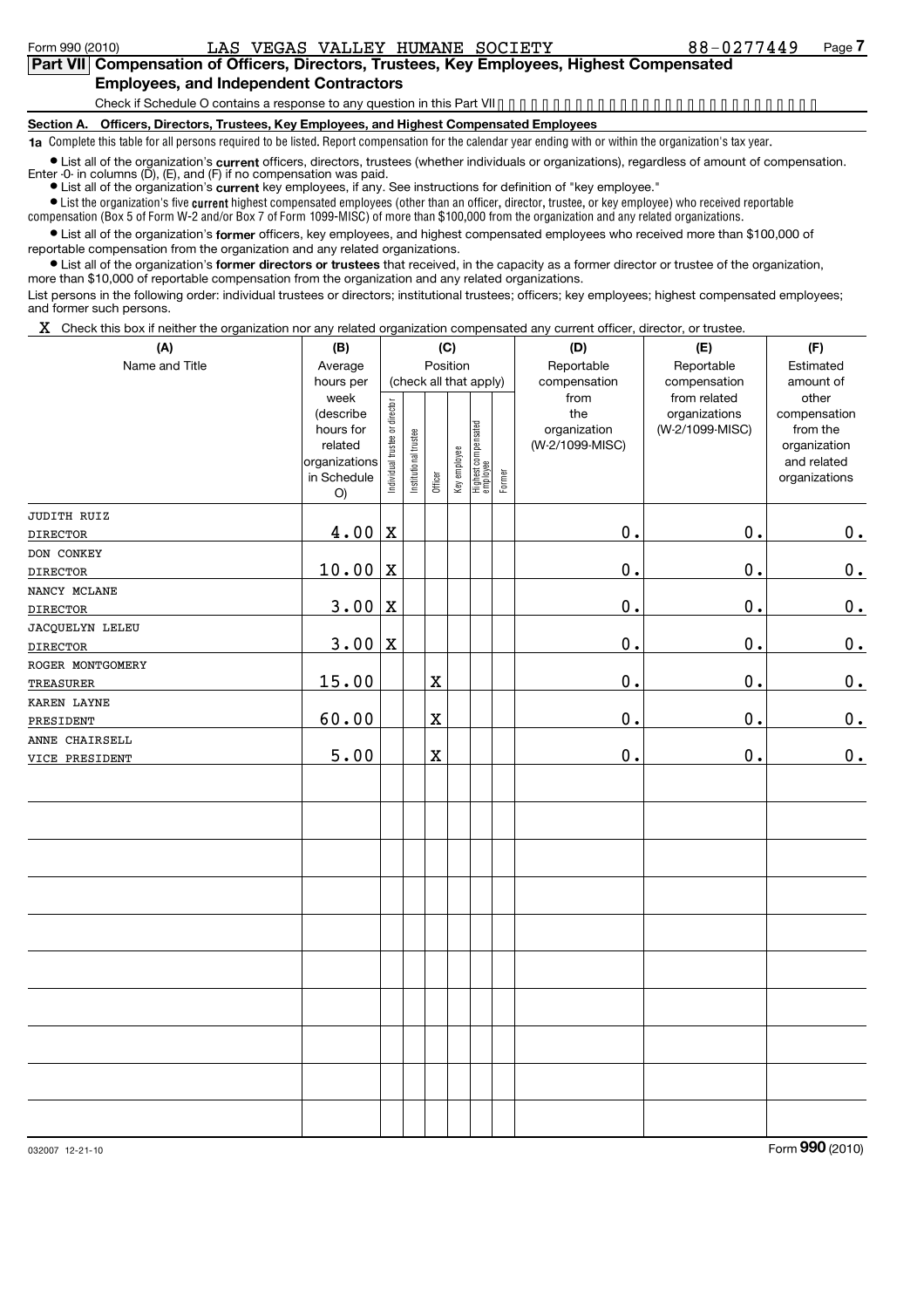| Form 990 (2010) |  |
|-----------------|--|
| ,,,,,,          |  |

Form 990 (2010) LAS VEGAS VALLEY HUMANE SOCIETY 88-0277449 Page

88-0277449 Page 8

|   | <b>Part VII</b> Section A. Officers, Directors, Trustees, Key Employees, and Highest Compensated Employees (continued)                                                                                                          |                                                                   |                                |                       |          |              |                                 |        |                                                |                                                  |                     |                         |                                                                                   |             |
|---|---------------------------------------------------------------------------------------------------------------------------------------------------------------------------------------------------------------------------------|-------------------------------------------------------------------|--------------------------------|-----------------------|----------|--------------|---------------------------------|--------|------------------------------------------------|--------------------------------------------------|---------------------|-------------------------|-----------------------------------------------------------------------------------|-------------|
|   | (A)                                                                                                                                                                                                                             | (B)                                                               |                                |                       | Position | (C)          |                                 |        | (D)<br>(E)                                     |                                                  |                     |                         | (F)                                                                               |             |
|   | Name and title                                                                                                                                                                                                                  | Average<br>hours per<br>week                                      |                                |                       |          |              | (check all that apply)          |        | Reportable<br>compensation                     | Reportable<br>compensation                       |                     |                         | Estimated<br>amount of                                                            |             |
|   |                                                                                                                                                                                                                                 | (describe<br>hours for<br>related<br>organizations<br>in Schedule | Individual trustee or director | Institutional trustee | Officer  | Key employee | Highest compensated<br>employee | Former | from<br>the<br>organization<br>(W-2/1099-MISC) | from related<br>organizations<br>(W-2/1099-MISC) |                     |                         | other<br>compensation<br>from the<br>organization<br>and related<br>organizations |             |
|   |                                                                                                                                                                                                                                 | O)                                                                |                                |                       |          |              |                                 |        |                                                |                                                  |                     |                         |                                                                                   |             |
|   |                                                                                                                                                                                                                                 |                                                                   |                                |                       |          |              |                                 |        |                                                |                                                  |                     |                         |                                                                                   |             |
|   |                                                                                                                                                                                                                                 |                                                                   |                                |                       |          |              |                                 |        |                                                |                                                  |                     |                         |                                                                                   |             |
|   |                                                                                                                                                                                                                                 |                                                                   |                                |                       |          |              |                                 |        |                                                |                                                  |                     |                         |                                                                                   |             |
|   |                                                                                                                                                                                                                                 |                                                                   |                                |                       |          |              |                                 |        |                                                |                                                  |                     |                         |                                                                                   |             |
|   |                                                                                                                                                                                                                                 |                                                                   |                                |                       |          |              |                                 |        |                                                |                                                  |                     |                         |                                                                                   |             |
|   |                                                                                                                                                                                                                                 |                                                                   |                                |                       |          |              |                                 |        |                                                |                                                  |                     |                         |                                                                                   |             |
|   |                                                                                                                                                                                                                                 |                                                                   |                                |                       |          |              |                                 |        |                                                |                                                  |                     |                         |                                                                                   |             |
|   |                                                                                                                                                                                                                                 |                                                                   |                                |                       |          |              |                                 |        |                                                |                                                  |                     |                         |                                                                                   |             |
|   |                                                                                                                                                                                                                                 |                                                                   |                                |                       |          |              |                                 |        | 0.                                             |                                                  | 0.                  |                         |                                                                                   | $0$ .       |
|   | c Total from continuation sheets to Part VII, Section A                                                                                                                                                                         |                                                                   |                                |                       |          |              |                                 |        | 0.<br>0.                                       |                                                  | $\mathbf 0$ .<br>0. |                         |                                                                                   | 0.<br>0.    |
| 2 | Total number of individuals (including but not limited to those listed above) who received more than \$100,000 in reportable                                                                                                    |                                                                   |                                |                       |          |              |                                 |        |                                                |                                                  |                     |                         |                                                                                   |             |
|   | compensation from the organization $\blacktriangleright$                                                                                                                                                                        |                                                                   |                                |                       |          |              |                                 |        |                                                |                                                  |                     |                         |                                                                                   | 0           |
|   |                                                                                                                                                                                                                                 |                                                                   |                                |                       |          |              |                                 |        |                                                |                                                  |                     |                         | Yes                                                                               | No          |
| 3 | Did the organization list any former officer, director or trustee, key employee, or highest compensated employee on                                                                                                             |                                                                   |                                |                       |          |              |                                 |        |                                                |                                                  |                     |                         |                                                                                   |             |
|   |                                                                                                                                                                                                                                 |                                                                   |                                |                       |          |              |                                 |        |                                                |                                                  |                     | 3                       |                                                                                   | X           |
| 4 | For any individual listed on line 1a, is the sum of reportable compensation and other compensation from the organization<br>and related organizations greater than \$150,000? If "Yes," complete Schedule J for such individual |                                                                   |                                |                       |          |              |                                 |        |                                                |                                                  |                     | 4                       |                                                                                   | $\mathbf X$ |
| 5 | Did any person listed on line 1a receive or accrue compensation from any unrelated organization or individual for services                                                                                                      |                                                                   |                                |                       |          |              |                                 |        |                                                |                                                  |                     |                         |                                                                                   |             |
|   |                                                                                                                                                                                                                                 |                                                                   |                                |                       |          |              |                                 |        |                                                |                                                  |                     | $\overline{\mathbf{5}}$ |                                                                                   | <u>x</u>    |
|   | <b>Section B. Independent Contractors</b>                                                                                                                                                                                       |                                                                   |                                |                       |          |              |                                 |        |                                                |                                                  |                     |                         |                                                                                   |             |
| 1 | Complete this table for your five highest compensated independent contractors that received more than \$100,000 of compensation from<br><b>NONE</b><br>the organization.                                                        |                                                                   |                                |                       |          |              |                                 |        |                                                |                                                  |                     |                         |                                                                                   |             |
|   | (A)<br>Name and business address                                                                                                                                                                                                |                                                                   |                                |                       |          |              |                                 |        | (B)<br>Description of services                 |                                                  |                     | (C)                     | Compensation                                                                      |             |
|   |                                                                                                                                                                                                                                 |                                                                   |                                |                       |          |              |                                 |        |                                                |                                                  |                     |                         |                                                                                   |             |
|   |                                                                                                                                                                                                                                 |                                                                   |                                |                       |          |              |                                 |        |                                                |                                                  |                     |                         |                                                                                   |             |
|   |                                                                                                                                                                                                                                 |                                                                   |                                |                       |          |              |                                 |        |                                                |                                                  |                     |                         |                                                                                   |             |
|   |                                                                                                                                                                                                                                 |                                                                   |                                |                       |          |              |                                 |        |                                                |                                                  |                     |                         |                                                                                   |             |
| 2 | Total number of independent contractors (including but not limited to those listed above) who received more than                                                                                                                |                                                                   |                                |                       |          |              |                                 |        |                                                |                                                  |                     |                         |                                                                                   |             |
|   | \$100,000 in compensation from the organization >                                                                                                                                                                               |                                                                   |                                |                       |          |              | 0                               |        |                                                |                                                  |                     |                         |                                                                                   |             |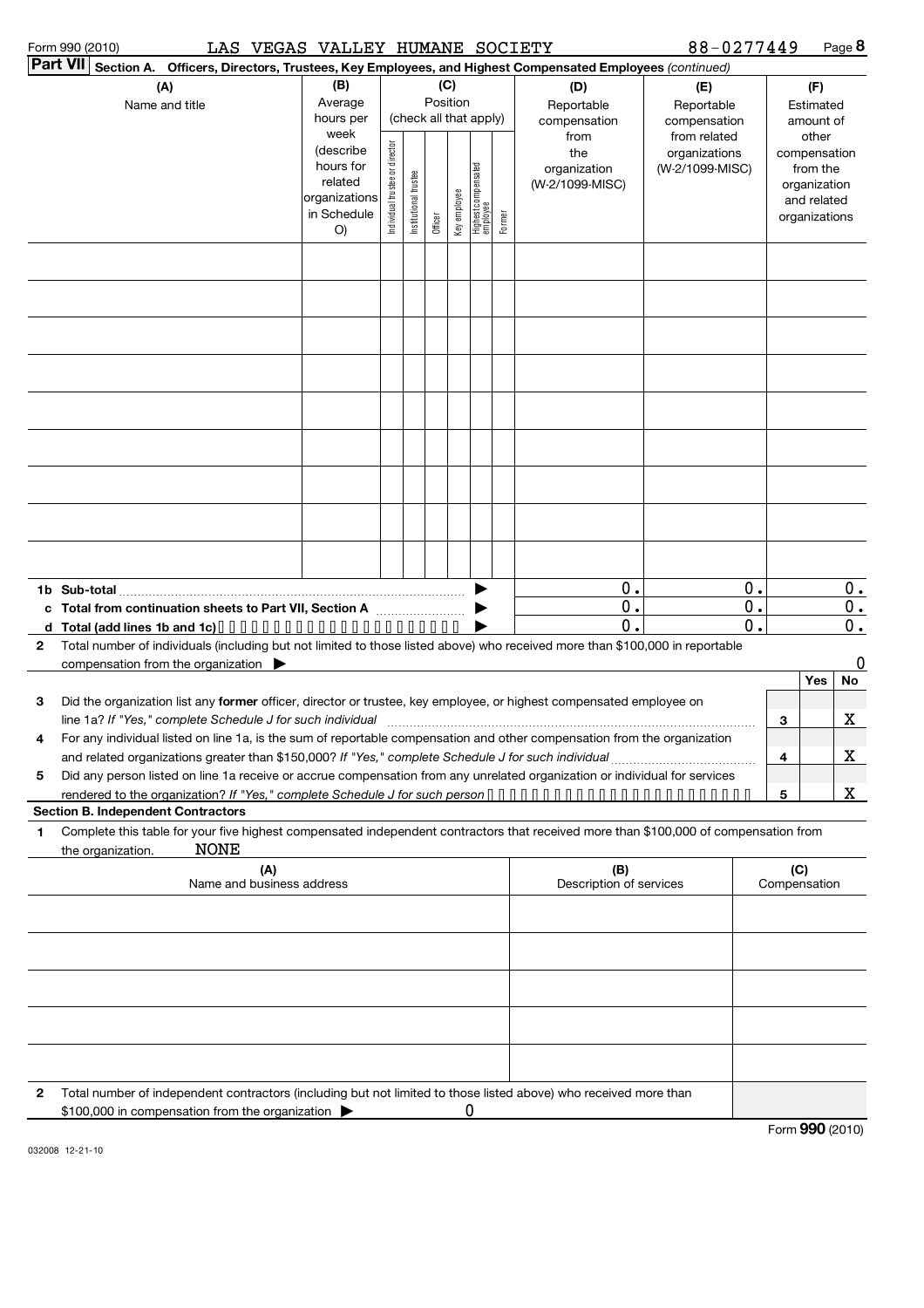| Form 990 (2010) |  |
|-----------------|--|
|-----------------|--|

#### Form 990 (2010) LAS VEGAS VALLEY HUMANE SOCIETY 88-0 277449 Page LAS VEGAS VALLEY HUMANE SOCIETY 88-0277449

|                                                           | <b>Part VIII</b> | <b>Statement of Revenue</b>                                                                                           |                      |                      |                                                 |                                         |                                                                              |
|-----------------------------------------------------------|------------------|-----------------------------------------------------------------------------------------------------------------------|----------------------|----------------------|-------------------------------------------------|-----------------------------------------|------------------------------------------------------------------------------|
|                                                           |                  |                                                                                                                       |                      | (A)<br>Total revenue | (B)<br>Related or<br>exempt function<br>revenue | (C)<br>Unrelated<br>business<br>revenue | (D)<br>Revenue<br>excluded from<br>tax under<br>sections 512,<br>513, or 514 |
|                                                           |                  | <b>1 a</b> Federated campaigns<br>1a                                                                                  |                      |                      |                                                 |                                         |                                                                              |
|                                                           | b                | 1 <sub>b</sub><br>Membership dues                                                                                     |                      |                      |                                                 |                                         |                                                                              |
|                                                           | с                | 1 <sub>c</sub><br>Fundraising events                                                                                  |                      |                      |                                                 |                                         |                                                                              |
|                                                           | d                | 1 <sub>d</sub><br>Related organizations<br>.                                                                          |                      |                      |                                                 |                                         |                                                                              |
|                                                           | е                | Government grants (contributions)<br>1e                                                                               |                      |                      |                                                 |                                         |                                                                              |
|                                                           | f                | All other contributions, gifts, grants, and                                                                           |                      |                      |                                                 |                                         |                                                                              |
|                                                           |                  | similar amounts not included above<br>1f                                                                              | 141,382.             |                      |                                                 |                                         |                                                                              |
|                                                           |                  |                                                                                                                       |                      |                      |                                                 |                                         |                                                                              |
| Contributions, gifts, grants<br>and other similar amounts | g                | Noncash contributions included in lines 1a-1f: \$<br>Total. Add lines 1a-1f                                           |                      | <u>141,382.</u>      |                                                 |                                         |                                                                              |
|                                                           |                  |                                                                                                                       | <b>Business Code</b> |                      |                                                 |                                         |                                                                              |
|                                                           | 2 a              | STERLIZATIONS                                                                                                         | 900099               | 45,330.              | 45, 330.                                        |                                         |                                                                              |
|                                                           | b                | ADOPTIONS                                                                                                             | 900099               | 43,017.              | 43,017.                                         |                                         |                                                                              |
|                                                           |                  | FERAL CAT                                                                                                             | 900099               | 15,835.              | 15,835.                                         |                                         |                                                                              |
|                                                           |                  | MEDICAL                                                                                                               | 900099               | 2,241.               | 2,241.                                          |                                         |                                                                              |
| Program Service<br>Revenue                                | е                |                                                                                                                       |                      |                      |                                                 |                                         |                                                                              |
|                                                           |                  | All other program service revenue                                                                                     |                      |                      |                                                 |                                         |                                                                              |
|                                                           | a                | Total. Add lines 2a-2f                                                                                                |                      | 106,423.             |                                                 |                                         |                                                                              |
|                                                           | 3                | Investment income (including dividends, interest, and                                                                 |                      |                      |                                                 |                                         |                                                                              |
|                                                           |                  |                                                                                                                       |                      | 171.                 |                                                 |                                         | 171.                                                                         |
|                                                           | 4                | Income from investment of tax-exempt bond proceeds                                                                    |                      |                      |                                                 |                                         |                                                                              |
|                                                           | 5                |                                                                                                                       |                      |                      |                                                 |                                         |                                                                              |
|                                                           |                  | (i) Real                                                                                                              | (ii) Personal        |                      |                                                 |                                         |                                                                              |
|                                                           | 6а               | Gross Rents                                                                                                           |                      |                      |                                                 |                                         |                                                                              |
|                                                           | b                | Less: rental expenses                                                                                                 |                      |                      |                                                 |                                         |                                                                              |
|                                                           |                  | Rental income or (loss)                                                                                               |                      |                      |                                                 |                                         |                                                                              |
|                                                           | d                | Net rental income or (loss)                                                                                           |                      |                      |                                                 |                                         |                                                                              |
|                                                           | 7а               | Gross amount from sales of<br>(i) Securities                                                                          | (ii) Other           |                      |                                                 |                                         |                                                                              |
|                                                           |                  | assets other than inventory                                                                                           |                      |                      |                                                 |                                         |                                                                              |
|                                                           |                  | <b>b</b> Less: cost or other basis                                                                                    |                      |                      |                                                 |                                         |                                                                              |
|                                                           |                  | and sales expenses                                                                                                    | 687.                 |                      |                                                 |                                         |                                                                              |
|                                                           |                  |                                                                                                                       | $-687.$              |                      |                                                 |                                         |                                                                              |
|                                                           |                  |                                                                                                                       |                      | $-687.$              |                                                 |                                         | $-687.$                                                                      |
|                                                           |                  | 8 a Gross income from fundraising events (not                                                                         |                      |                      |                                                 |                                         |                                                                              |
| <b>Other Revenue</b>                                      |                  | including \$<br><u>of</u> of                                                                                          |                      |                      |                                                 |                                         |                                                                              |
|                                                           |                  | contributions reported on line 1c). See                                                                               |                      |                      |                                                 |                                         |                                                                              |
|                                                           |                  | a                                                                                                                     | 71,596.              |                      |                                                 |                                         |                                                                              |
|                                                           |                  | $\mathbf{b}$                                                                                                          | 21,102.              |                      |                                                 |                                         |                                                                              |
|                                                           |                  | c Net income or (loss) from fundraising events ••••••                                                                 |                      | 50,494.              |                                                 |                                         | 50,494.                                                                      |
|                                                           |                  | 9 a Gross income from gaming activities. See                                                                          |                      |                      |                                                 |                                         |                                                                              |
|                                                           |                  |                                                                                                                       |                      |                      |                                                 |                                         |                                                                              |
|                                                           |                  | $\mathbf b$<br><b>b</b> Less: direct expenses                                                                         |                      |                      |                                                 |                                         |                                                                              |
|                                                           |                  | c Net income or (loss) from gaming activities                                                                         |                      |                      |                                                 |                                         |                                                                              |
|                                                           |                  | 10 a Gross sales of inventory, less returns                                                                           |                      |                      |                                                 |                                         |                                                                              |
|                                                           |                  |                                                                                                                       |                      |                      |                                                 |                                         |                                                                              |
|                                                           |                  | $\mathbf b$                                                                                                           |                      |                      |                                                 |                                         |                                                                              |
|                                                           |                  | c Net income or (loss) from sales of inventory $\cdots$                                                               |                      |                      |                                                 |                                         |                                                                              |
|                                                           |                  | Miscellaneous Revenue                                                                                                 | <b>Business Code</b> |                      |                                                 |                                         |                                                                              |
|                                                           |                  | 11 a OTHER                                                                                                            | 900099               | 976.                 |                                                 |                                         | 976.                                                                         |
|                                                           | b                |                                                                                                                       |                      |                      |                                                 |                                         |                                                                              |
|                                                           | с                | <u> 1989 - Johann Barbara, martin amerikan basar dan berasal dalam basar dalam basar dalam basar dalam basar dala</u> |                      |                      |                                                 |                                         |                                                                              |
|                                                           |                  |                                                                                                                       |                      | 976.                 |                                                 |                                         |                                                                              |
|                                                           | 12               |                                                                                                                       |                      | 298,759.             | 106,423.                                        | 0.                                      | 50,954.                                                                      |
| 000000                                                    |                  |                                                                                                                       |                      |                      |                                                 |                                         |                                                                              |

032009 12-21-10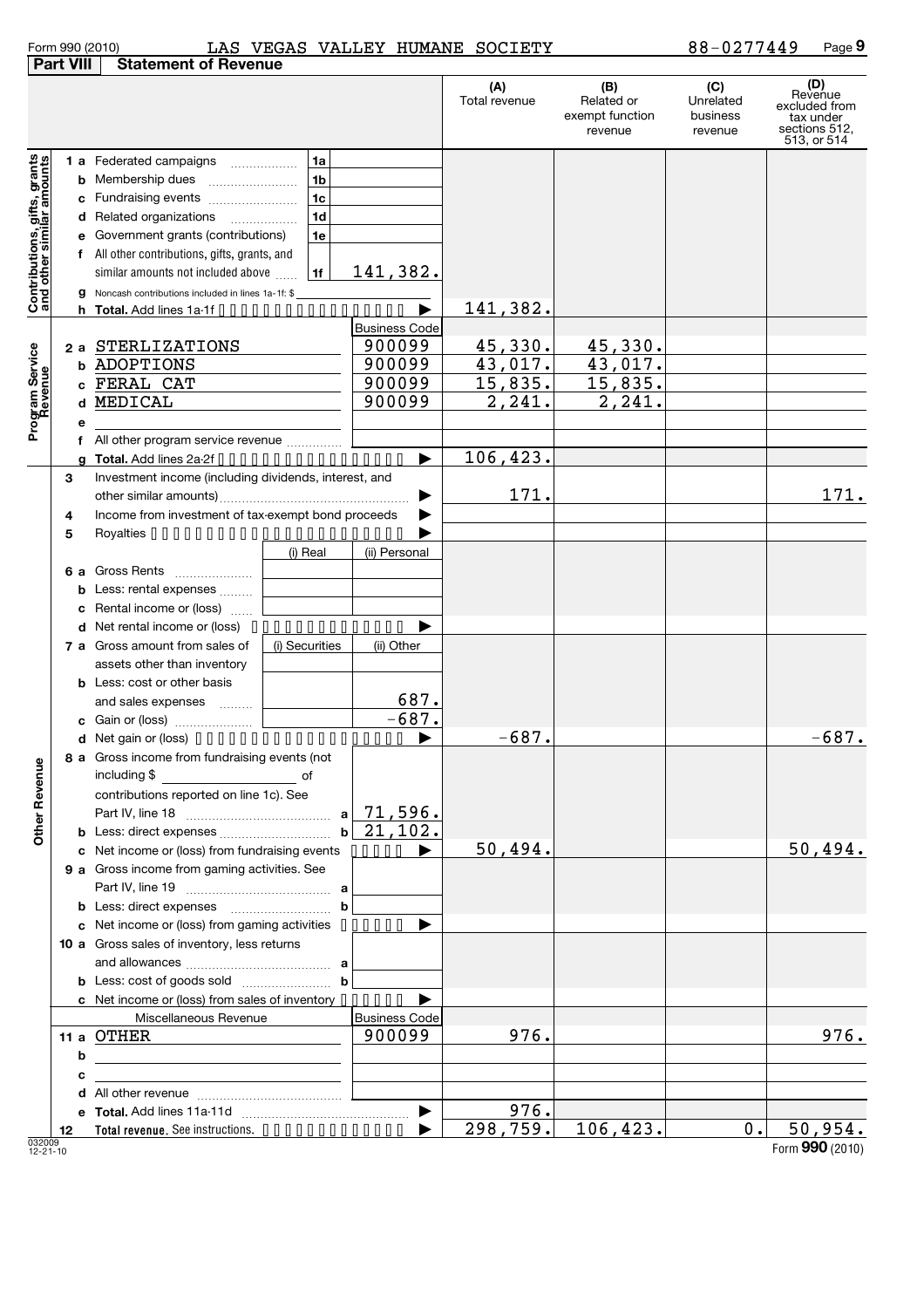### Form 990 (2010) LAS VEGAS VALLEY HUMANE SOCIETY 88-0277449 Page **Part IX Statement of Functional Expenses**

|              |                                                                                                                                                                                                               |                       | Section 501(c)(3) and 501(c)(4) organizations must complete all columns. |                                    |                                |
|--------------|---------------------------------------------------------------------------------------------------------------------------------------------------------------------------------------------------------------|-----------------------|--------------------------------------------------------------------------|------------------------------------|--------------------------------|
|              | All other organizations must complete column (A) but are not required to complete columns (B), (C), and (D).                                                                                                  |                       |                                                                          | (C)                                |                                |
|              | Do not include amounts reported on lines 6b,<br>7b, 8b, 9b, and 10b of Part VIII.                                                                                                                             | (A)<br>Total expenses | (B)<br>Program service<br>expenses                                       | Management and<br>general expenses | (D)<br>Fundraising<br>expenses |
| 1            | Grants and other assistance to governments and                                                                                                                                                                |                       |                                                                          |                                    |                                |
|              | organizations in the U.S. See Part IV, line 21                                                                                                                                                                |                       |                                                                          |                                    |                                |
| $\mathbf{2}$ | Grants and other assistance to individuals in                                                                                                                                                                 |                       |                                                                          |                                    |                                |
|              | the U.S. See Part IV, line 22                                                                                                                                                                                 |                       |                                                                          |                                    |                                |
| 3            | Grants and other assistance to governments,                                                                                                                                                                   |                       |                                                                          |                                    |                                |
|              | organizations, and individuals outside the U.S.                                                                                                                                                               |                       |                                                                          |                                    |                                |
|              | See Part IV, lines 15 and 16                                                                                                                                                                                  |                       |                                                                          |                                    |                                |
| 4            | Benefits paid to or for members                                                                                                                                                                               |                       |                                                                          |                                    |                                |
| 5            | Compensation of current officers, directors,                                                                                                                                                                  |                       |                                                                          |                                    |                                |
|              | trustees, and key employees                                                                                                                                                                                   |                       |                                                                          |                                    |                                |
| 6            | Compensation not included above, to disqualified                                                                                                                                                              |                       |                                                                          |                                    |                                |
|              | persons (as defined under section 4958(f)(1)) and                                                                                                                                                             |                       |                                                                          |                                    |                                |
|              | persons described in section 4958(c)(3)(B)                                                                                                                                                                    |                       |                                                                          |                                    |                                |
| 7            |                                                                                                                                                                                                               |                       |                                                                          |                                    |                                |
| 8            | Pension plan contributions (include section 401(k)                                                                                                                                                            |                       |                                                                          |                                    |                                |
|              | and section 403(b) employer contributions)                                                                                                                                                                    |                       |                                                                          |                                    |                                |
| 9            |                                                                                                                                                                                                               |                       |                                                                          |                                    |                                |
| 10           |                                                                                                                                                                                                               |                       |                                                                          |                                    |                                |
| 11           | Fees for services (non-employees):                                                                                                                                                                            |                       |                                                                          |                                    |                                |
| а            |                                                                                                                                                                                                               |                       |                                                                          |                                    |                                |
| b            |                                                                                                                                                                                                               |                       |                                                                          |                                    |                                |
| с            |                                                                                                                                                                                                               |                       |                                                                          |                                    |                                |
| d            |                                                                                                                                                                                                               |                       |                                                                          |                                    |                                |
| е            | Professional fundraising services. See Part IV, line 17                                                                                                                                                       |                       |                                                                          |                                    |                                |
| f            | Investment management fees                                                                                                                                                                                    |                       |                                                                          |                                    |                                |
| g            |                                                                                                                                                                                                               | 9,810.                | 2,495.                                                                   | 7,315.                             |                                |
| 12           |                                                                                                                                                                                                               |                       |                                                                          |                                    |                                |
| 13           |                                                                                                                                                                                                               | 9,286.                |                                                                          | 9,286.                             |                                |
| 14           |                                                                                                                                                                                                               |                       |                                                                          |                                    |                                |
| 15           |                                                                                                                                                                                                               |                       |                                                                          |                                    |                                |
| 16           |                                                                                                                                                                                                               | 14,347.               | 6,000.                                                                   | 8,347.                             |                                |
| 17           |                                                                                                                                                                                                               |                       |                                                                          |                                    |                                |
| 18           | Payments of travel or entertainment expenses                                                                                                                                                                  |                       |                                                                          |                                    |                                |
|              | for any federal, state, or local public officials                                                                                                                                                             |                       |                                                                          |                                    |                                |
| 19           | Conferences, conventions, and meetings                                                                                                                                                                        |                       |                                                                          |                                    |                                |
| 20           | Interest                                                                                                                                                                                                      |                       |                                                                          |                                    |                                |
| 21           |                                                                                                                                                                                                               |                       |                                                                          |                                    |                                |
| 22           | Depreciation, depletion, and amortization                                                                                                                                                                     |                       |                                                                          |                                    |                                |
| 23           | Insurance                                                                                                                                                                                                     | 3,013.                |                                                                          | 3,013.                             |                                |
| 24           | Other expenses. Itemize expenses not covered<br>above. (List miscellaneous expenses in line 24f. If line<br>24f amount exceeds 10% of line 25, column (A)<br>amount, list line 24f expenses on Schedule O.) [ |                       |                                                                          |                                    |                                |
| а            | STERILIZATIONS/VACCINAT                                                                                                                                                                                       | 117,852.              | 117,852.                                                                 |                                    |                                |
| b            | <b>ANIMAL FOOD</b>                                                                                                                                                                                            | 82,110.               | 82,110.                                                                  |                                    |                                |
| с            | MEDICAL EXPENSES                                                                                                                                                                                              | 46,466.               | 46,466.                                                                  |                                    |                                |
| d            | ANSWERING SERVICES                                                                                                                                                                                            | 25,366.               | 25,366.                                                                  |                                    |                                |
| е            | <b>BOARDING</b>                                                                                                                                                                                               | 22,738.               | 22,738.                                                                  |                                    |                                |
|              | f All other expenses                                                                                                                                                                                          | 10,671.               | 9,701.                                                                   | 970.                               |                                |
| 25           | Total functional expenses. Add lines 1 through 24f                                                                                                                                                            | 341,659.              | 312,728.                                                                 | 28,931.                            | $0$ .                          |
| 26           | Joint costs. Check here<br>if following SOP                                                                                                                                                                   |                       |                                                                          |                                    |                                |
|              | 98-2 (ASC 958-720). Complete this line only if the<br>organization reported in column (B) joint costs from a<br>combined educational campaign and fundraising                                                 |                       |                                                                          |                                    |                                |
|              | solicitation                                                                                                                                                                                                  |                       |                                                                          |                                    |                                |

032010 12-21-10

Form **990** (2010)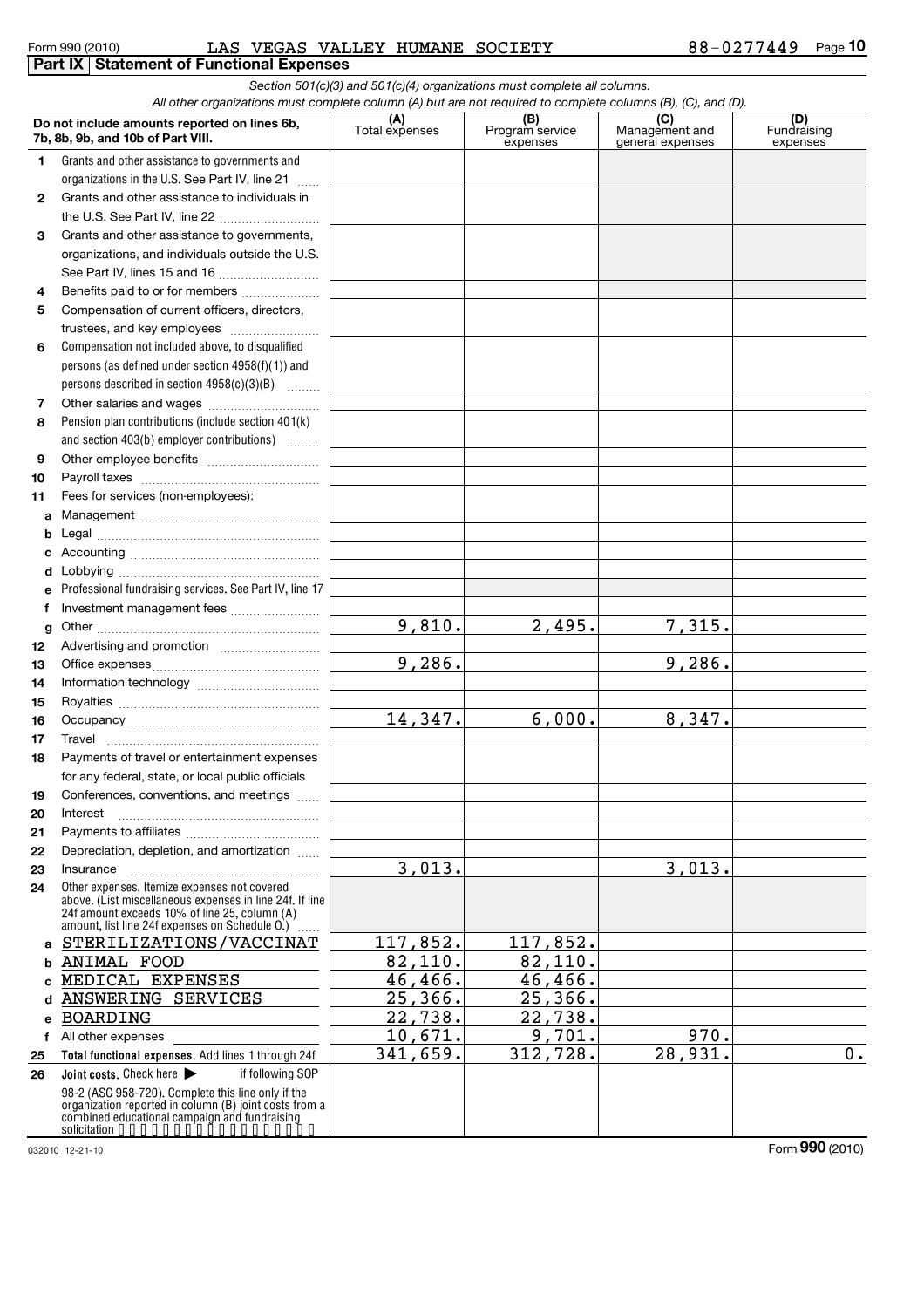#### Form 990 (2010) LAS VEGAS VALLEY HUMANE SOCIETY 88-0277449 Page

Investments - program-related. See Part IV, line 11 ~~~~~~~~~~~~~ Intangible assets ~~~~~~~~~~~~~~~~~~~~~~~~~~~~~~ **11**

 $132.$ 

 $\frac{013.}{013.}$ 

**13 14**

|    | rt x +Balance Sneet                                                                                                                                                                                                              |                          |                 |                    |
|----|----------------------------------------------------------------------------------------------------------------------------------------------------------------------------------------------------------------------------------|--------------------------|-----------------|--------------------|
|    |                                                                                                                                                                                                                                  | (A)<br>Beginning of year |                 | (B)<br>End of year |
|    |                                                                                                                                                                                                                                  | 235,529.                 | 1               | 198,132.           |
| 2  |                                                                                                                                                                                                                                  |                          | 2               |                    |
| 3  |                                                                                                                                                                                                                                  |                          | 3               |                    |
| 4  |                                                                                                                                                                                                                                  |                          | 4               |                    |
| 5  | Receivables from current and former officers, directors, trustees, key<br>employees, and highest compensated employees. Complete Part II<br>of Schedule L                                                                        |                          | 5               |                    |
| 6  | Receivables from other disqualified persons (as defined under section<br>$4958(f)(1)$ , persons described in section $4958(c)(3)(B)$ , and contributing<br>employers and sponsoring organizations of section 501(c)(9) voluntary |                          | 6               |                    |
| 7  |                                                                                                                                                                                                                                  |                          | 7               |                    |
| 8  |                                                                                                                                                                                                                                  |                          | 8               |                    |
| 9  | Prepaid expenses and deferred charges                                                                                                                                                                                            |                          | 9               |                    |
|    | 10a Land, buildings, and equipment: cost or other                                                                                                                                                                                |                          |                 |                    |
|    | basis. Complete Part VI of Schedule D  10a                                                                                                                                                                                       |                          |                 |                    |
| b  |                                                                                                                                                                                                                                  |                          | 10 <sub>c</sub> |                    |
| 11 |                                                                                                                                                                                                                                  |                          | 11              |                    |
| 12 |                                                                                                                                                                                                                                  |                          | 12              | 2,013.             |

|                      | 15 |                                                                                                                                                                                                                                 | 2,843.                | 15 |                      |
|----------------------|----|---------------------------------------------------------------------------------------------------------------------------------------------------------------------------------------------------------------------------------|-----------------------|----|----------------------|
|                      | 16 | Total assets. Add lines 1 through 15 (must equal line 34)                                                                                                                                                                       | 238,372.              | 16 | 200,145.             |
|                      | 17 |                                                                                                                                                                                                                                 | 6, 236.               | 17 | 10,341.              |
|                      | 18 |                                                                                                                                                                                                                                 |                       | 18 |                      |
|                      | 19 |                                                                                                                                                                                                                                 |                       | 19 |                      |
|                      | 20 |                                                                                                                                                                                                                                 |                       | 20 |                      |
|                      | 21 | Escrow or custodial account liability. Complete Part IV of Schedule D                                                                                                                                                           |                       | 21 |                      |
| Liabilities          | 22 | Payables to current and former officers, directors, trustees, key employees,                                                                                                                                                    |                       |    |                      |
|                      |    | highest compensated employees, and disqualified persons. Complete Part II                                                                                                                                                       |                       |    |                      |
|                      |    | of Schedule L                                                                                                                                                                                                                   |                       | 22 |                      |
|                      | 23 | Secured mortgages and notes payable to unrelated third parties                                                                                                                                                                  |                       | 23 |                      |
|                      | 24 |                                                                                                                                                                                                                                 |                       | 24 |                      |
|                      | 25 |                                                                                                                                                                                                                                 | 1,483.                | 25 | $0$ .                |
|                      | 26 | Total liabilities. Add lines 17 through 25                                                                                                                                                                                      | 7,719.                | 26 | 10,341.              |
|                      |    | Organizations that follow SFAS 117, check here $\blacktriangleright$ X and complete                                                                                                                                             |                       |    |                      |
|                      |    |                                                                                                                                                                                                                                 |                       |    |                      |
|                      |    | lines 27 through 29, and lines 33 and 34.                                                                                                                                                                                       |                       |    |                      |
|                      | 27 |                                                                                                                                                                                                                                 | 230,653.              | 27 | 189,804.             |
|                      | 28 | Temporarily restricted net assets [[11] [11] Temporarily restricted net assets [[11] [11] Temporarily restricted net assets [[11] [11] Temporarily restricted net assets [[11] [11] Temporarily restricted net assets [[11] $\$ |                       | 28 |                      |
|                      | 29 | Permanently restricted net assets                                                                                                                                                                                               |                       | 29 |                      |
| <b>Fund Balances</b> |    | Organizations that do not follow SFAS 117, check here<br>and                                                                                                                                                                    |                       |    |                      |
|                      |    | complete lines 30 through 34.                                                                                                                                                                                                   |                       |    |                      |
|                      | 30 |                                                                                                                                                                                                                                 |                       | 30 |                      |
|                      | 31 | Paid-in or capital surplus, or land, building, or equipment fund                                                                                                                                                                |                       | 31 |                      |
|                      | 32 | Retained earnings, endowment, accumulated income, or other funds                                                                                                                                                                |                       | 32 |                      |
| <b>Net Assets or</b> | 33 |                                                                                                                                                                                                                                 | 230,653.<br>238, 372. | 33 | 189,804.<br>200,145. |

Form **990** (2010)

**Part** 

**13 14 15**

**Assets**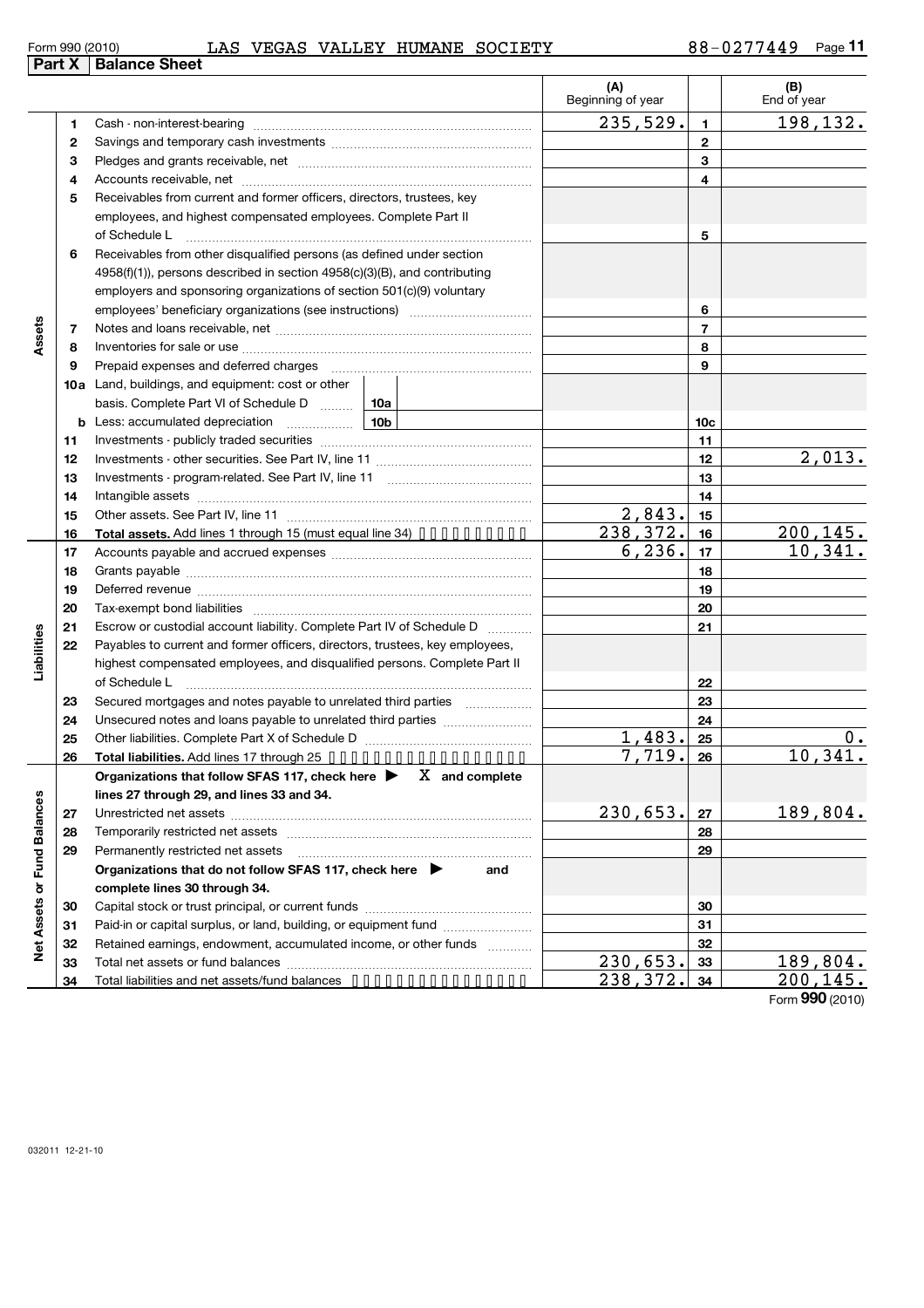| Form 990 (2010) | LAS | <b>VEGAS</b> | VALLEY | <b>HUMANE</b> | SOCIETY | $\overline{ }$<br>o c<br>. O. C. | Page<br>14 |
|-----------------|-----|--------------|--------|---------------|---------|----------------------------------|------------|
|                 |     |              |        |               |         |                                  |            |

**b** If "Yes," did the organization undergo the required audit or audits? If the organization did not undergo the required audit

Act and OMB Circular A-133? ~~~~~~~~~~~~~~~~~~~~~~~~~~~~~~~~~~~~~~~~~~~~~~~

or audits, explain why in Schedule O and describe any steps taken to undergo such audits.  $\dots\dots\dots\dots\dots\dots$ 

|    | Part XI   Reconciliation of Net Assets                                                                                          |             |                |     |            |  |
|----|---------------------------------------------------------------------------------------------------------------------------------|-------------|----------------|-----|------------|--|
|    |                                                                                                                                 |             |                |     | X          |  |
|    |                                                                                                                                 |             |                |     |            |  |
|    |                                                                                                                                 | 1.          |                |     | 298,759.   |  |
| 2  | Total expenses (must equal Part IX, column (A), line 25) www.community.community.community.community.com                        | $2^{\circ}$ |                |     | 341,659.   |  |
| 3  | Revenue less expenses. Subtract line 2 from line 1                                                                              | 3           |                |     | $-42,900.$ |  |
| 4  |                                                                                                                                 | 4           |                |     | 230,653.   |  |
| 5  | 5                                                                                                                               |             |                |     |            |  |
| 6  | Net assets or fund balances at end of year. Combine lines 3, 4, and 5 (must equal Part X, line 33, column (B))                  | 6           |                |     | 189,804.   |  |
|    | Part XII Financial Statements and Reporting                                                                                     |             |                |     |            |  |
|    | Check if Schedule O contains a response to any question in this Part XII                                                        |             |                |     |            |  |
|    |                                                                                                                                 |             |                | Yes | No.        |  |
|    | X Accrual<br>Accounting method used to prepare the Form 990: Cash<br>Other                                                      |             |                |     |            |  |
|    | If the organization changed its method of accounting from a prior year or checked "Other," explain in Schedule O.               |             |                |     |            |  |
| 2a | Were the organization's financial statements compiled or reviewed by an independent accountant?                                 |             | 2a             |     | x          |  |
| b  | Were the organization's financial statements audited by an independent accountant?                                              |             | 2 <sub>b</sub> | X   |            |  |
| c  | If "Yes" to line 2a or 2b, does the organization have a committee that assumes responsibility for oversight of the audit,       |             |                |     |            |  |
|    |                                                                                                                                 |             | 2c             |     | x.         |  |
|    | If the organization changed either its oversight process or selection process during the tax year, explain in Schedule O.       |             |                |     |            |  |
|    | d If "Yes" to line 2a or 2b, check a box below to indicate whether the financial statements for the year were issued on a       |             |                |     |            |  |
|    | separate basis, consolidated basis, or both:                                                                                    |             |                |     |            |  |
|    | X Separate basis<br>Both consolidated and separate basis<br>Consolidated basis                                                  |             |                |     |            |  |
|    | 3a As a result of a federal award, was the organization required to undergo an audit or audits as set forth in the Single Audit |             |                |     |            |  |

Form (2010) **990**

X

**3a**

**3b**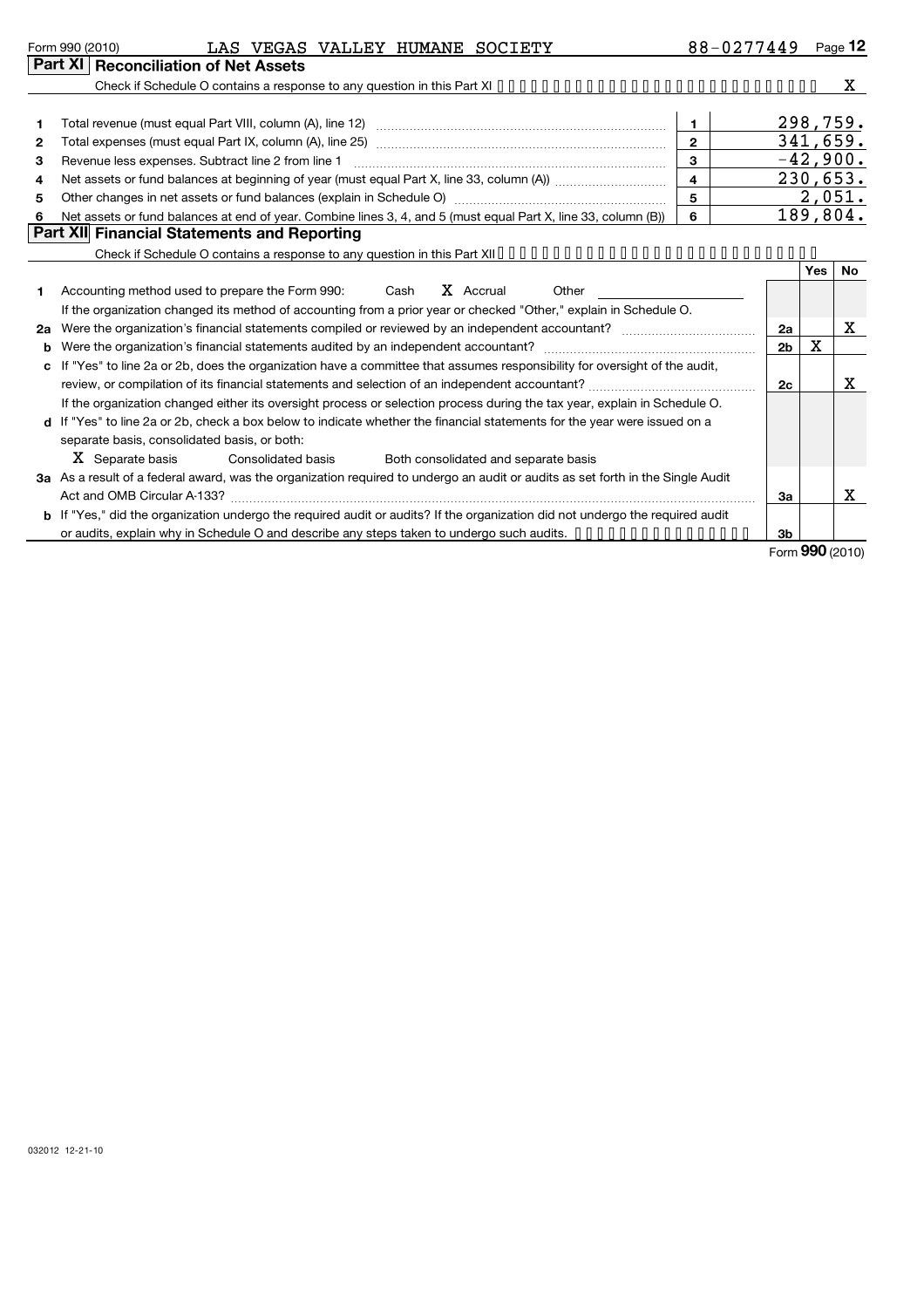## **(Form 990 or 990-EZ)**

## **Public Charity Status and Public Support** 20140

OMB No. 1545-0047

|                          |                            |                                               | Complete if the organization is a section 501(c)(3) organization or a section                                                                 |     |                            |                                    |                        |                                              |                                       | LU IU                 |            |    |
|--------------------------|----------------------------|-----------------------------------------------|-----------------------------------------------------------------------------------------------------------------------------------------------|-----|----------------------------|------------------------------------|------------------------|----------------------------------------------|---------------------------------------|-----------------------|------------|----|
|                          | Department of the Treasury |                                               | 4947(a)(1) nonexempt charitable trust.                                                                                                        |     |                            |                                    |                        |                                              |                                       | <b>Open to Public</b> |            |    |
| Internal Revenue Service |                            |                                               | Attach to Form 990 or Form 990-EZ. See separate instructions.                                                                                 |     |                            |                                    |                        |                                              |                                       |                       | Inspection |    |
|                          | Name of the organization   |                                               |                                                                                                                                               |     |                            |                                    |                        |                                              | <b>Employer identification number</b> |                       |            |    |
|                          |                            |                                               | LAS VEGAS VALLEY HUMANE SOCIETY                                                                                                               |     |                            |                                    |                        |                                              |                                       | 88-0277449            |            |    |
| Part I                   |                            |                                               | Reason for Public Charity Status (All organizations must complete this part.) See instructions.                                               |     |                            |                                    |                        |                                              |                                       |                       |            |    |
|                          |                            |                                               | The organization is not a private foundation because it is: (For lines 1 through 11, check only one box.)                                     |     |                            |                                    |                        |                                              |                                       |                       |            |    |
| 1                        |                            |                                               | A church, convention of churches, or association of churches described in section 170(b)(1)(A)(i).                                            |     |                            |                                    |                        |                                              |                                       |                       |            |    |
| 2                        |                            |                                               | A school described in section 170(b)(1)(A)(ii). (Attach Schedule E.)                                                                          |     |                            |                                    |                        |                                              |                                       |                       |            |    |
| з                        |                            |                                               | A hospital or a cooperative hospital service organization described in section 170(b)(1)(A)(iii).                                             |     |                            |                                    |                        |                                              |                                       |                       |            |    |
| 4                        |                            |                                               | A medical research organization operated in conjunction with a hospital described in section 170(b)(1)(A)(iii). Enter the hospital's name,    |     |                            |                                    |                        |                                              |                                       |                       |            |    |
|                          | city, and state:           |                                               |                                                                                                                                               |     |                            |                                    |                        |                                              |                                       |                       |            |    |
| 5                        |                            |                                               | An organization operated for the benefit of a college or university owned or operated by a governmental unit described in                     |     |                            |                                    |                        |                                              |                                       |                       |            |    |
|                          |                            | section 170(b)(1)(A)(iv). (Complete Part II.) |                                                                                                                                               |     |                            |                                    |                        |                                              |                                       |                       |            |    |
| 6                        |                            |                                               | A federal, state, or local government or governmental unit described in section 170(b)(1)(A)(v).                                              |     |                            |                                    |                        |                                              |                                       |                       |            |    |
| 7                        |                            |                                               | An organization that normally receives a substantial part of its support from a governmental unit or from the general public described in     |     |                            |                                    |                        |                                              |                                       |                       |            |    |
|                          |                            | section 170(b)(1)(A)(vi). (Complete Part II.) |                                                                                                                                               |     |                            |                                    |                        |                                              |                                       |                       |            |    |
| 8                        |                            |                                               | A community trust described in section 170(b)(1)(A)(vi). (Complete Part II.)                                                                  |     |                            |                                    |                        |                                              |                                       |                       |            |    |
| x<br>9                   |                            |                                               | An organization that normally receives: (1) more than 33 1/3% of its support from contributions, membership fees, and gross receipts from     |     |                            |                                    |                        |                                              |                                       |                       |            |    |
|                          |                            |                                               | activities related to its exempt functions - subject to certain exceptions, and (2) no more than 33 1/3% of its support from gross investment |     |                            |                                    |                        |                                              |                                       |                       |            |    |
|                          |                            |                                               | income and unrelated business taxable income (less section 511 tax) from businesses acquired by the organization after June 30, 1975.         |     |                            |                                    |                        |                                              |                                       |                       |            |    |
|                          |                            | See section 509(a)(2). (Complete Part III.)   |                                                                                                                                               |     |                            |                                    |                        |                                              |                                       |                       |            |    |
| 10                       |                            |                                               | An organization organized and operated exclusively to test for public safety. See section 509(a)(4).                                          |     |                            |                                    |                        |                                              |                                       |                       |            |    |
| 11                       |                            |                                               | An organization organized and operated exclusively for the benefit of, to perform the functions of, or to carry out the purposes of one or    |     |                            |                                    |                        |                                              |                                       |                       |            |    |
|                          |                            |                                               | more publicly supported organizations described in section 509(a)(1) or section 509(a)(2). See section 509(a)(3). Check the box that          |     |                            |                                    |                        |                                              |                                       |                       |            |    |
|                          |                            |                                               | describes the type of supporting organization and complete lines 11e through 11h.                                                             |     |                            |                                    |                        |                                              |                                       |                       |            |    |
|                          | Type I<br>a                | b                                             | Type II<br>c                                                                                                                                  |     |                            | Type III - Functionally integrated |                        |                                              | d                                     | Type III - Other      |            |    |
| е                        |                            |                                               | By checking this box, I certify that the organization is not controlled directly or indirectly by one or more disqualified persons other than |     |                            |                                    |                        |                                              |                                       |                       |            |    |
|                          |                            |                                               | foundation managers and other than one or more publicly supported organizations described in section 509(a)(1) or section 509(a)(2).          |     |                            |                                    |                        |                                              |                                       |                       |            |    |
| f                        |                            |                                               | If the organization received a written determination from the IRS that it is a Type I, Type II, or Type III                                   |     |                            |                                    |                        |                                              |                                       |                       |            |    |
|                          |                            | supporting organization, check this box       | Since August 17, 2006, has the organization accepted any gift or contribution from any of the following persons?                              |     |                            |                                    |                        |                                              |                                       |                       |            |    |
| g                        |                            |                                               | A person who directly or indirectly controls, either alone or together with persons described in (ii) and (iii) below,                        |     |                            |                                    |                        |                                              |                                       |                       | Yes        | No |
|                          | (i)                        |                                               |                                                                                                                                               |     |                            |                                    |                        |                                              |                                       | 11g(i)                |            |    |
|                          | (ii)                       |                                               |                                                                                                                                               |     |                            |                                    |                        |                                              |                                       | 11g(ii)               |            |    |
|                          |                            |                                               |                                                                                                                                               |     |                            |                                    |                        |                                              |                                       | 11g(iii)              |            |    |
| h                        |                            |                                               | Provide the following information about the supported organization(s).                                                                        |     |                            |                                    |                        |                                              |                                       |                       |            |    |
|                          |                            |                                               |                                                                                                                                               |     |                            |                                    |                        |                                              |                                       |                       |            |    |
|                          | (i) Name of supported      | $(ii)$ EIN                                    | (iii) Type of                                                                                                                                 |     | (iv) Is the organization   |                                    | (v) Did you notify the | (vi) Is the                                  |                                       | (vii) Amount of       |            |    |
|                          | organization               |                                               | organization<br>(described on lines 1-9                                                                                                       |     | in col. (i) listed in your | organization in col.               |                        | organization in col.<br>(i) organized in the |                                       |                       | support    |    |
|                          |                            |                                               | above or IRC section                                                                                                                          |     | governing document?        |                                    | (i) of your support?   | U.S.?                                        |                                       |                       |            |    |
|                          |                            |                                               | (see instructions))                                                                                                                           | Yes | <b>No</b>                  | Yes                                | No                     | Yes                                          | No                                    |                       |            |    |
|                          |                            |                                               |                                                                                                                                               |     |                            |                                    |                        |                                              |                                       |                       |            |    |
|                          |                            |                                               |                                                                                                                                               |     |                            |                                    |                        |                                              |                                       |                       |            |    |
|                          |                            |                                               |                                                                                                                                               |     |                            |                                    |                        |                                              |                                       |                       |            |    |
|                          |                            |                                               |                                                                                                                                               |     |                            |                                    |                        |                                              |                                       |                       |            |    |

LHA **For Paperwork Reduction Act Notice, see the Instructions for Form 990 or 990-EZ.**

**Schedule A (Form 990 or 990-EZ) 2010**

032021 12-21-10

**Total**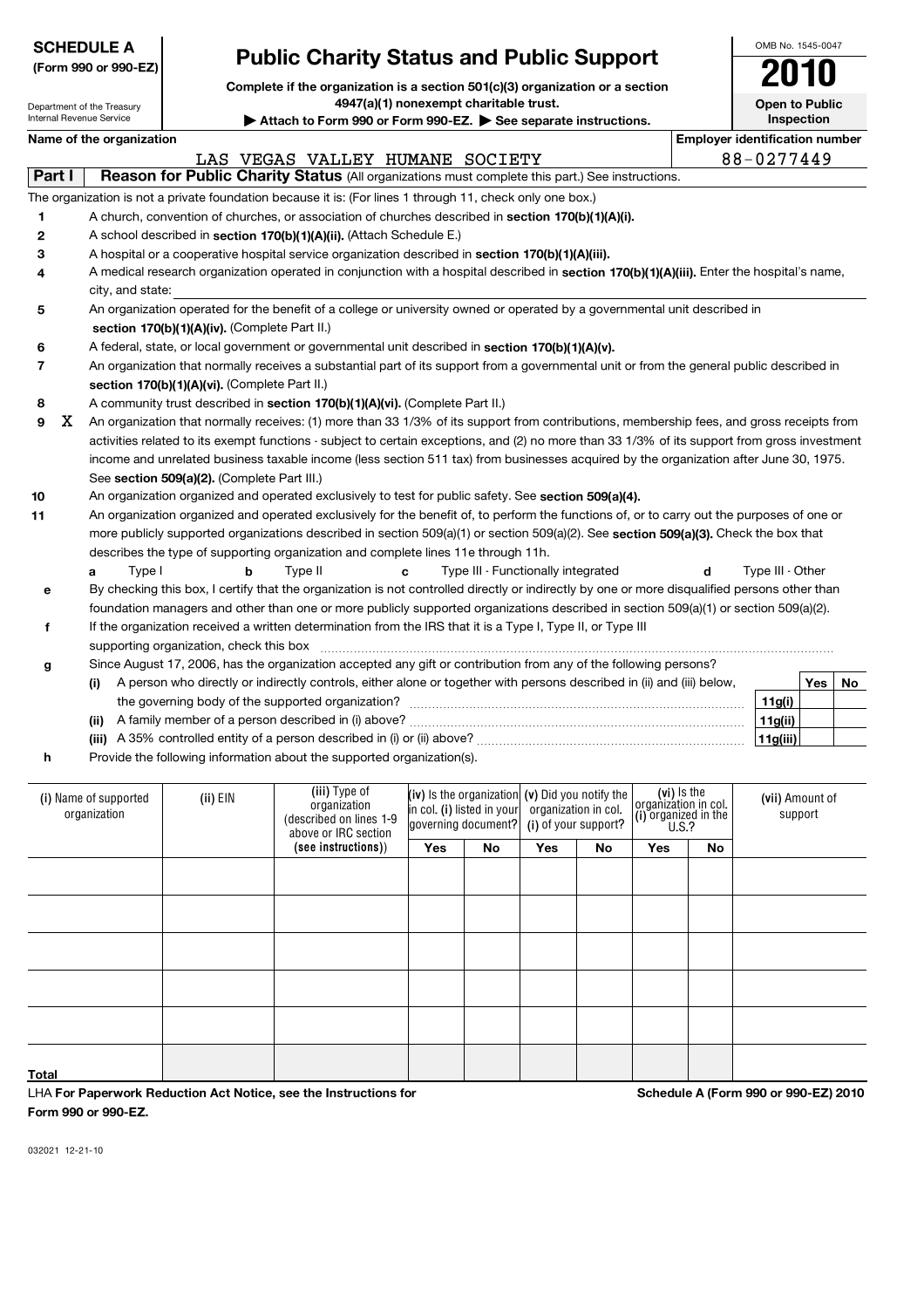|              | Schedule A (Form 990 or 990-EZ) 2010                                                                                                                                                                                          |          |          |            |            |                                      | Page 2    |
|--------------|-------------------------------------------------------------------------------------------------------------------------------------------------------------------------------------------------------------------------------|----------|----------|------------|------------|--------------------------------------|-----------|
|              | Support Schedule for Organizations Described in Sections 170(b)(1)(A)(iv) and 170(b)(1)(A)(vi)<br>Part II                                                                                                                     |          |          |            |            |                                      |           |
|              | (Complete only if you checked the box on line 5, 7, or 8 of Part I or if the organization failed to qualify under Part III. If the organization                                                                               |          |          |            |            |                                      |           |
|              | fails to qualify under the tests listed below, please complete Part III.)                                                                                                                                                     |          |          |            |            |                                      |           |
|              | <b>Section A. Public Support</b>                                                                                                                                                                                              |          |          |            |            |                                      |           |
|              | Calendar year (or fiscal year beginning in)                                                                                                                                                                                   | (a) 2006 | (b) 2007 | (c) 2008   | $(d)$ 2009 | (e) 2010                             | (f) Total |
|              | 1 Gifts, grants, contributions, and                                                                                                                                                                                           |          |          |            |            |                                      |           |
|              | membership fees received. (Do not                                                                                                                                                                                             |          |          |            |            |                                      |           |
|              | include any "unusual grants.")                                                                                                                                                                                                |          |          |            |            |                                      |           |
| $\mathbf{2}$ | Tax revenues levied for the organ-                                                                                                                                                                                            |          |          |            |            |                                      |           |
|              | ization's benefit and either paid to                                                                                                                                                                                          |          |          |            |            |                                      |           |
|              | or expended on its behalf                                                                                                                                                                                                     |          |          |            |            |                                      |           |
| 3            | The value of services or facilities                                                                                                                                                                                           |          |          |            |            |                                      |           |
|              | furnished by a governmental unit to                                                                                                                                                                                           |          |          |            |            |                                      |           |
|              | the organization without charge                                                                                                                                                                                               |          |          |            |            |                                      |           |
|              | Total. Add lines 1 through 3                                                                                                                                                                                                  |          |          |            |            |                                      |           |
| 5            | The portion of total contributions                                                                                                                                                                                            |          |          |            |            |                                      |           |
|              | by each person (other than a                                                                                                                                                                                                  |          |          |            |            |                                      |           |
|              | governmental unit or publicly                                                                                                                                                                                                 |          |          |            |            |                                      |           |
|              | supported organization) included                                                                                                                                                                                              |          |          |            |            |                                      |           |
|              | on line 1 that exceeds 2% of the                                                                                                                                                                                              |          |          |            |            |                                      |           |
|              | amount shown on line 11,                                                                                                                                                                                                      |          |          |            |            |                                      |           |
|              | column (f)                                                                                                                                                                                                                    |          |          |            |            |                                      |           |
|              | 6 Public support. Subtract line 5 from line 4.                                                                                                                                                                                |          |          |            |            |                                      |           |
|              | <b>Section B. Total Support</b>                                                                                                                                                                                               |          |          |            |            |                                      |           |
|              | Calendar year (or fiscal year beginning in)                                                                                                                                                                                   | (a) 2006 | (b) 2007 | $(c)$ 2008 | $(d)$ 2009 | (e) 2010                             | (f) Total |
|              | 7 Amounts from line 4                                                                                                                                                                                                         |          |          |            |            |                                      |           |
| 8            | Gross income from interest,                                                                                                                                                                                                   |          |          |            |            |                                      |           |
|              | dividends, payments received on                                                                                                                                                                                               |          |          |            |            |                                      |           |
|              | securities loans, rents, royalties                                                                                                                                                                                            |          |          |            |            |                                      |           |
|              | and income from similar sources                                                                                                                                                                                               |          |          |            |            |                                      |           |
| 9            | Net income from unrelated business                                                                                                                                                                                            |          |          |            |            |                                      |           |
|              |                                                                                                                                                                                                                               |          |          |            |            |                                      |           |
|              | activities, whether or not the                                                                                                                                                                                                |          |          |            |            |                                      |           |
|              | business is regularly carried on                                                                                                                                                                                              |          |          |            |            |                                      |           |
| 10           | Other income. Do not include gain                                                                                                                                                                                             |          |          |            |            |                                      |           |
|              | or loss from the sale of capital                                                                                                                                                                                              |          |          |            |            |                                      |           |
|              | assets (Explain in Part IV.)                                                                                                                                                                                                  |          |          |            |            |                                      |           |
| 11           | <b>Total support.</b> Add lines 7 through 10                                                                                                                                                                                  |          |          |            |            |                                      |           |
| 12           | Gross receipts from related activities, etc. (see instructions) manufactured activities, etc. (see instructions)                                                                                                              |          |          |            |            | 12 <sup>2</sup>                      |           |
| 13           | First five years. If the Form 990 is for the organization's first, second, third, fourth, or fifth tax year as a section 501(c)(3)                                                                                            |          |          |            |            |                                      |           |
|              | <b>Section C. Computation of Public Support Percentage</b>                                                                                                                                                                    |          |          |            |            |                                      |           |
|              |                                                                                                                                                                                                                               |          |          |            |            |                                      |           |
| 14           |                                                                                                                                                                                                                               |          |          |            |            | 14                                   | %         |
| 15           |                                                                                                                                                                                                                               |          |          |            |            | 15                                   | %         |
|              | 16a 33 1/3% support test - 2010. If the organization did not check the box on line 13, and line 14 is 33 1/3% or more, check this box and                                                                                     |          |          |            |            |                                      |           |
|              | stop here. The organization qualifies as a publicly supported organization manufaction manufacture or the organization manufacture or the state of the state of the state of the state of the state of the state of the state |          |          |            |            |                                      |           |
|              | b 33 1/3% support test - 2009. If the organization did not check a box on line 13 or 16a, and line 15 is 33 1/3% or more, check this box                                                                                      |          |          |            |            |                                      |           |
|              | and stop here. The organization qualifies as a publicly supported organization [11] manuscription manuscription manuscription manuscription and stop here. The organization qualifies as a publicly supported organization    |          |          |            |            |                                      |           |
|              | 17a 10% -facts-and-circumstances test - 2010. If the organization did not check a box on line 13, 16a, or 16b, and line 14 is 10% or more,                                                                                    |          |          |            |            |                                      |           |
|              | and if the organization meets the "facts-and-circumstances" test, check this box and stop here. Explain in Part IV how the organization                                                                                       |          |          |            |            |                                      |           |
|              |                                                                                                                                                                                                                               |          |          |            |            |                                      |           |
|              | b 10% -facts-and-circumstances test - 2009. If the organization did not check a box on line 13, 16a, 16b, or 17a, and line 15 is 10% or                                                                                       |          |          |            |            |                                      |           |
|              | more, and if the organization meets the "facts-and-circumstances" test, check this box and stop here. Explain in Part IV how the                                                                                              |          |          |            |            |                                      |           |
|              | organization meets the "facts-and-circumstances" test. The organization qualifies as a publicly supported organization                                                                                                        |          |          |            |            |                                      |           |
|              | 18 Private foundation. If the organization did not check a box on line 13, 16a, 16b, 17a, or 17b, check this box and see instructions $\cdots$                                                                                |          |          |            |            |                                      |           |
|              |                                                                                                                                                                                                                               |          |          |            |            | Schedule A (Form 990 or 990-EZ) 2010 |           |

032022 12-21-10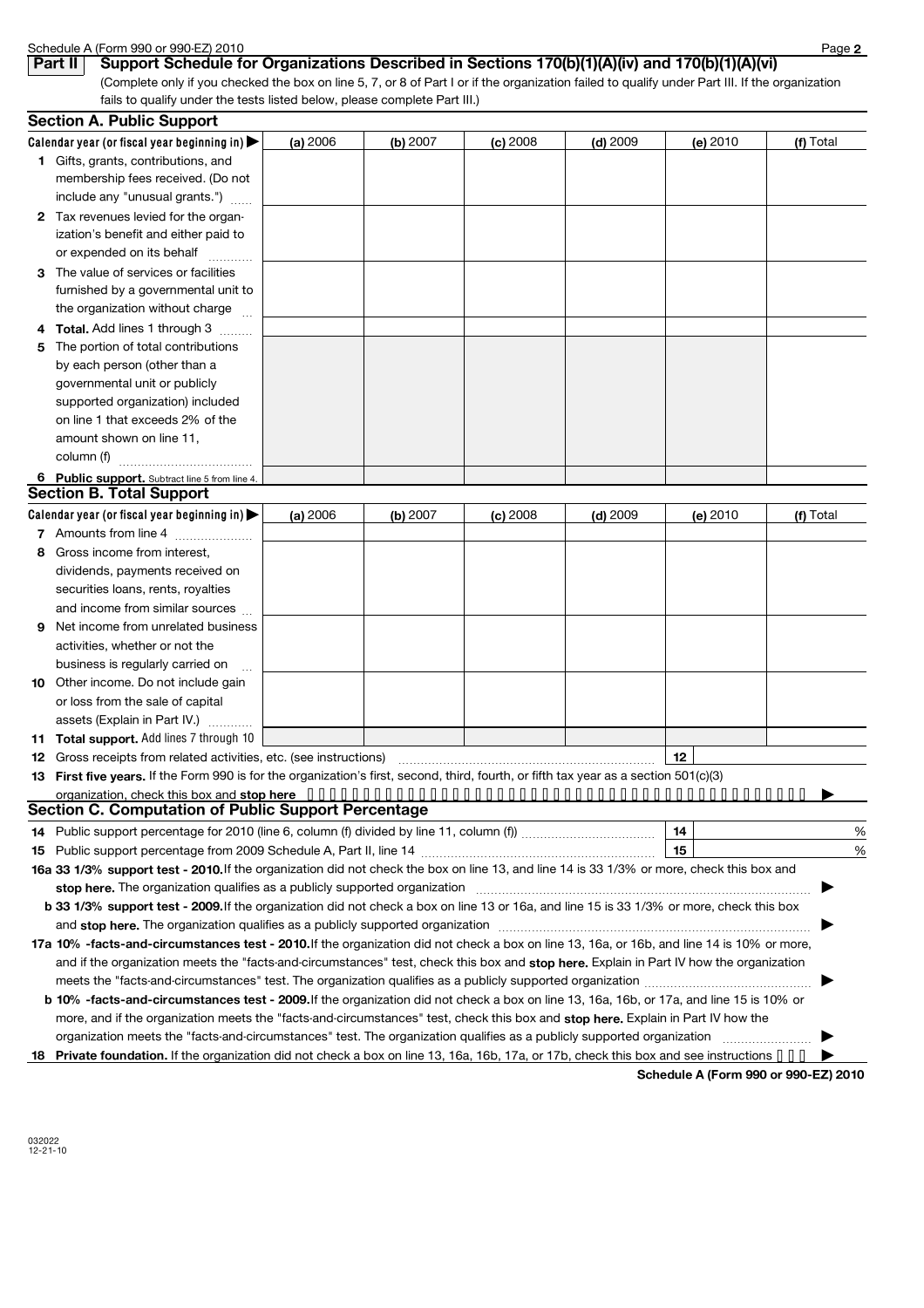#### Schedule A (Form 990 or 990-EZ) 2010 LAS VEGAS VALLEY HUMANE SOCIETY  $88-0277449$  Page **Part III** Support Schedule for Organizations Described in Section 509(a)(2)

(Complete only if you checked the box on line 9 of Part I or if the organization failed to qualify under Part II. If the organization fails to qualify under the tests listed below, please complete Part II.)

|    | <b>Section A. Public Support</b>                                                                                                                                                 |           |                        |            |                                                   |                                      |                    |
|----|----------------------------------------------------------------------------------------------------------------------------------------------------------------------------------|-----------|------------------------|------------|---------------------------------------------------|--------------------------------------|--------------------|
|    | Calendar year (or fiscal year beginning in)                                                                                                                                      | (a) 2006  | (b) 2007               | $(c)$ 2008 | $(d)$ 2009                                        | (e) 2010                             | (f) Total          |
|    | 1 Gifts, grants, contributions, and                                                                                                                                              |           |                        |            |                                                   |                                      |                    |
|    | membership fees received. (Do not                                                                                                                                                |           |                        |            |                                                   |                                      |                    |
|    | include any "unusual grants.")                                                                                                                                                   |           |                        |            | 537, 204. 303, 459. 328, 631. 330, 917. 141, 382. |                                      | 1,641,593.         |
|    | 2 Gross receipts from admissions,<br>merchandise sold or services per-<br>formed, or facilities furnished in<br>any activity that is related to the                              |           |                        |            |                                                   |                                      |                    |
|    | organization's tax-exempt purpose                                                                                                                                                | 54, 210.  | 61, 256.               | 64,426.    | 18,690.                                           |                                      | $42,522.$ 241,104. |
|    | 3 Gross receipts from activities that                                                                                                                                            |           |                        |            |                                                   |                                      |                    |
|    | are not an unrelated trade or bus-<br>iness under section 513                                                                                                                    |           |                        |            |                                                   |                                      |                    |
|    | 4 Tax revenues levied for the organ-                                                                                                                                             |           |                        |            |                                                   |                                      |                    |
|    | ization's benefit and either paid to                                                                                                                                             |           |                        |            |                                                   |                                      |                    |
|    | or expended on its behalf                                                                                                                                                        |           |                        |            |                                                   |                                      |                    |
|    | 5 The value of services or facilities                                                                                                                                            |           |                        |            |                                                   |                                      |                    |
|    | furnished by a governmental unit to<br>the organization without charge                                                                                                           |           |                        |            |                                                   |                                      |                    |
|    | 6 Total. Add lines 1 through 5                                                                                                                                                   | 591, 414. | 364, 715.              |            | $393,057.$ 349,607.                               | 183,904.                             | 1,882,697.         |
|    | 7a Amounts included on lines 1, 2, and                                                                                                                                           |           |                        |            |                                                   |                                      |                    |
|    | 3 received from disqualified persons                                                                                                                                             |           |                        |            |                                                   |                                      | 0.                 |
|    | <b>b</b> Amounts included on lines 2 and 3 received<br>from other than disqualified persons that<br>exceed the greater of \$5,000 or 1% of the<br>amount on line 13 for the year |           |                        |            |                                                   |                                      | 0.                 |
|    | c Add lines 7a and 7b                                                                                                                                                            |           |                        |            |                                                   |                                      | 0.                 |
|    | 8 Public support (Subtract line 7c from line 6.)                                                                                                                                 |           |                        |            |                                                   |                                      | 1,882,697.         |
|    | <b>Section B. Total Support</b>                                                                                                                                                  |           |                        |            |                                                   |                                      |                    |
|    | Calendar year (or fiscal year beginning in)                                                                                                                                      | (a) 2006  | (b) 2007               | $(c)$ 2008 | $(d)$ 2009                                        | (e) 2010                             | (f) Total          |
|    | 9 Amounts from line 6                                                                                                                                                            | 591, 414. | $\overline{364, 715.}$ | 393,057.   | 349,607.                                          | 183,904.                             | 1,882,697.         |
|    | <b>10a</b> Gross income from interest,<br>dividends, payments received on<br>securities loans, rents, royalties<br>and income from similar sources                               | 16, 396.  | 13,546.                | 9,895.     | 898.                                              | 171.                                 | 40,906.            |
|    | <b>b</b> Unrelated business taxable income                                                                                                                                       |           |                        |            |                                                   |                                      |                    |
|    | (less section 511 taxes) from businesses<br>acquired after June 30, 1975                                                                                                         |           |                        |            |                                                   |                                      |                    |
|    | c Add lines 10a and 10b                                                                                                                                                          | 16,396.   | 13,546.                | 9,895.     | 898.                                              | 171.                                 | 40,906.            |
|    | <b>11</b> Net income from unrelated business<br>activities not included in line 10b,<br>whether or not the business is<br>regularly carried on                                   |           |                        |            |                                                   |                                      |                    |
|    | <b>12</b> Other income. Do not include gain<br>or loss from the sale of capital<br>assets (Explain in Part IV.)                                                                  |           |                        |            |                                                   |                                      |                    |
|    | <b>13</b> Total support (Add lines 9, 10c, 11, and 12.)                                                                                                                          |           |                        |            | $607, 810.$ 378, 261. 402, 952. 350, 505.         | 184,075.                             | 1.923.603.         |
|    | 14 First five years. If the Form 990 is for the organization's first, second, third, fourth, or fifth tax year as a section 501(c)(3) organization,                              |           |                        |            |                                                   |                                      |                    |
|    |                                                                                                                                                                                  |           |                        |            |                                                   |                                      |                    |
|    | <b>Section C. Computation of Public Support Percentage</b>                                                                                                                       |           |                        |            |                                                   |                                      |                    |
|    |                                                                                                                                                                                  |           |                        |            |                                                   | 15                                   | 97.87<br>%         |
| 16 | Public support percentage from 2009 Schedule A, Part III, line 15                                                                                                                |           |                        |            |                                                   | 16                                   | 98.10<br>%         |
|    | Section D. Computation of Investment Income Percentage                                                                                                                           |           |                        |            |                                                   |                                      |                    |
|    |                                                                                                                                                                                  |           |                        |            |                                                   | 17                                   | 2.13<br>$\%$       |
|    |                                                                                                                                                                                  |           |                        |            |                                                   | 18                                   | 1.90<br>%          |
|    | 19a 33 1/3% support tests - 2010. If the organization did not check the box on line 14, and line 15 is more than 33 1/3%, and line 17 is not                                     |           |                        |            |                                                   |                                      |                    |
|    | more than 33 1/3%, check this box and stop here. The organization qualifies as a publicly supported organization                                                                 |           |                        |            |                                                   |                                      | x<br>▶             |
|    | b 33 1/3% support tests - 2009. If the organization did not check a box on line 14 or line 19a, and line 16 is more than 33 1/3%, and                                            |           |                        |            |                                                   |                                      |                    |
|    | line 18 is not more than 33 1/3%, check this box and stop here. The organization qualifies as a publicly supported organization                                                  |           |                        |            |                                                   |                                      |                    |
| 20 | Private foundation. If the organization did not check a box on line 14, 19a, or 19b, check this box and see instructions                                                         |           |                        |            |                                                   |                                      |                    |
|    | 032023 12-21-10                                                                                                                                                                  |           |                        |            |                                                   | Schedule A (Form 990 or 990-EZ) 2010 |                    |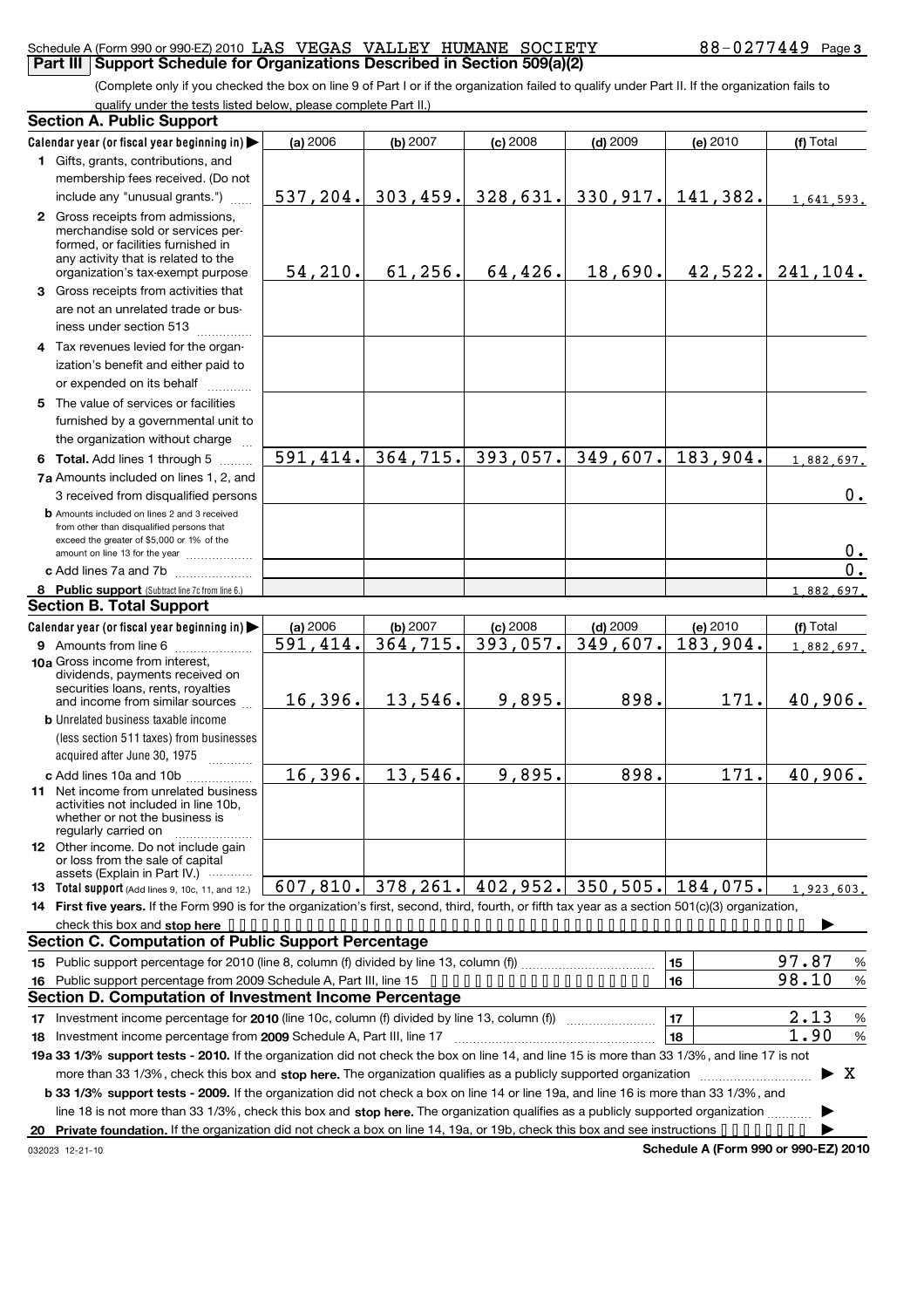| (Form 990) |  |
|------------|--|

Department of the Treasury Internal Revenue Service

# **(Form 990) Deperted Trancial Statements COMB No. 1545-004**<br> **Supplemental Financial Statements 2010**

**Part IV, line 6, 7, 8, 9, 10, 11, or 12.**

OMB No. 1545-0047 **Open to Public Inspection**

Name of the organization **Name of the organization Employer identification** number

**| Attach to Form 990. | See separate instructions.**

|         | LAS VEGAS VALLEY HUMANE SOCIETY                                                                                                                            |                          | 88-0277449                      |           |
|---------|------------------------------------------------------------------------------------------------------------------------------------------------------------|--------------------------|---------------------------------|-----------|
| Part I  | Organizations Maintaining Donor Advised Funds or Other Similar Funds or Accounts. Complete if the                                                          |                          |                                 |           |
|         | organization answered "Yes" to Form 990, Part IV, line 6.                                                                                                  |                          |                                 |           |
|         | (a) Donor advised funds                                                                                                                                    |                          | (b) Funds and other accounts    |           |
| 1       |                                                                                                                                                            |                          |                                 |           |
| 2       |                                                                                                                                                            |                          |                                 |           |
| 3       |                                                                                                                                                            |                          |                                 |           |
| 4       |                                                                                                                                                            |                          |                                 |           |
| 5       | Did the organization inform all donors and donor advisors in writing that the assets held in donor advised funds                                           |                          |                                 |           |
|         |                                                                                                                                                            |                          | Yes                             | No        |
|         | Did the organization inform all grantees, donors, and donor advisors in writing that grant funds can be used only                                          |                          |                                 |           |
| 6       | for charitable purposes and not for the benefit of the donor or donor advisor, or for any other purpose conferring                                         |                          |                                 |           |
|         |                                                                                                                                                            |                          |                                 |           |
| Part II | Conservation Easements. Complete if the organization answered "Yes" to Form 990, Part IV, line 7.                                                          |                          | Yes                             | No.       |
|         |                                                                                                                                                            |                          |                                 |           |
| 1       | Purpose(s) of conservation easements held by the organization (check all that apply).                                                                      |                          |                                 |           |
|         | Preservation of land for public use (e.g., recreation or education)<br>Preservation of an historically important land area                                 |                          |                                 |           |
|         | Protection of natural habitat<br>Preservation of a certified historic structure                                                                            |                          |                                 |           |
|         | Preservation of open space                                                                                                                                 |                          |                                 |           |
| 2       | Complete lines 2a through 2d if the organization held a qualified conservation contribution in the form of a conservation easement on the last             |                          |                                 |           |
|         | day of the tax year.                                                                                                                                       |                          |                                 |           |
|         |                                                                                                                                                            |                          | Held at the End of the Tax Year |           |
| a       |                                                                                                                                                            | 2a                       |                                 |           |
| b       |                                                                                                                                                            | 2 <sub>b</sub>           |                                 |           |
| c       |                                                                                                                                                            | 2c                       |                                 |           |
|         | d Number of conservation easements included in (c) acquired after 8/17/06, and not on a historic structure                                                 |                          |                                 |           |
|         |                                                                                                                                                            | 2d                       |                                 |           |
| 3       | Number of conservation easements modified, transferred, released, extinguished, or terminated by the organization during the tax                           |                          |                                 |           |
|         | $year \blacktriangleright$                                                                                                                                 |                          |                                 |           |
| 4       | Number of states where property subject to conservation easement is located >                                                                              |                          |                                 |           |
| 5       | Does the organization have a written policy regarding the periodic monitoring, inspection, handling of                                                     |                          |                                 |           |
|         | violations, and enforcement of the conservation easements it holds?                                                                                        |                          | Yes                             | No        |
| 6       | Staff and volunteer hours devoted to monitoring, inspecting, and enforcing conservation easements during the year                                          |                          |                                 |           |
| 7       | Amount of expenses incurred in monitoring, inspecting, and enforcing conservation easements during the year $\triangleright$ \$                            |                          |                                 |           |
| 8       | Does each conservation easement reported on line 2(d) above satisfy the requirements of section 170(h)(4)(B)(i)                                            |                          |                                 |           |
|         |                                                                                                                                                            |                          | Yes                             | <b>No</b> |
| 9       | In Part XIV, describe how the organization reports conservation easements in its revenue and expense statement, and balance sheet, and                     |                          |                                 |           |
|         | include, if applicable, the text of the footnote to the organization's financial statements that describes the organization's accounting for               |                          |                                 |           |
|         | conservation easements.                                                                                                                                    |                          |                                 |           |
|         | Organizations Maintaining Collections of Art, Historical Treasures, or Other Similar Assets.<br>Part III                                                   |                          |                                 |           |
|         | Complete if the organization answered "Yes" to Form 990, Part IV, line 8.                                                                                  |                          |                                 |           |
|         | 1a If the organization elected, as permitted under SFAS 116 (ASC 958), not to report in its revenue statement and balance sheet works of art,              |                          |                                 |           |
|         | historical treasures, or other similar assets held for public exhibition, education, or research in furtherance of public service, provide, in Part XIV,   |                          |                                 |           |
|         | the text of the footnote to its financial statements that describes these items.                                                                           |                          |                                 |           |
|         | <b>b</b> If the organization elected, as permitted under SFAS 116 (ASC 958), to report in its revenue statement and balance sheet works of art, historical |                          |                                 |           |
|         | treasures, or other similar assets held for public exhibition, education, or research in furtherance of public service, provide the following amounts      |                          |                                 |           |
|         | relating to these items:                                                                                                                                   |                          |                                 |           |
|         |                                                                                                                                                            |                          |                                 |           |
|         | (ii) Assets included in Form 990, Part X                                                                                                                   | $\blacktriangleright$ \$ |                                 |           |
| 2       | If the organization received or held works of art, historical treasures, or other similar assets for financial gain, provide                               |                          |                                 |           |
|         | the following amounts required to be reported under SFAS 116 (ASC 958) relating to these items:                                                            |                          |                                 |           |
|         |                                                                                                                                                            |                          |                                 |           |
| a       | b Assets included in Form 990, Part X [11] [2000] [2010] [2010] [30] [30] Assets included in Form 990, Part X                                              | $\blacktriangleright$ \$ | $\triangleright$ \$             |           |
|         |                                                                                                                                                            |                          |                                 |           |

|                          |  |  | LHA For Paperwork Reduction Act Notice, see the Instructions for Form 990 |  |
|--------------------------|--|--|---------------------------------------------------------------------------|--|
| 032051<br>$12 - 20 - 10$ |  |  |                                                                           |  |

**For Paperwork Reduction Act Notice, Schedule D (Form 990) 2010**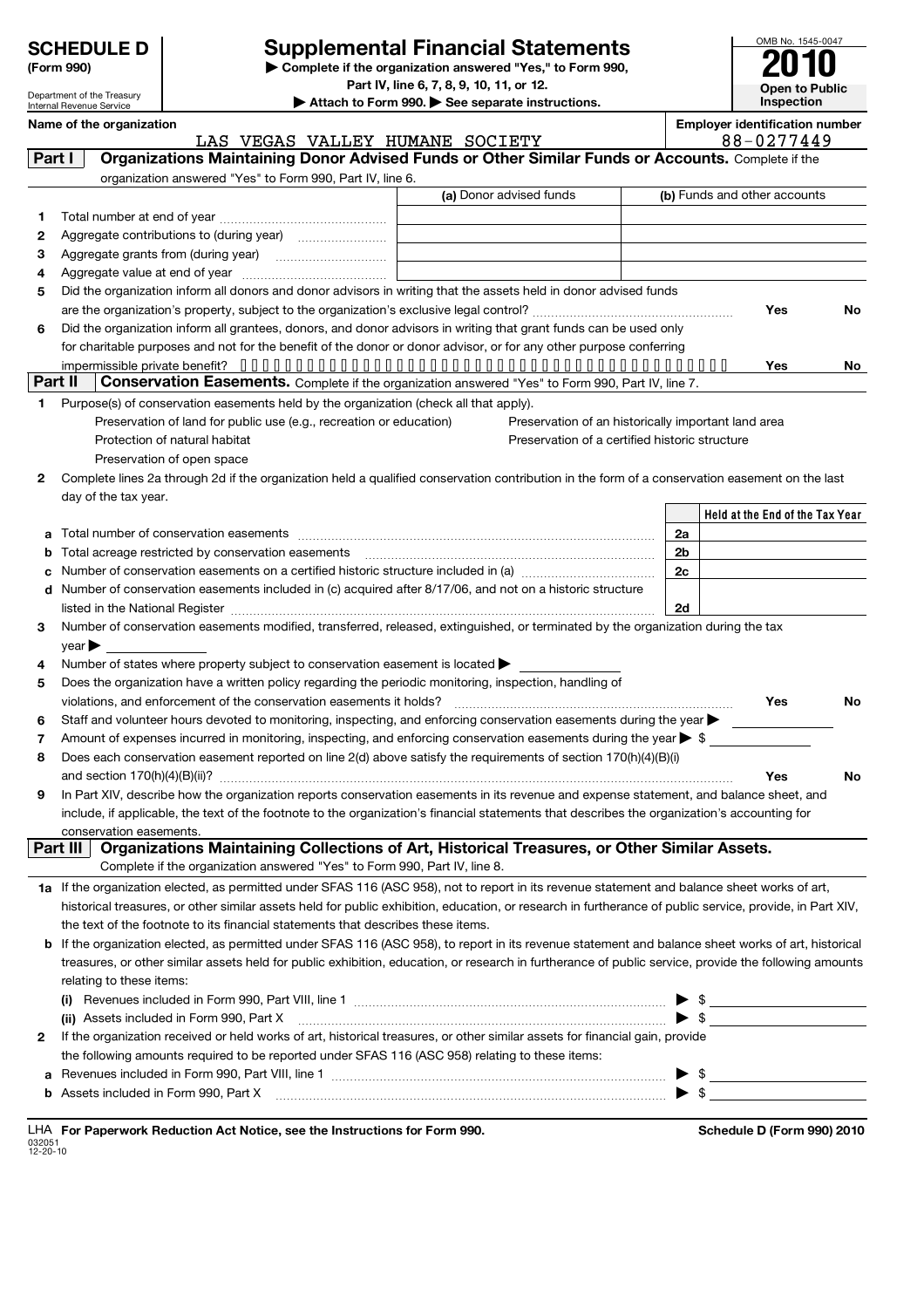|        | Schedule D (Form 990) 2010                                                                                                                                                                                                     | LAS VEGAS VALLEY HUMANE SOCIETY |                |                                                                             |                 |                | 88-0277449 Page 2 |
|--------|--------------------------------------------------------------------------------------------------------------------------------------------------------------------------------------------------------------------------------|---------------------------------|----------------|-----------------------------------------------------------------------------|-----------------|----------------|-------------------|
|        | Part III<br>Organizations Maintaining Collections of Art, Historical Treasures, or Other Similar Assets (continued)                                                                                                            |                                 |                |                                                                             |                 |                |                   |
| 3      | Using the organization's acquisition, accession, and other records, check any of the following that are a significant use of its collection items                                                                              |                                 |                |                                                                             |                 |                |                   |
|        | (check all that apply):                                                                                                                                                                                                        |                                 |                |                                                                             |                 |                |                   |
| a      | Public exhibition                                                                                                                                                                                                              |                                 | d              | Loan or exchange programs                                                   |                 |                |                   |
| b      | Scholarly research                                                                                                                                                                                                             |                                 | е              | Other <u>Communication</u>                                                  |                 |                |                   |
| c      | Preservation for future generations                                                                                                                                                                                            |                                 |                |                                                                             |                 |                |                   |
| 4      | Provide a description of the organization's collections and explain how they further the organization's exempt purpose in Part XIV.                                                                                            |                                 |                |                                                                             |                 |                |                   |
| 5      | During the year, did the organization solicit or receive donations of art, historical treasures, or other similar assets                                                                                                       |                                 |                |                                                                             |                 |                |                   |
|        | to be sold to raise funds rather than to be maintained as part of the organization's collection? $\cdots$                                                                                                                      |                                 |                |                                                                             |                 | Yes            | No.               |
|        | Part IV<br>Escrow and Custodial Arrangements. Complete if the organization answered "Yes" to Form 990, Part IV, line 9, or                                                                                                     |                                 |                |                                                                             |                 |                |                   |
|        | reported an amount on Form 990, Part X, line 21.                                                                                                                                                                               |                                 |                |                                                                             |                 |                |                   |
|        | 1a Is the organization an agent, trustee, custodian or other intermediary for contributions or other assets not included                                                                                                       |                                 |                |                                                                             |                 |                |                   |
|        | on Form 990, Part X? [11] matter and the contract of the contract of the contract of the contract of the contract of the contract of the contract of the contract of the contract of the contract of the contract of the contr |                                 |                |                                                                             |                 | Yes            | No.               |
|        | b If "Yes," explain the arrangement in Part XIV and complete the following table:                                                                                                                                              |                                 |                |                                                                             |                 |                |                   |
|        |                                                                                                                                                                                                                                |                                 |                |                                                                             |                 | Amount         |                   |
| с      | Beginning balance measurements and contain a series of the series of the series of the series of the series of                                                                                                                 |                                 |                |                                                                             | 1c              |                |                   |
|        |                                                                                                                                                                                                                                |                                 |                |                                                                             | 1d              |                |                   |
|        | Distributions during the year with an accommodal contract to the state of the year with the year with the state of the state of the state of the state of the state of the state of the state of the state of the state of the |                                 |                |                                                                             | 1e              |                |                   |
|        |                                                                                                                                                                                                                                |                                 |                |                                                                             | 1f              |                |                   |
| 2а     |                                                                                                                                                                                                                                |                                 |                |                                                                             |                 | Yes            | No                |
|        | <b>b</b> If "Yes," explain the arrangement in Part XIV.<br>Part V                                                                                                                                                              |                                 |                |                                                                             |                 |                |                   |
|        | <b>Endowment Funds.</b> Complete if the organization answered "Yes" to Form 990, Part IV, line 10.                                                                                                                             |                                 |                |                                                                             |                 |                |                   |
|        |                                                                                                                                                                                                                                | (a) Current year                | (b) Prior year | (c) Two years back $\vert$ (d) Three years back $\vert$ (e) Four years back |                 |                |                   |
| 1a     | Beginning of year balance                                                                                                                                                                                                      |                                 |                |                                                                             |                 |                |                   |
| b      |                                                                                                                                                                                                                                |                                 |                |                                                                             |                 |                |                   |
| c      | Net investment earnings, gains, and losses                                                                                                                                                                                     |                                 |                |                                                                             |                 |                |                   |
|        |                                                                                                                                                                                                                                |                                 |                |                                                                             |                 |                |                   |
| е      | Other expenditures for facilities                                                                                                                                                                                              |                                 |                |                                                                             |                 |                |                   |
|        |                                                                                                                                                                                                                                |                                 |                |                                                                             |                 |                |                   |
| f      |                                                                                                                                                                                                                                |                                 |                |                                                                             |                 |                |                   |
| g<br>2 | Provide the estimated percentage of the year end balance held as:                                                                                                                                                              |                                 |                |                                                                             |                 |                |                   |
| a      | Board designated or quasi-endowment > ___                                                                                                                                                                                      |                                 | %              |                                                                             |                 |                |                   |
| b      | Permanent endowment > ___________                                                                                                                                                                                              | %                               |                |                                                                             |                 |                |                   |
|        | Term endowment $\blacktriangleright$                                                                                                                                                                                           | $\%$                            |                |                                                                             |                 |                |                   |
|        | 3a Are there endowment funds not in the possession of the organization that are held and administered for the organization                                                                                                     |                                 |                |                                                                             |                 |                |                   |
|        | by:                                                                                                                                                                                                                            |                                 |                |                                                                             |                 |                | Yes<br>No         |
|        | (i)                                                                                                                                                                                                                            |                                 |                |                                                                             |                 | 3a(i)          |                   |
|        |                                                                                                                                                                                                                                |                                 |                |                                                                             |                 | 3a(ii)         |                   |
|        |                                                                                                                                                                                                                                |                                 |                |                                                                             |                 | 3b             |                   |
| 4      | Describe in Part XIV the intended uses of the organization's endowment funds.                                                                                                                                                  |                                 |                |                                                                             |                 |                |                   |
|        | <b>Part VI</b><br>Land, Buildings, and Equipment. See Form 990, Part X, line 10.                                                                                                                                               |                                 |                |                                                                             |                 |                |                   |
|        | Description of investment                                                                                                                                                                                                      | (a) Cost or other               |                | (b) Cost or other                                                           | (c) Accumulated | (d) Book value |                   |
|        |                                                                                                                                                                                                                                | basis (investment)              |                | basis (other)                                                               | depreciation    |                |                   |
|        |                                                                                                                                                                                                                                |                                 |                |                                                                             |                 |                |                   |
| b      |                                                                                                                                                                                                                                |                                 |                |                                                                             |                 |                |                   |
| c      |                                                                                                                                                                                                                                |                                 |                |                                                                             |                 |                |                   |
| d      |                                                                                                                                                                                                                                |                                 |                |                                                                             |                 |                |                   |
|        | e Other                                                                                                                                                                                                                        |                                 |                |                                                                             |                 |                |                   |
|        | Total. Add lines 1a through 1e. (Column (d) must equal Form 990, Part X, column (B), line 10(c).)                                                                                                                              |                                 |                |                                                                             |                 |                | $0$ .             |

**Total.** Add lines 1a through 1e. *(Column (d) must equal Form 990, Part X, column (B), line 10(c).)* • • • • • • • • • • • • • • •

**Schedule D (Form 990) 2010**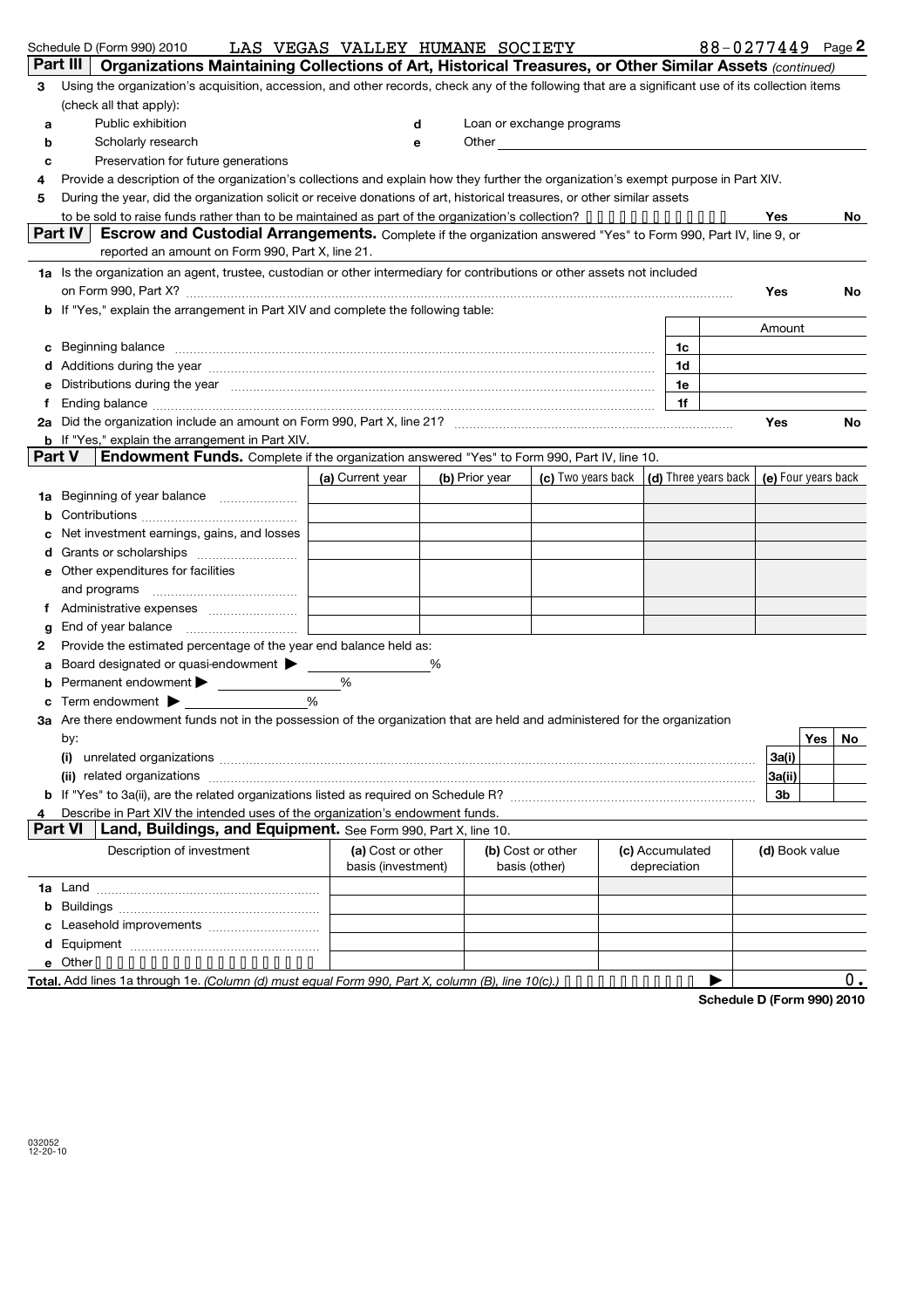|      | <b>Part VII</b> Investments - Other Securities. See Form 990, Part X, line 12.<br>(a) Description of security or category                                                                                                         |                 |            | (c) Method of valuation:         |                |
|------|-----------------------------------------------------------------------------------------------------------------------------------------------------------------------------------------------------------------------------------|-----------------|------------|----------------------------------|----------------|
|      | (including name of security)                                                                                                                                                                                                      | (b) Book value  |            | Cost or end-of-year market value |                |
|      |                                                                                                                                                                                                                                   |                 |            |                                  |                |
|      | (2) Closely-held equity interests                                                                                                                                                                                                 |                 |            |                                  |                |
|      | (3) Other                                                                                                                                                                                                                         |                 |            |                                  |                |
|      | (A)                                                                                                                                                                                                                               |                 |            |                                  |                |
|      | (B)                                                                                                                                                                                                                               |                 |            |                                  |                |
|      | (C)                                                                                                                                                                                                                               |                 |            |                                  |                |
|      | (D)                                                                                                                                                                                                                               |                 |            |                                  |                |
|      | (E)                                                                                                                                                                                                                               |                 |            |                                  |                |
|      | (F)                                                                                                                                                                                                                               |                 |            |                                  |                |
|      | (G)                                                                                                                                                                                                                               |                 |            |                                  |                |
|      | (H)                                                                                                                                                                                                                               |                 |            |                                  |                |
|      | (1)                                                                                                                                                                                                                               |                 |            |                                  |                |
|      | Total. (Col (b) must equal Form 990, Part X, col (B) line 12.)<br>Part VIII Investments - Program Related. See Form 990, Part X, line 13.                                                                                         |                 |            |                                  |                |
|      |                                                                                                                                                                                                                                   |                 |            | (c) Method of valuation:         |                |
|      | (a) Description of investment type                                                                                                                                                                                                | (b) Book value  |            | Cost or end-of-year market value |                |
| (1)  |                                                                                                                                                                                                                                   |                 |            |                                  |                |
| (2)  |                                                                                                                                                                                                                                   |                 |            |                                  |                |
| (3)  |                                                                                                                                                                                                                                   |                 |            |                                  |                |
| (4)  |                                                                                                                                                                                                                                   |                 |            |                                  |                |
| (5)  |                                                                                                                                                                                                                                   |                 |            |                                  |                |
| (6)  |                                                                                                                                                                                                                                   |                 |            |                                  |                |
| (7)  |                                                                                                                                                                                                                                   |                 |            |                                  |                |
| (8)  |                                                                                                                                                                                                                                   |                 |            |                                  |                |
| (9)  |                                                                                                                                                                                                                                   |                 |            |                                  |                |
| (10) |                                                                                                                                                                                                                                   |                 |            |                                  |                |
|      | Total. (Col (b) must equal Form 990, Part X, col (B) line 13.)                                                                                                                                                                    |                 |            |                                  |                |
|      | Part IX<br>Other Assets. See Form 990, Part X, line 15.                                                                                                                                                                           |                 |            |                                  |                |
|      |                                                                                                                                                                                                                                   | (a) Description |            |                                  | (b) Book value |
| (1)  |                                                                                                                                                                                                                                   |                 |            |                                  |                |
| (2)  |                                                                                                                                                                                                                                   |                 |            |                                  |                |
| (3)  |                                                                                                                                                                                                                                   |                 |            |                                  |                |
| (4)  |                                                                                                                                                                                                                                   |                 |            |                                  |                |
| (5)  |                                                                                                                                                                                                                                   |                 |            |                                  |                |
| (6)  |                                                                                                                                                                                                                                   |                 |            |                                  |                |
| (7)  |                                                                                                                                                                                                                                   |                 |            |                                  |                |
| (8)  |                                                                                                                                                                                                                                   |                 |            |                                  |                |
| (9)  |                                                                                                                                                                                                                                   |                 |            |                                  |                |
| (10) |                                                                                                                                                                                                                                   |                 |            |                                  |                |
|      | Total. (Column (b) must equal Form 990, Part X, col (B) line 15.) $\cdots \cdots \cdots \cdots \cdots \cdots$                                                                                                                     |                 |            | .                                |                |
|      | Part X<br>Other Liabilities. See Form 990, Part X, line 25.                                                                                                                                                                       |                 |            |                                  |                |
| 1.   | (a) Description of liability                                                                                                                                                                                                      |                 | (b) Amount |                                  |                |
|      | (1)<br>Federal income taxes                                                                                                                                                                                                       |                 |            |                                  |                |
| (2)  |                                                                                                                                                                                                                                   |                 |            |                                  |                |
| (3)  |                                                                                                                                                                                                                                   |                 |            |                                  |                |
| (4)  |                                                                                                                                                                                                                                   |                 |            |                                  |                |
| (5)  |                                                                                                                                                                                                                                   |                 |            |                                  |                |
| (6)  |                                                                                                                                                                                                                                   |                 |            |                                  |                |
| (7)  |                                                                                                                                                                                                                                   |                 |            |                                  |                |
| (8)  |                                                                                                                                                                                                                                   |                 |            |                                  |                |
| (9)  |                                                                                                                                                                                                                                   |                 |            |                                  |                |
| (10) |                                                                                                                                                                                                                                   |                 |            |                                  |                |
| (11) |                                                                                                                                                                                                                                   |                 |            |                                  |                |
|      | Total. (Column (b) must equal Form 990, Part X, col (B) line 25.)<br>FIN 48 (ASC 740) Footnote. In Part XIV, provide the text of the footnote to the organization's financial statements that reports the organization's liabilit |                 |            |                                  |                |
|      |                                                                                                                                                                                                                                   |                 |            |                                  |                |

032053 12-20-10

**Schedule D (Form 990) 2010**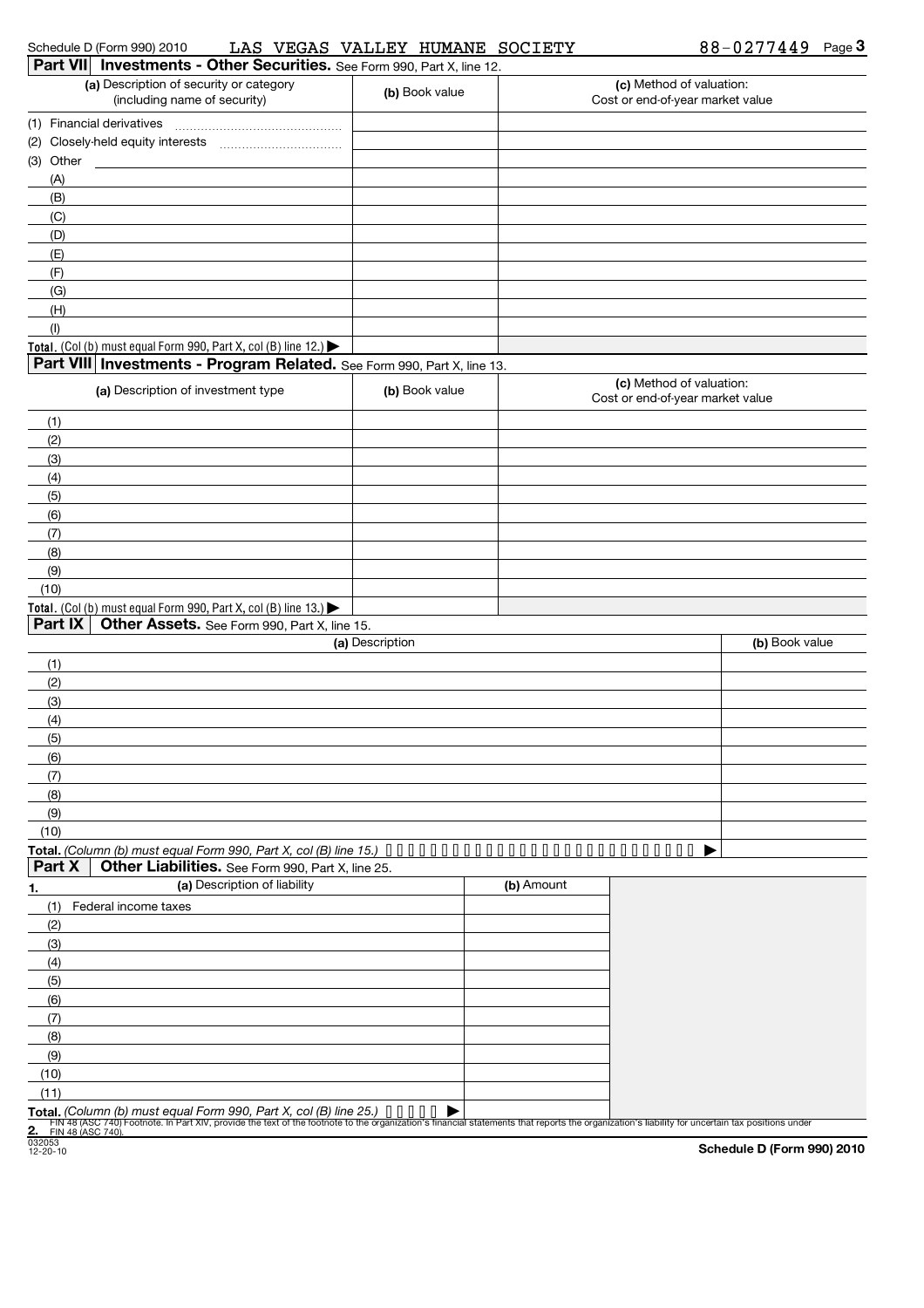|              | LAS VEGAS VALLEY HUMANE SOCIETY<br>Schedule D (Form 990) 2010                                                                                                                                                                      |                |              | $88 - 0277449$ Page 4 |            |
|--------------|------------------------------------------------------------------------------------------------------------------------------------------------------------------------------------------------------------------------------------|----------------|--------------|-----------------------|------------|
|              | Reconciliation of Change in Net Assets from Form 990 to Audited Financial Statements<br>Part XI                                                                                                                                    |                |              |                       |            |
| 1            | Total revenue (Form 990, Part VIII, column (A), line 12)                                                                                                                                                                           | 1              |              |                       | 298,759.   |
| $\mathbf{2}$ | Total expenses (Form 990, Part IX, column (A), line 25)                                                                                                                                                                            | $\mathbf{2}$   |              |                       | 341,659.   |
| 3            |                                                                                                                                                                                                                                    | 3              |              |                       | $-42,900.$ |
| 4            | Net unrealized gains (losses) on investments [111] Martin Martin Martin Martin Martin Martin Martin Martin Mar                                                                                                                     | $\overline{4}$ |              |                       |            |
| 5            |                                                                                                                                                                                                                                    | 5              |              |                       |            |
| 6            | Investment expenses [111] has a series and the series of the series and the series of the series and the series of the series of the series and the series of the series of the series of the series of the series of the seri     | 6              |              |                       |            |
| 7            | Prior period adjustments [111] matter contract to a set of the contract of the contract of the contract of the                                                                                                                     | $\overline{7}$ |              |                       | 2,051.     |
| 8            | Other (Describe in Part XIV.) [11] [2000] [2000] [2010] [2010] [3000] [3000] [3000] [3000] [3000] [3000] [3000                                                                                                                     | 8              |              |                       |            |
| 9            |                                                                                                                                                                                                                                    | 9              |              |                       | 2,051.     |
| 10           | Excess or (deficit) for the year per audited financial statements. Combine lines 3 and 9                                                                                                                                           | 10             |              |                       | $-40,849.$ |
|              | Part XII   Reconciliation of Revenue per Audited Financial Statements With Revenue per Return                                                                                                                                      |                |              |                       |            |
| 1            |                                                                                                                                                                                                                                    |                | $\mathbf{1}$ |                       | 298,759.   |
| $\mathbf{2}$ | Amounts included on line 1 but not on Form 990, Part VIII, line 12:                                                                                                                                                                |                |              |                       |            |
| a            | 2a<br>Net unrealized gains on investments [11] Martin Martin Martin Martin Martin Martin Martin Martin Martin Martin                                                                                                               |                |              |                       |            |
| b            | 2 <sub>b</sub>                                                                                                                                                                                                                     |                |              |                       |            |
| с            | 2c                                                                                                                                                                                                                                 |                |              |                       |            |
| d            | 2d                                                                                                                                                                                                                                 |                |              |                       |            |
| е            | Add lines 2a through 2d <b>manufactures</b> in the contract of the contract of the contract of the contract of the contract of the contract of the contract of the contract of the contract of the contract of the contract of the |                | <b>2e</b>    |                       |            |
| 3            |                                                                                                                                                                                                                                    |                | 3            |                       | 298, 759.  |
| 4            | Amounts included on Form 990, Part VIII, line 12, but not on line 1:                                                                                                                                                               |                |              |                       |            |
|              | Investment expenses not included on Form 990, Part VIII, line 7b<br>4a                                                                                                                                                             |                |              |                       |            |
| b            | 4b                                                                                                                                                                                                                                 |                |              |                       |            |
|              | c Add lines 4a and 4b                                                                                                                                                                                                              |                | 4c           |                       |            |
| 5            | Total revenue. Add lines 3 and 4c. (This must equal Form 990, Part I, line 12.) $\dots \dots \dots \dots \dots \dots$                                                                                                              |                | 5            |                       | 298,759.   |
|              | Part XIII Reconciliation of Expenses per Audited Financial Statements With Expenses per Return                                                                                                                                     |                |              |                       |            |
| 1            |                                                                                                                                                                                                                                    |                | $\mathbf{1}$ |                       | 341,659.   |
| $\mathbf{2}$ | Amounts included on line 1 but not on Form 990, Part IX, line 25:                                                                                                                                                                  |                |              |                       |            |
| a            | 2a                                                                                                                                                                                                                                 |                |              |                       |            |
| b            | Prior year adjustments manufactured and control and control of the manufactured and prior year adjustments<br>2 <sub>b</sub>                                                                                                       |                |              |                       |            |
| C.           | 2c                                                                                                                                                                                                                                 |                |              |                       |            |
| d            | 2d                                                                                                                                                                                                                                 |                |              |                       |            |
| е            | Add lines 2a through 2d <b>manufactures</b> in the contract of the contract of the contract of the contract of the contract of the contract of the contract of the contract of the contract of the contract of the contract of the |                | 2e           |                       |            |
| 3            |                                                                                                                                                                                                                                    |                | 3            |                       | 341,659.   |
| 4            | Amounts included on Form 990, Part IX, line 25, but not on line 1:                                                                                                                                                                 |                |              |                       |            |
| a            | 4a                                                                                                                                                                                                                                 |                |              |                       |            |
| b            | 4b                                                                                                                                                                                                                                 |                |              |                       |            |
|              | c Add lines 4a and 4b                                                                                                                                                                                                              |                | 4с           |                       | Ο.         |
|              | Total expenses. Add lines 3 and 4c. (This must equal Form 990, Part I, line 18.) $\cdots \cdots \cdots \cdots \cdots$                                                                                                              |                | 5            | 341                   | 659        |
|              | Part XIV Supplemental Information                                                                                                                                                                                                  |                |              |                       |            |

Complete this part to provide the descriptions required for Part II, lines 3, 5, and 9; Part III, lines 1a and 4; Part IV, lines 1b and 2b; Part V, line 4; Part X, line 2; Part XI, line 8; Part XII, lines 2d and 4b; and Part XIII, lines 2d and 4b. Also complete this part to provide any additional information.

**4**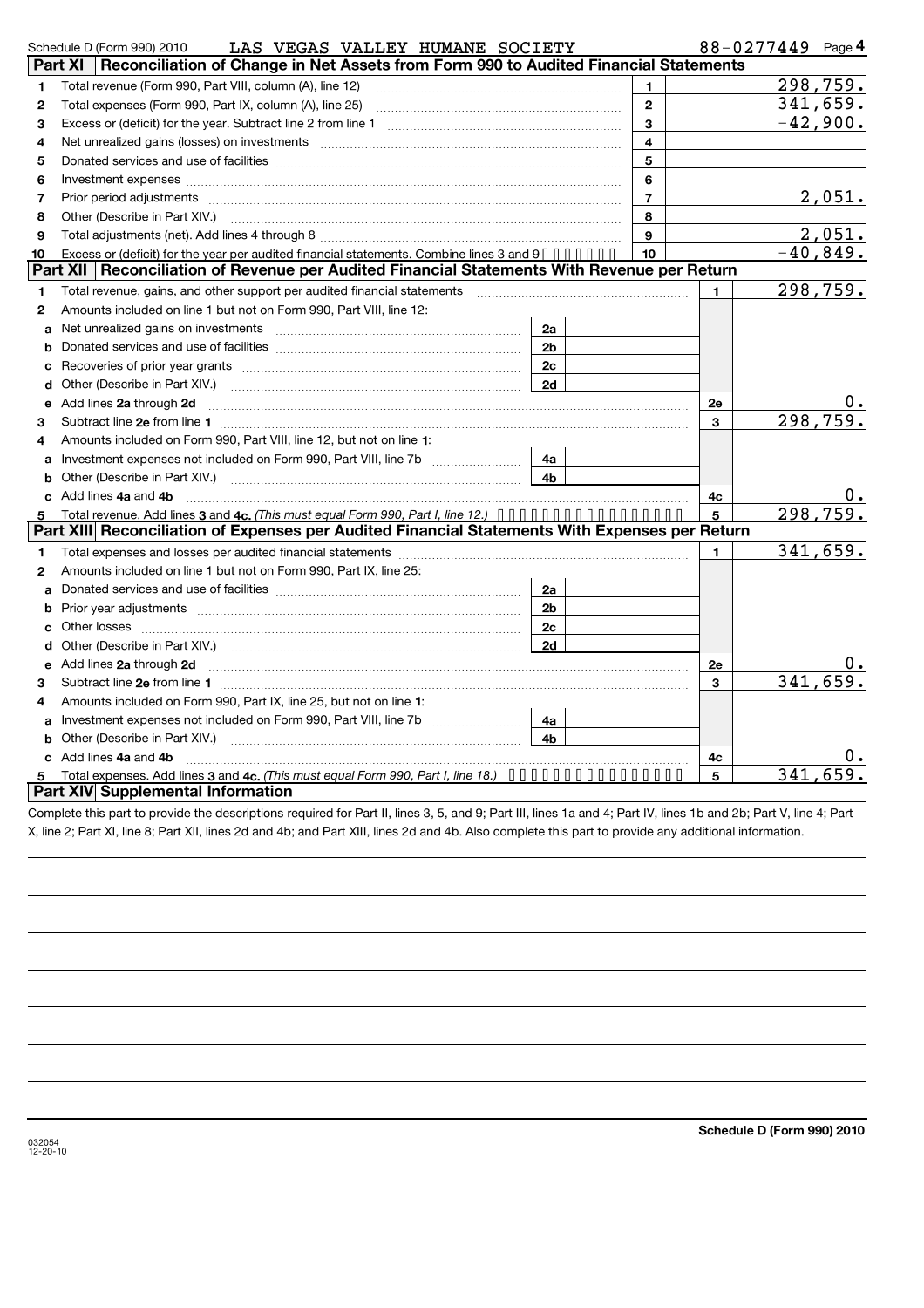| <b>SCHEDULE G</b>                                                                        |                                                                                                                                                                      | <b>Supplemental Information Regarding</b>                                                                                                                                                                                                                                                 |                                                                            |    |                                                                            |                                                                            | OMB No. 1545-0047                                       |
|------------------------------------------------------------------------------------------|----------------------------------------------------------------------------------------------------------------------------------------------------------------------|-------------------------------------------------------------------------------------------------------------------------------------------------------------------------------------------------------------------------------------------------------------------------------------------|----------------------------------------------------------------------------|----|----------------------------------------------------------------------------|----------------------------------------------------------------------------|---------------------------------------------------------|
| (Form 990 or 990-EZ)                                                                     | <b>Fundraising or Gaming Activities</b>                                                                                                                              |                                                                                                                                                                                                                                                                                           |                                                                            |    |                                                                            |                                                                            |                                                         |
| Department of the Treasury<br>Internal Revenue Service                                   | Complete if the organization answered "Yes" to Form 990, Part IV, lines 17, 18, or 19,<br>or if the organization entered more than \$15,000 on Form 990-EZ, line 6a. |                                                                                                                                                                                                                                                                                           | <b>Open To Public</b><br>Inspection                                        |    |                                                                            |                                                                            |                                                         |
| Name of the organization                                                                 |                                                                                                                                                                      | Attach to Form 990 or Form 990-EZ. See separate instructions.                                                                                                                                                                                                                             |                                                                            |    |                                                                            |                                                                            | <b>Employer identification number</b>                   |
|                                                                                          |                                                                                                                                                                      | LAS VEGAS VALLEY HUMANE SOCIETY                                                                                                                                                                                                                                                           |                                                                            |    |                                                                            | 88-0277449                                                                 |                                                         |
| Part I                                                                                   | required to complete this part.                                                                                                                                      | Fundraising Activities. Complete if the organization answered "Yes" to Form 990, Part IV, line 17. Form 990-EZ filers are not                                                                                                                                                             |                                                                            |    |                                                                            |                                                                            |                                                         |
| Mail solicitations<br>a<br>b<br>Phone solicitations<br>с<br>In-person solicitations<br>d | Internet and email solicitations                                                                                                                                     | 1 Indicate whether the organization raised funds through any of the following activities. Check all that apply.<br>е<br>f<br>Special fundraising events<br>g<br>2 a Did the organization have a written or oral agreement with any individual (including officers, directors, trustees or |                                                                            |    | Solicitation of non-government grants<br>Solicitation of government grants |                                                                            |                                                         |
| compensated at least \$5,000 by the organization.                                        |                                                                                                                                                                      | key employees listed in Form 990, Part VII) or entity in connection with professional fundraising services?<br>b If "Yes," list the ten highest paid individuals or entities (fundraisers) pursuant to agreements under which the fundraiser is to be                                     |                                                                            |    |                                                                            |                                                                            | Yes<br>No                                               |
| (i) Name and address of individual<br>or entity (fundraiser)                             |                                                                                                                                                                      | (ii) Activity                                                                                                                                                                                                                                                                             | (iii) Did<br>fundraiser<br>have custody<br>or control of<br>contributions? |    | (iv) Gross receipts<br>from activity                                       | (v) Amount paid<br>to (or retained by)<br>fundraiser<br>listed in col. (i) | (vi) Amount paid<br>to (or retained by)<br>organization |
|                                                                                          |                                                                                                                                                                      |                                                                                                                                                                                                                                                                                           | Yes                                                                        | No |                                                                            |                                                                            |                                                         |
|                                                                                          |                                                                                                                                                                      |                                                                                                                                                                                                                                                                                           |                                                                            |    |                                                                            |                                                                            |                                                         |
|                                                                                          |                                                                                                                                                                      |                                                                                                                                                                                                                                                                                           |                                                                            |    |                                                                            |                                                                            |                                                         |
|                                                                                          |                                                                                                                                                                      |                                                                                                                                                                                                                                                                                           |                                                                            |    |                                                                            |                                                                            |                                                         |
|                                                                                          |                                                                                                                                                                      |                                                                                                                                                                                                                                                                                           |                                                                            |    |                                                                            |                                                                            |                                                         |
|                                                                                          |                                                                                                                                                                      |                                                                                                                                                                                                                                                                                           |                                                                            |    |                                                                            |                                                                            |                                                         |
|                                                                                          |                                                                                                                                                                      |                                                                                                                                                                                                                                                                                           |                                                                            |    |                                                                            |                                                                            |                                                         |
|                                                                                          |                                                                                                                                                                      |                                                                                                                                                                                                                                                                                           |                                                                            |    |                                                                            |                                                                            |                                                         |
|                                                                                          |                                                                                                                                                                      |                                                                                                                                                                                                                                                                                           |                                                                            |    |                                                                            |                                                                            |                                                         |
|                                                                                          |                                                                                                                                                                      |                                                                                                                                                                                                                                                                                           |                                                                            |    |                                                                            |                                                                            |                                                         |
|                                                                                          |                                                                                                                                                                      |                                                                                                                                                                                                                                                                                           |                                                                            |    |                                                                            |                                                                            |                                                         |
| or licensing.                                                                            |                                                                                                                                                                      | 3 List all states in which the organization is registered or licensed to solicit contributions or has been notified it is exempt from registration                                                                                                                                        |                                                                            |    |                                                                            |                                                                            |                                                         |
|                                                                                          |                                                                                                                                                                      |                                                                                                                                                                                                                                                                                           |                                                                            |    |                                                                            |                                                                            |                                                         |
|                                                                                          |                                                                                                                                                                      |                                                                                                                                                                                                                                                                                           |                                                                            |    |                                                                            |                                                                            |                                                         |
|                                                                                          |                                                                                                                                                                      |                                                                                                                                                                                                                                                                                           |                                                                            |    |                                                                            |                                                                            |                                                         |
|                                                                                          |                                                                                                                                                                      |                                                                                                                                                                                                                                                                                           |                                                                            |    |                                                                            |                                                                            |                                                         |
|                                                                                          |                                                                                                                                                                      |                                                                                                                                                                                                                                                                                           |                                                                            |    |                                                                            |                                                                            |                                                         |
|                                                                                          |                                                                                                                                                                      |                                                                                                                                                                                                                                                                                           |                                                                            |    |                                                                            |                                                                            |                                                         |
|                                                                                          |                                                                                                                                                                      | LHA Paperwork Reduction Act Notice, see the Instructions for Form 990 or 990-EZ.                                                                                                                                                                                                          |                                                                            |    |                                                                            |                                                                            | Schedule G (Form 990 or 990-EZ) 2010                    |

032081 01-13-11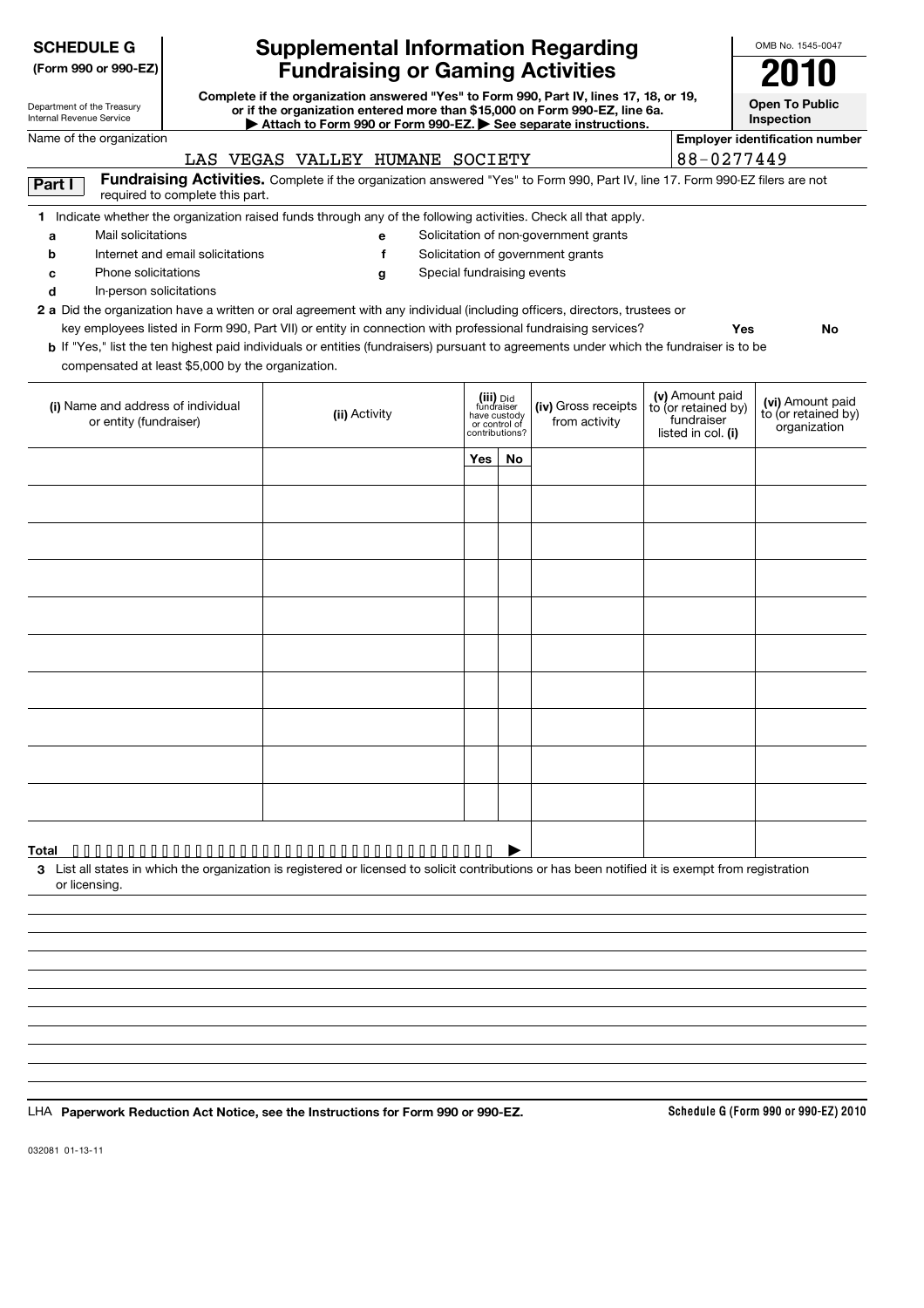| <b>Part II</b>         |                | Schedule G (Form 990 or 990-EZ) 2010 LAS VEGAS VALLEY HUMANE SOCIETY<br>Fundraising Events. Complete if the organization answered "Yes" to Form 990, Part IV, line 18, or reported more than \$15,000 |                     |                         |                  | $88 - 0277449$ Page 2      |
|------------------------|----------------|-------------------------------------------------------------------------------------------------------------------------------------------------------------------------------------------------------|---------------------|-------------------------|------------------|----------------------------|
|                        |                | of fundraising event contributions and gross income on Form 990-EZ, lines 1 and 6b. List events with gross receipts greater than \$5,000.                                                             |                     |                         |                  |                            |
|                        |                |                                                                                                                                                                                                       | (a) Event #1        | (b) Event #2            | (c) Other events |                            |
|                        |                |                                                                                                                                                                                                       | WAG-A-TAIL          |                         |                  | (d) Total events           |
|                        |                |                                                                                                                                                                                                       | WALK-A-THON         | FUR BALL                | 2                | (add col. (a) through      |
|                        |                |                                                                                                                                                                                                       | (event type)        | (event type)            | (total number)   | col. (c)                   |
|                        |                |                                                                                                                                                                                                       |                     |                         |                  |                            |
| Revenue                | 1              |                                                                                                                                                                                                       | 42, 150.            | 14,405.                 | 15,041.          | 71,596.                    |
|                        |                | 2 Less: Charitable contributions                                                                                                                                                                      |                     |                         |                  |                            |
|                        | 3              | Gross income (line 1 minus line 2) $\bullet \bullet \bullet \bullet$                                                                                                                                  | 42, 150.            | 14,405.                 | 15,041.          | 71,596.                    |
|                        | 4              | Cash prizes                                                                                                                                                                                           |                     |                         |                  |                            |
|                        | 5              |                                                                                                                                                                                                       |                     |                         |                  |                            |
|                        | 6              |                                                                                                                                                                                                       |                     |                         |                  |                            |
| <b>Direct Expenses</b> | $\overline{7}$ |                                                                                                                                                                                                       |                     |                         |                  |                            |
|                        | 8              |                                                                                                                                                                                                       |                     |                         |                  |                            |
|                        | 9              |                                                                                                                                                                                                       | $\overline{9,692.}$ | 6,928.                  | 4,482.           | $21,102$ .                 |
|                        | 10             | Direct expense summary. Add lines 4 through 9 in column (d)                                                                                                                                           |                     |                         |                  | 21, 102,                   |
|                        | 11             |                                                                                                                                                                                                       |                     |                         |                  | 50,494.                    |
| Part III               |                | Gaming. Complete if the organization answered "Yes" to Form 990, Part IV, line 19, or reported more than                                                                                              |                     |                         |                  |                            |
|                        |                | \$15,000 on Form 990-EZ, line 6a.                                                                                                                                                                     |                     |                         |                  |                            |
|                        |                |                                                                                                                                                                                                       | (a) Bingo           | (b) Pull tabs/instant   | (c) Other gaming | (d) Total gaming (add      |
|                        |                |                                                                                                                                                                                                       |                     | bingo/progressive bingo |                  | col. (a) through col. (c)) |
| Revenue                |                |                                                                                                                                                                                                       |                     |                         |                  |                            |
|                        | 1              | Gross revenue                                                                                                                                                                                         |                     |                         |                  |                            |
|                        |                |                                                                                                                                                                                                       |                     |                         |                  |                            |
| Expenses               | 3              |                                                                                                                                                                                                       |                     |                         |                  |                            |
| ă<br>ă                 | 4              |                                                                                                                                                                                                       |                     |                         |                  |                            |
|                        |                |                                                                                                                                                                                                       |                     |                         |                  |                            |
|                        | 5              | Other direct expenses                                                                                                                                                                                 |                     |                         |                  |                            |
|                        |                |                                                                                                                                                                                                       | $\%$<br>Yes         | %<br>Yes                | %<br>Yes         |                            |
|                        | 6              |                                                                                                                                                                                                       | No.                 | No                      | No               |                            |
|                        |                | 7 Direct expense summary. Add lines 2 through 5 in column (d)                                                                                                                                         |                     |                         |                  |                            |
|                        |                |                                                                                                                                                                                                       |                     |                         |                  |                            |
|                        | 8              | Net gaming income summary. Combine line 1, column d, and line 7 ••••••••••••••••••••••                                                                                                                |                     |                         |                  |                            |
|                        |                |                                                                                                                                                                                                       |                     |                         |                  |                            |
|                        |                |                                                                                                                                                                                                       |                     |                         |                  | Yes<br>No                  |
|                        |                |                                                                                                                                                                                                       |                     |                         |                  |                            |
|                        |                |                                                                                                                                                                                                       |                     |                         |                  |                            |
|                        |                |                                                                                                                                                                                                       |                     |                         |                  |                            |
|                        |                |                                                                                                                                                                                                       |                     |                         |                  | No<br>Yes                  |
|                        |                |                                                                                                                                                                                                       |                     |                         |                  |                            |
|                        |                |                                                                                                                                                                                                       |                     |                         |                  |                            |
|                        |                |                                                                                                                                                                                                       |                     |                         |                  |                            |

032082 01-13-11

**Schedule G (Form 990 or 990-EZ) 2010**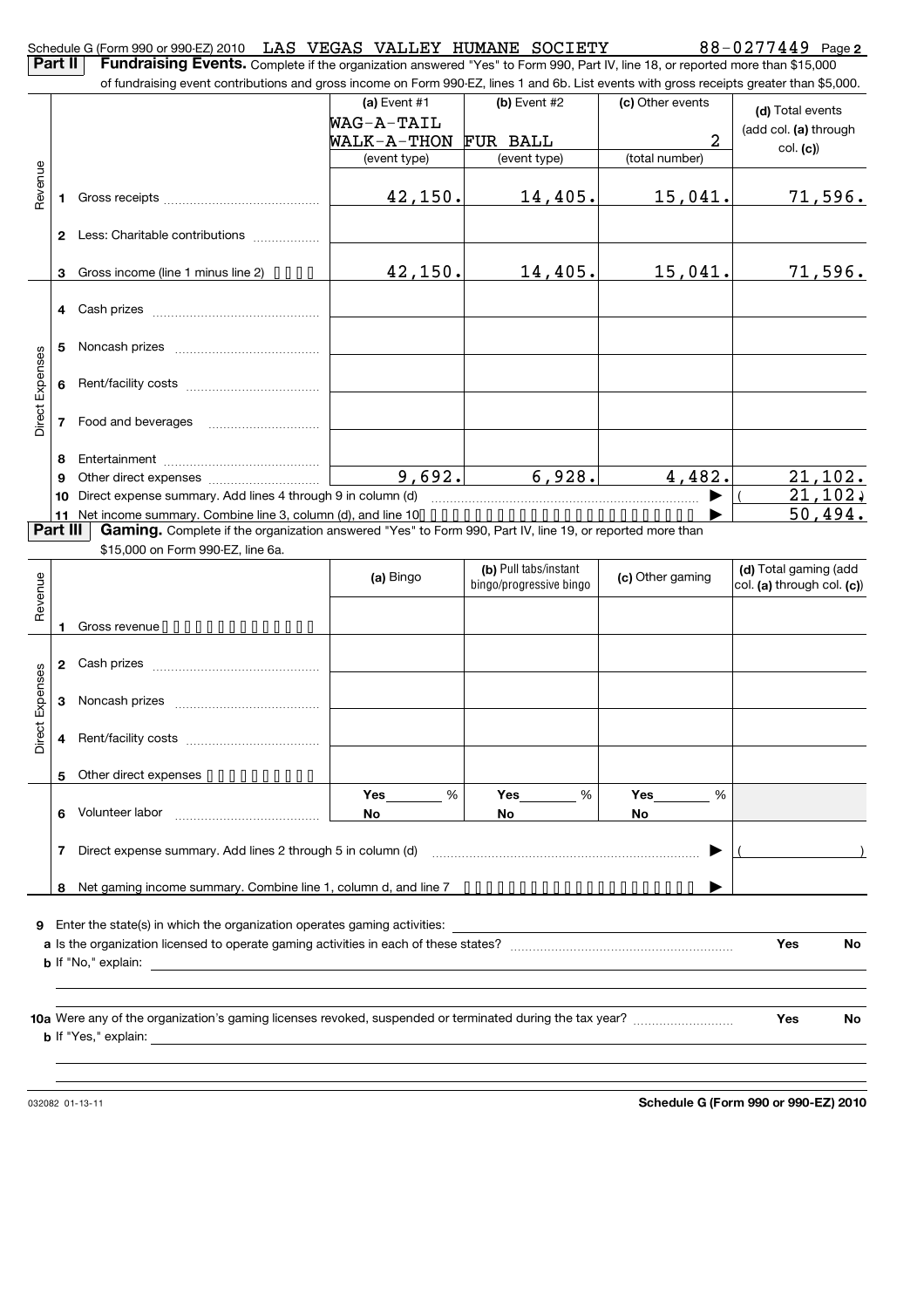|     | 88-0277449<br>Schedule G (Form 990 or 990-EZ) 2010 LAS VEGAS VALLEY HUMANE SOCIETY                                                                                                                                             |                 |     | Page 3    |
|-----|--------------------------------------------------------------------------------------------------------------------------------------------------------------------------------------------------------------------------------|-----------------|-----|-----------|
| 11. |                                                                                                                                                                                                                                |                 | Yes | No        |
|     | 12 Is the organization a grantor, beneficiary or trustee of a trust or a member of a partnership or other entity formed                                                                                                        |                 |     |           |
|     |                                                                                                                                                                                                                                |                 | Yes | No        |
|     | 13 Indicate the percentage of gaming activity operated in:                                                                                                                                                                     |                 |     |           |
|     |                                                                                                                                                                                                                                | 13a             |     | %         |
|     | <b>b</b> An outside facility <i>www.communicality www.communicality.communicality www.communicality www.communicality.communicality www.communicality.com</i>                                                                  | 13 <sub>b</sub> |     | %         |
|     | 14 Enter the name and address of the person who prepares the organization's gaming/special events books and records:                                                                                                           |                 |     |           |
|     | Name $\blacktriangleright$<br><u> 1989 - Johann Barbara, martin amerikan basar dan berasal dan berasal dalam basar dalam basar dalam basar dala</u>                                                                            |                 |     |           |
|     |                                                                                                                                                                                                                                |                 |     |           |
|     | 15a Does the organization have a contract with a third party from whom the organization receives gaming revenue?                                                                                                               |                 | Yes | <b>No</b> |
|     |                                                                                                                                                                                                                                |                 |     |           |
|     | of gaming revenue retained by the third party $\triangleright$ \$ _________________.<br>c If "Yes," enter name and address of the third party:                                                                                 |                 |     |           |
|     | Name $\blacktriangleright$ $\frac{\blacktriangleright}{\color{blue}\square\parallel}$                                                                                                                                          |                 |     |           |
|     |                                                                                                                                                                                                                                |                 |     |           |
|     |                                                                                                                                                                                                                                |                 |     |           |
| 16  | Gaming manager information:                                                                                                                                                                                                    |                 |     |           |
|     |                                                                                                                                                                                                                                |                 |     |           |
|     | Gaming manager compensation > \$                                                                                                                                                                                               |                 |     |           |
|     | Description of services provided to the contract of the contract of the contract of the contract of the contract of the contract of the contract of the contract of the contract of the contract of the contract of the contra |                 |     |           |
|     |                                                                                                                                                                                                                                |                 |     |           |
|     |                                                                                                                                                                                                                                |                 |     |           |
|     | Director/officer<br>Employee<br>Independent contractor                                                                                                                                                                         |                 |     |           |
|     | <b>17</b> Mandatory distributions:                                                                                                                                                                                             |                 |     |           |
|     | a Is the organization required under state law to make charitable distributions from the gaming proceeds to                                                                                                                    |                 |     |           |
|     |                                                                                                                                                                                                                                |                 | Yes | N٥        |
|     | <b>b</b> Enter the amount of distributions required under state law to be distributed to other exempt organizations or spent in the                                                                                            |                 |     |           |
|     | organization's own exempt activities during the tax year $\triangleright$ \$                                                                                                                                                   |                 |     |           |
|     | <b>Part IV</b><br>Supplemental Information. Complete this part to provide the explanations required by Part I, line 2b, columns (iii) and (v), and Part III,                                                                   |                 |     |           |
|     | lines 9, 9b, 10b, 15b, 15c, 16, and 17b, as applicable. Also complete this part to provide any additional information (see instructions).                                                                                      |                 |     |           |
|     |                                                                                                                                                                                                                                |                 |     |           |
|     |                                                                                                                                                                                                                                |                 |     |           |
|     |                                                                                                                                                                                                                                |                 |     |           |
|     |                                                                                                                                                                                                                                |                 |     |           |
|     |                                                                                                                                                                                                                                |                 |     |           |
|     |                                                                                                                                                                                                                                |                 |     |           |
|     |                                                                                                                                                                                                                                |                 |     |           |
|     |                                                                                                                                                                                                                                |                 |     |           |
|     |                                                                                                                                                                                                                                |                 |     |           |
|     |                                                                                                                                                                                                                                |                 |     |           |
|     |                                                                                                                                                                                                                                |                 |     |           |
|     |                                                                                                                                                                                                                                |                 |     |           |
|     |                                                                                                                                                                                                                                |                 |     |           |
|     | Schedule G (Form 990 or 990-EZ) 2010<br>032083 01-13-11                                                                                                                                                                        |                 |     |           |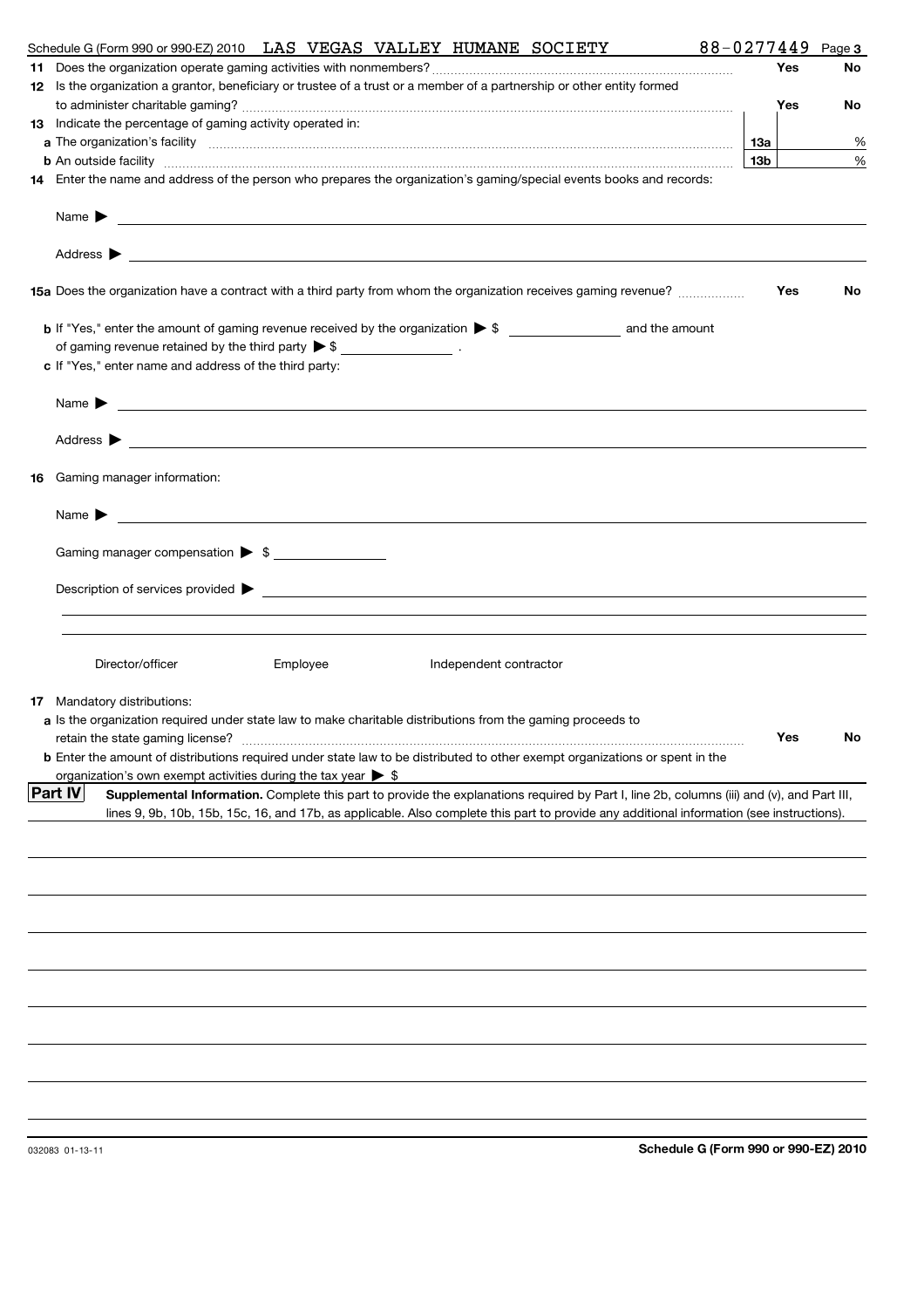Department of the Treasury Internal Revenue Service Name of the organization

# **SCHEDULE O Supplemental Information to Form 990 or 990-EZ**  $\overline{\smash{\big)}\,}$  **2010**

**(Form 990 or 990-EZ) Complete to provide information for responses to specific questions on Form 990 or 990-EZ or to provide any additional information. | Attach to Form 990 or 990-EZ.**

LAS VEGAS VALLEY HUMANE SOCIETY 88-0277449

**Employer identification number**

OMB No. 1545-0047

**Open to Public Inspection**

FORM 990, PART I, LINE 1, DESCRIPTION OF ORGANIZATION MISSION:

THE ORGANIZATION'S PRIMARY EMPHASIS IS ON STRAY AND ABANDONED ANIMALS

AND REDUCING ANIMAL OVERPOPULATION.

FORM 990, PART III, LINE 2, NEW PROGRAM SERVICES: THE ORGANIZATION PROVIDES A TRAP-VACCINATE-NEUTER-AND RETURN TO CARETAKER PROGRAM FOR FERAL CATS. IT IS ESTIMATED THAT THERE ARE OVER 200,000 FERAL CATS IN THE AREA. IN 2010, THE ORGANIZATION PAID TO SPAY/NEUTER ALMOST 1,400 FERAL CATS.

FORM 990, PART III, LINE 4D, OTHER PROGRAM SERVICES:

THE ORGANIZATION'S RESCUE/REHABILITATION PROGRAM IS UNIQUE IN THE AREA.

THE ORGANIZATION PROVIDES AN ANSWERING SERVICE "HOTLINE" 7 DAYS A WEEK

TO RESCUE ANIMALS IN DISTRESS THAT ARE STRAYS OR ABANDONED. IF THESE

ANIMALS REQUIRE MEDICAL ATTENTION, THE ORGANIZATION PAYS FOR THE COST

OF THEIR MEDICAL TREATMENT AND REHABILITATION. IN 2010, THE

ORGANIZATION RESCUED OVER 200 ANIMALS REQUIRING MEDICAL TREATMENT.

EXPENSES \$ 55,922. INCLUDING GRANTS OF \$ 0. REVENUE \$ 2,241.

FORM 990, PART VI, SECTION B, LINE 11: THE FORM 990 IS FIRST REVIEWED BY THE TREASURER AND PRESIDENT AND THEN IS DISTRIBUTED TO THE OTHER BOARD MEMBERS BEFORE BEING FILED.

FORM 990, PART VI, SECTION C, LINE 19: THE ORGANIZATION MAKES IT DOCUMENTS AVAILBLE TO THE PUBLIC UPON REQUEST. THE FORM 990 IS ON THE ORGANIZATIONS